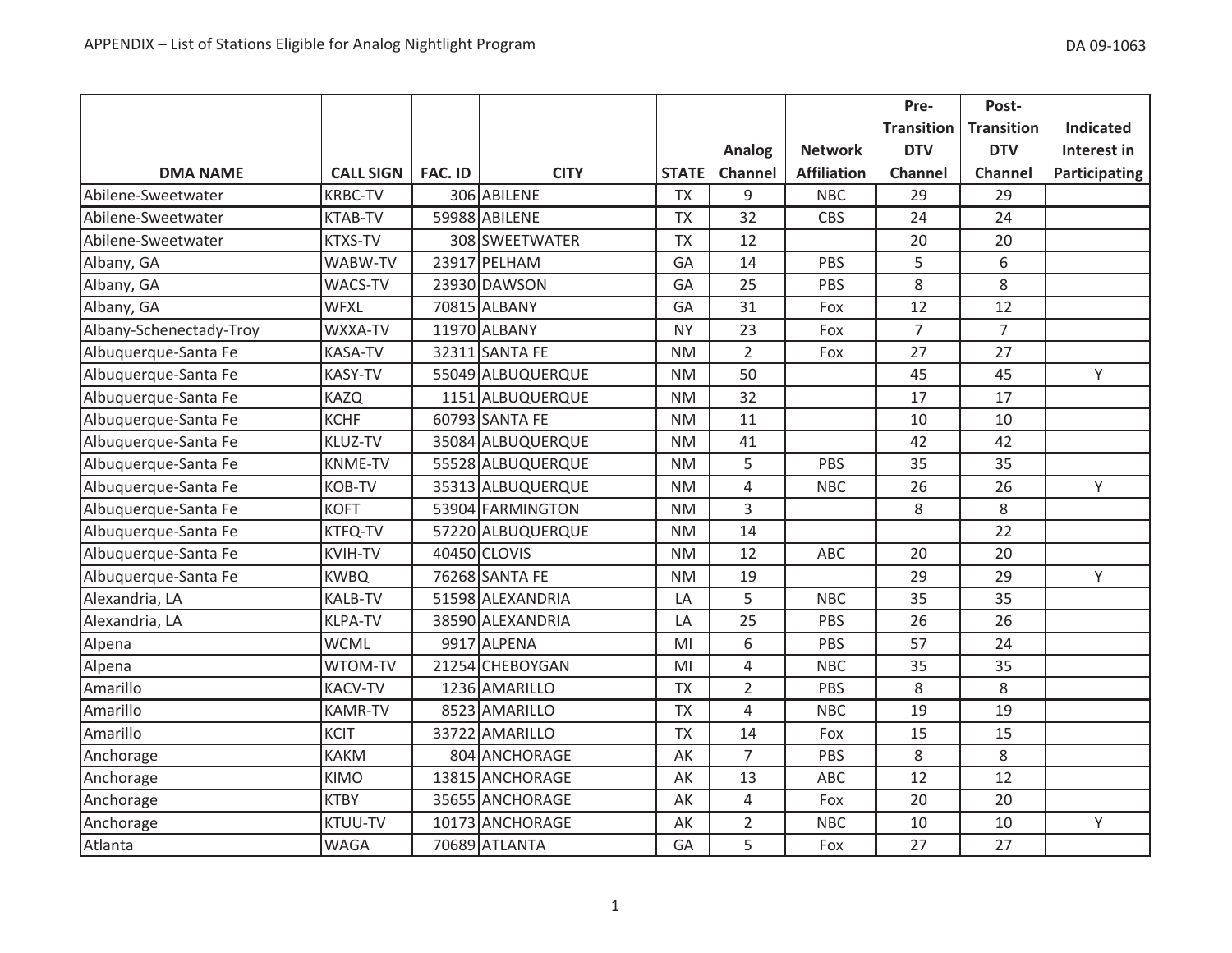|                             |                  |                |                   |              |                |                    | Pre-              | Post-             |                      |
|-----------------------------|------------------|----------------|-------------------|--------------|----------------|--------------------|-------------------|-------------------|----------------------|
|                             |                  |                |                   |              |                |                    | <b>Transition</b> | <b>Transition</b> | <b>Indicated</b>     |
|                             |                  |                |                   |              | Analog         | <b>Network</b>     | <b>DTV</b>        | <b>DTV</b>        | Interest in          |
| <b>DMA NAME</b>             | <b>CALL SIGN</b> | <b>FAC. ID</b> | <b>CITY</b>       | <b>STATE</b> | Channel        | <b>Affiliation</b> | Channel           | Channel           | <b>Participating</b> |
| Atlanta                     | <b>WATL</b>      |                | 22819 ATLANTA     | GA           | 36             |                    | 25                | 25                |                      |
| Atlanta                     | WGCL-TV          |                | 72120 ATLANTA     | GA           | 46             | <b>CBS</b>         | 19                | 19                |                      |
| Atlanta                     | <b>WPBA</b>      |                | 4190 ATLANTA      | GA           | 30             | PBS                | 21                | 21                |                      |
| Atlanta                     | WPCH-TV          |                | 64033 ATLANTA     | GA           | 17             |                    | 20                | 20                |                      |
| Atlanta                     | <b>WPXA</b>      |                | 51969 ROME        | GA           | 14             |                    | 51                | 51                |                      |
| Atlanta                     | WSB-TV           |                | 23960 ATLANTA     | GA           | $\overline{2}$ | ABC                | 39                | 39                |                      |
| Atlanta                     | WUVG-TV          |                | 48813 ATHENS      | GA           | 34             |                    | 48                | 48                |                      |
| Augusta                     | <b>WAGT</b>      |                | 70699 AUGUSTA     | GA           | 26             | <b>NBC</b>         | 30                | 30                |                      |
| Augusta                     | WCES-TV          |                | 23937 WRENS       | GA           | 20             | PBS                | $\overline{2}$    | 6                 |                      |
| Augusta                     | <b>WEBA-TV</b>   |                | 61003 ALLENDALE   | SC           | 14             | PBS                | 33                | 33                |                      |
| Austin                      | <b>KEYE-TV</b>   |                | 33691 AUSTIN      | <b>TX</b>    | 42             | <b>CBS</b>         | 43                | 43                |                      |
| Austin                      | <b>KVUE</b>      |                | 35867 AUSTIN      | <b>TX</b>    | 24             | ABC                | 33                | 33                |                      |
| Austin                      | <b>KXAM-TV</b>   |                | 35909 LLANO       | <b>TX</b>    | 14             | <b>NBC</b>         | 27                | 27                |                      |
| Austin                      | <b>KXAN-TV</b>   |                | 35920 AUSTIN      | <b>TX</b>    | 36             | <b>NBC</b>         | 21                | 21                |                      |
| Bakersfield                 | <b>KGET-TV</b>   |                | 34459 BAKERSFIELD | CA           | 17             | <b>NBC</b>         | 25                | 25                |                      |
| Baltimore                   | <b>WBFF</b>      |                | 10758 BALTIMORE   | <b>MD</b>    | 45             | Fox                | 46                | 46                |                      |
| Baltimore                   | <b>WMAR-TV</b>   |                | 59442 BALTIMORE   | <b>MD</b>    | $\overline{2}$ | ABC                | 52                | 38                |                      |
| Baltimore                   | <b>WMPT</b>      |                | 65942 ANNAPOLIS   | <b>MD</b>    | 22             | PBS                | 42                | 42                |                      |
| Bangor                      | <b>WABI-TV</b>   |                | 17005 BANGOR      | <b>ME</b>    | 5              | CBS                | 19                | 19                |                      |
| Bangor                      | WMEB-TV          |                | 39648 Orono       | <b>ME</b>    | 12             | PBS                | $\mathsf 9$       | 9                 |                      |
| Bangor                      | WMED-TV          |                | 39649 CALAIS      | <b>ME</b>    | 13             | PBS                | 10                | 10                |                      |
| <b>Baton Rouge</b>          | WBRZ-TV          |                | 38616 BATON ROUGE | LA           | $\overline{2}$ | ABC                | 13                | 13                |                      |
| <b>Baton Rouge</b>          | <b>WGMB</b>      |                | 12520 BATON ROUGE | LA           | 44             | Fox                | 45                | 45                |                      |
| <b>Baton Rouge</b>          | WLPB-TV          |                | 38586 BATON ROUGE | LA           | 27             | PBS                | 25                | 25                |                      |
| <b>Baton Rouge</b>          | WMAU-TV          | 43184 BUDE     |                   | <b>MS</b>    | 17             | PBS                | 18                | 18                |                      |
| <b>Baton Rouge</b>          | <b>WVLA</b>      |                | 70021 BATON ROUGE | LA           | 33             | <b>NBC</b>         | 34                | 34                |                      |
| Beaumont-Port Arthur        | <b>KBTV-TV</b>   |                | 61214 PORT ARTHUR | <b>TX</b>    | $\overline{4}$ | <b>NBC</b>         | 40                | 40                |                      |
| <b>Beaumont-Port Arthur</b> | <b>KFDM-TV</b>   |                | 22589 BEAUMONT    | <b>TX</b>    | 6              | <b>CBS</b>         | 21                | 21                |                      |
| Beaumont-Port Arthur        | KITU-TV          |                | 12896 BEAUMONT    | <b>TX</b>    | 34             |                    | 33                | 33                |                      |
| Bend, OR                    | <b>KOAB-TV</b>   | 50588 BEND     |                   | <b>OR</b>    | 3              | PBS                | 11                | 11                |                      |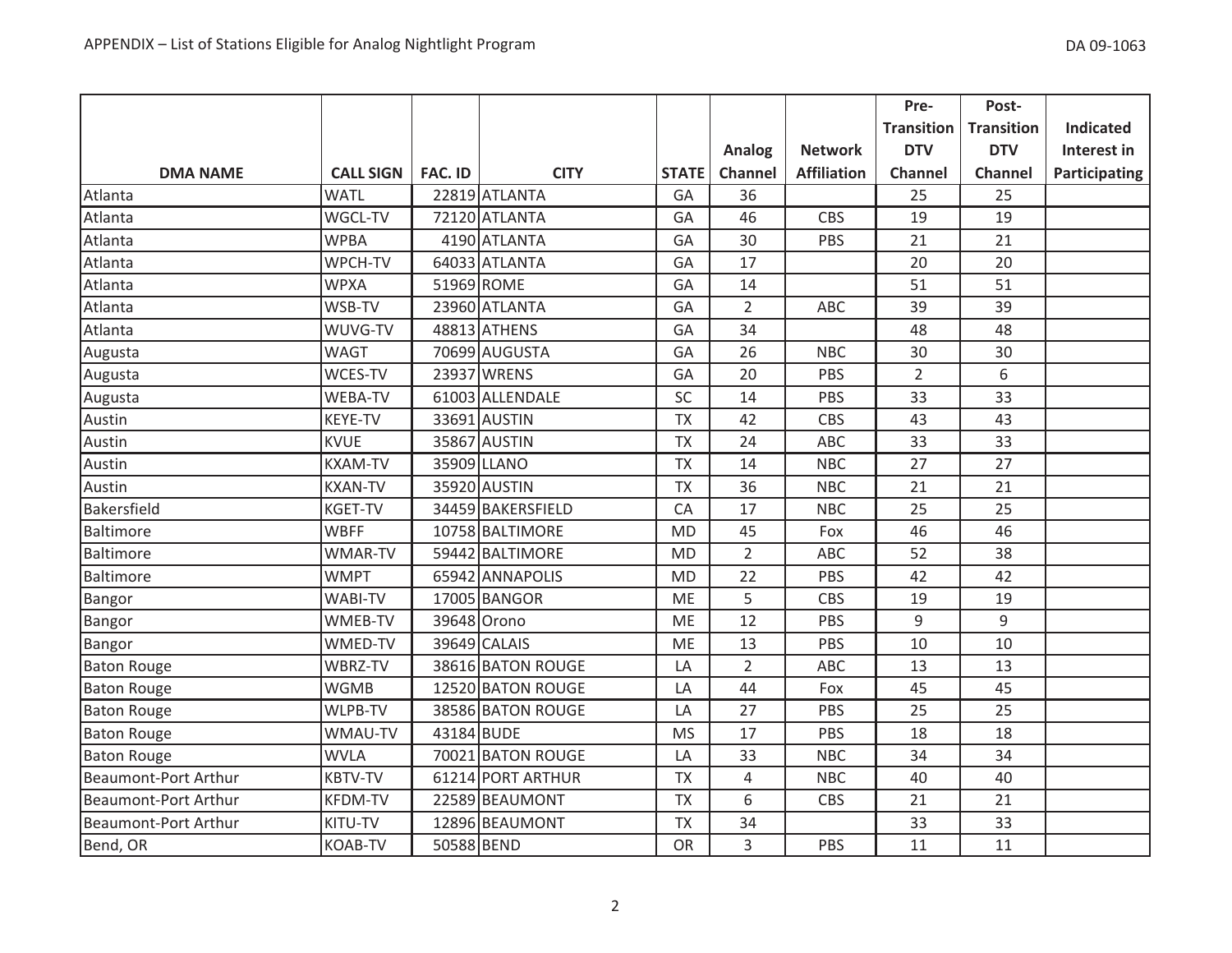|                            |                  |                |                     |              |                |                    | Pre-              | Post-             |                  |
|----------------------------|------------------|----------------|---------------------|--------------|----------------|--------------------|-------------------|-------------------|------------------|
|                            |                  |                |                     |              |                |                    | <b>Transition</b> | <b>Transition</b> | <b>Indicated</b> |
|                            |                  |                |                     |              | Analog         | <b>Network</b>     | <b>DTV</b>        | <b>DTV</b>        | Interest in      |
| <b>DMA NAME</b>            | <b>CALL SIGN</b> | <b>FAC. ID</b> | <b>CITY</b>         | <b>STATE</b> | Channel        | <b>Affiliation</b> | <b>Channel</b>    | Channel           | Participating    |
| <b>Billings</b>            | <b>KHMT</b>      |                | 47670 HARDIN        | MT           | 4              | Fox                | 22                | 22                |                  |
| <b>Billings</b>            | <b>KSGW-TV</b>   |                | 17680 SHERIDAN      | <b>WY</b>    | 12             |                    | 13                | 13                |                  |
| <b>Billings</b>            | <b>KSVI</b>      |                | 5243 BILLINGS       | <b>MT</b>    | 6              | ABC                | 18                | 18                |                  |
| <b>Billings</b>            | <b>KTVQ</b>      |                | 35694 BILLINGS      | MT           | $\overline{2}$ | CBS                | 10                | 10                |                  |
| <b>Billings</b>            | <b>KULR-TV</b>   |                | 35724 BILLINGS      | MT           | 8              | <b>NBC</b>         | 11                | 11                |                  |
| Biloxi-Gulfport            | WMAH-TV          |                | 43197 BILOXI        | <b>MS</b>    | 19             | PBS                | 16                | 16                |                  |
| Binghamton                 | WBNG-TV          |                | 23337 BINGHAMTON    | <b>NY</b>    | 12             | CBS                | $\overline{7}$    | 7                 |                  |
| Binghamton                 | WICZ-TV          |                | 62210 BINGHAMTON    | <b>NY</b>    | 40             | Fox                | 8                 | 8                 |                  |
| Binghamton                 | WSKG-TV          |                | 74034 BINGHAMTON    | <b>NY</b>    | 46             | PBS                | 42                | 42                |                  |
| Birmingham (Ann and Tusc)  | <b>WDBB</b>      |                | 71325 BESSEMER      | AL           | 17             |                    | 18                | 18                |                  |
| Birmingham (Ann and Tusc)  | WJSU-TV          |                | 56642 ANNISTON      | AL           | 40             | ABC                | $\mathsf g$       | 9                 |                  |
| Birmingham (Ann and Tusc)  | <b>WPXH</b>      |                | 73312 GADSDEN       | AL           | 44             |                    | 45                | 45                |                  |
| Birmingham (Ann and Tusc)  | <b>WTTO</b>      |                | 74138 HOMEWOOD      | AL           | 21             |                    | 28                | 28                |                  |
| Birmingham (Ann and Tusc)  | <b>WUOA</b>      |                | 77496 TUSCALOOSA    | AL           | 23             |                    |                   | 6                 |                  |
| Bluefield-Beckley-Oak Hill | <b>WVVA</b>      |                | 74176 BLUEFIELD     | <b>WV</b>    | 6              | <b>NBC</b>         | 46                | 46                |                  |
| <b>Boise</b>               | <b>KAID</b>      |                | 62442 BOISE         | ID           | 4              | PBS                | 21                | 21                |                  |
| <b>Boise</b>               | <b>KBCI-TV</b>   |                | 49760 BOISE         | ID           | $\overline{2}$ | CBS                | 28                | 28                |                  |
| <b>Boise</b>               | KIVI             |                | 59255 NAMPA         | ID           | 6              | ABC                | 24                | 24                |                  |
| <b>Boise</b>               | <b>KNIN-TV</b>   |                | 59363 CALDWELL      | ID           | 9              |                    | 10                | 10                |                  |
| <b>Boise</b>               | <b>KTRV-TV</b>   |                | 28230 NAMPA         | ID           | 12             | Fox                | 13                | 13                |                  |
| <b>Boston (Manchester)</b> | WBZ-TV           |                | 25456 BOSTON        | MA           | 4              | CBS                | 30                | 30                | Y                |
| Boston (Manchester)        | WCVB-TV          |                | 65684 BOSTON        | MA           | 5              | ABC                | 20                | 20                | Υ                |
| Boston (Manchester)        | WGBH-TV          |                | 72099 BOSTON        | MA           | $\overline{2}$ | PBS                | 19                | 19                | Υ                |
| Boston (Manchester)        | WGBX-TV          |                | 72098 BOSTON        | MA           | 44             | PBS                | 43                | 43                |                  |
| Boston (Manchester)        | WSBK-TV          |                | 73982 BOSTON        | MA           | 38             |                    | 39                | 39                |                  |
| <b>Bowling Green</b>       | WKYU-TV          |                | 71861 BOWLING GREEN | KY           | 24             | PBS                | 18                | 18                |                  |
| <b>Bowling Green</b>       | <b>WNKY</b>      |                | 61217 BOWLING GREEN | KY           | 40             | <b>NBC</b>         | 16                | 16                |                  |
| <b>Buffalo</b>             | WGRZ-TV          |                | 64547 BUFFALO       | <b>NY</b>    | $\overline{2}$ | <b>NBC</b>         | 33                | 33                |                  |
| <b>Buffalo</b>             | WIVB-TV          |                | 7780 BUFFALO        | <b>NY</b>    | 4              | <b>CBS</b>         | 39                | 39                |                  |
| <b>Buffalo</b>             | WNED-TV          |                | 71928 BUFFALO       | <b>NY</b>    | 17             | PBS                | 43                | 43                |                  |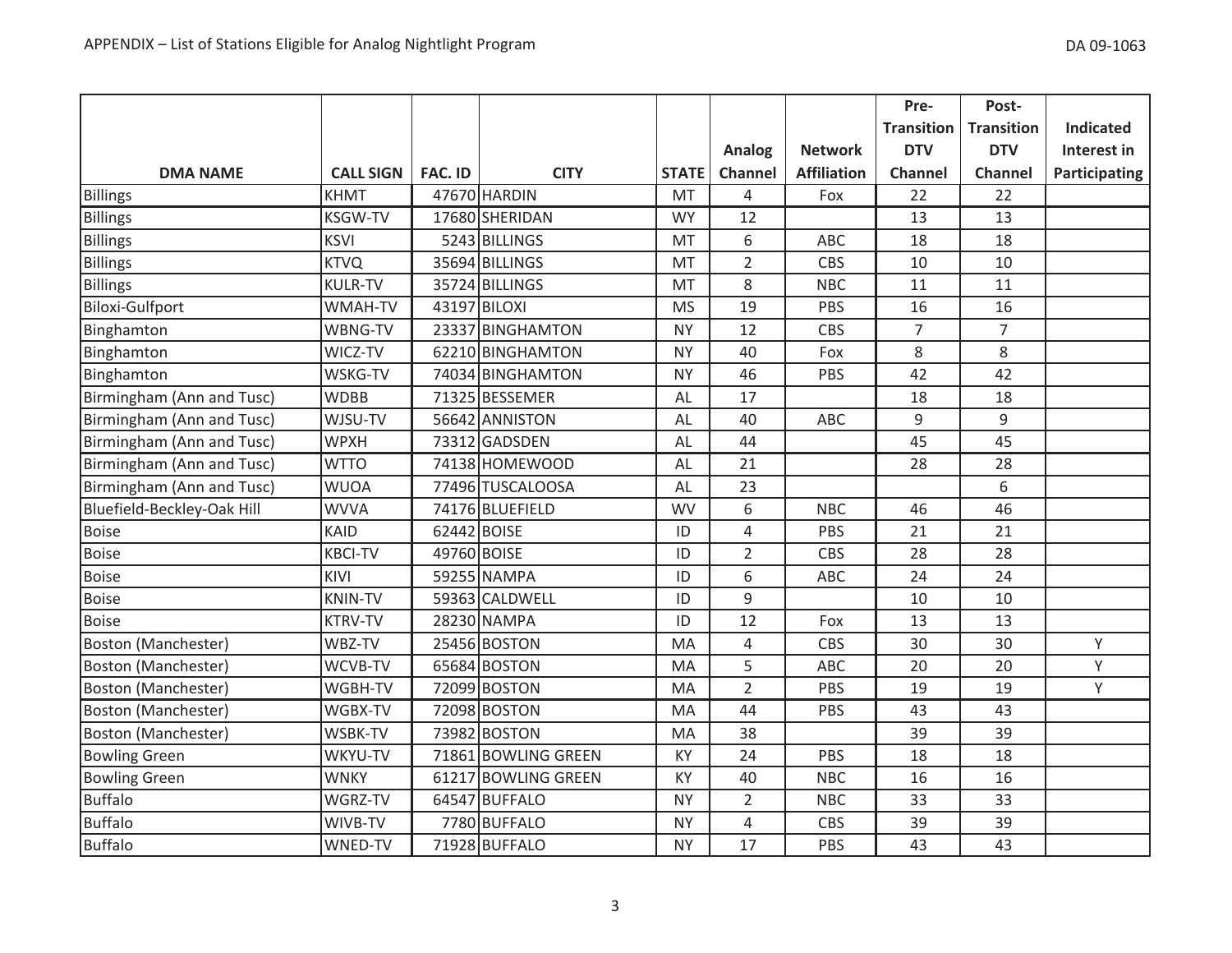|                            |                  |                |                     |              |                |                    | Pre-              | Post-             |                  |
|----------------------------|------------------|----------------|---------------------|--------------|----------------|--------------------|-------------------|-------------------|------------------|
|                            |                  |                |                     |              |                |                    | <b>Transition</b> | <b>Transition</b> | <b>Indicated</b> |
|                            |                  |                |                     |              | <b>Analog</b>  | <b>Network</b>     | <b>DTV</b>        | <b>DTV</b>        | Interest in      |
| <b>DMA NAME</b>            | <b>CALL SIGN</b> | <b>FAC. ID</b> | <b>CITY</b>         | <b>STATE</b> | Channel        | <b>Affiliation</b> | <b>Channel</b>    | <b>Channel</b>    | Participating    |
| <b>Buffalo</b>             | WNYO-TV          |                | 67784 BUFFALO       | <b>NY</b>    | 49             |                    | 34                | 34                |                  |
| Burlington-Plattsburgh     | <b>WCAX-TV</b>   |                | 46728 BURLINGTON    | VT           | 3              | <b>CBS</b>         | 53                | 22                |                  |
| Burlington-Plattsburgh     | <b>WETK</b>      |                | 69944 BURLINGTON    | VT           | 33             | PBS                | 32                | 32                |                  |
| Burlington-Plattsburgh     | WFFF-TV          |                | 10132 BURLINGTON    | VT           | 44             |                    | 43                | 43                |                  |
| Burlington-Plattsburgh     | <b>WPTZ</b>      |                | 57476 NORTH POLE    | <b>NY</b>    | 5              | <b>NBC</b>         | 14                | 14                |                  |
| Burlington-Plattsburgh     | <b>WVER</b>      |                | 69946 RUTLAND       | VT           | 28             | PBS                | 9                 | 9                 |                  |
| Burlington-Plattsburgh     | <b>WVTB</b>      |                | 69940 ST. JOHNSBURY | VT           | 20             | PBS                | 18                | 18                |                  |
| <b>Butte</b>               | <b>KBZK</b>      |                | 33756 BOZEMAN       | MT           | $\overline{7}$ | CBS                | 13                | 13                |                  |
| <b>Butte</b>               | <b>KUSM</b>      |                | 43567 BOZEMAN       | <b>MT</b>    | 9              | PBS                | 8                 | 8                 |                  |
| <b>Butte</b>               | <b>KWYB</b>      |                | 14674 BUTTE         | MT           | 18             | <b>ABC</b>         | 19                | 19                |                  |
| <b>Butte</b>               | <b>KXLF-TV</b>   |                | 35959 BUTTE         | MT           | $\overline{4}$ | <b>CBS</b>         | 5                 | 5                 |                  |
| Casper-Riverton            | <b>KCWC-TV</b>   |                | 10036 LANDER        | <b>WY</b>    | $\overline{4}$ | PBS                | 8                 | 8                 |                  |
| Casper-Riverton            | <b>KCWY</b>      |                | 68713 CASPER        | <b>WY</b>    | 13             | <b>NBC</b>         |                   | 12                |                  |
| Casper-Riverton            | <b>KFNR</b>      |                | 21612 RAWLINS       | <b>WY</b>    | 11             | Fox                | $\mathsf g$       | 9                 |                  |
| Casper-Riverton            | <b>KGWL-TV</b>   |                | 63162 LANDER        | <b>WY</b>    | 5              | <b>CBS</b>         | $\overline{7}$    | $\overline{7}$    |                  |
| Casper-Riverton            | <b>KTWO-TV</b>   |                | 18286 CASPER        | <b>WY</b>    | $\overline{2}$ | ABC                | 17                | 17                |                  |
| Cedar Rapids-Wtrlo-IWC&Dub | <b>KFXA</b>      |                | 35336 CEDAR RAPIDS  | ΙA           | 28             | Fox                | 27                | 27                |                  |
| Cedar Rapids-Wtrlo-IWC&Dub | <b>KFXB</b>      |                | 17625 DUBUQUE       | IA           | 40             |                    | 43                | 43                |                  |
| Cedar Rapids-Wtrlo-IWC&Dub | <b>KGAN</b>      |                | 25685 CEDAR RAPIDS  | IA           | $\overline{2}$ | <b>CBS</b>         | 51                | 51                |                  |
| Cedar Rapids-Wtrlo-IWC&Dub | <b>KPXR</b>      |                | 21156 CEDAR RAPIDS  | IA           | 48             |                    | 47                | 47                |                  |
| Cedar Rapids-Wtrlo-IWC&Dub | <b>KRIN</b>      |                | 29114 WATERLOO      | IA           | 32             | PBS                | 35                | 35                |                  |
| Cedar Rapids-Wtrlo-IWC&Dub | <b>KWKB</b>      |                | 35096 IOWA CITY     | IA           | 20             |                    | 25                | 25                |                  |
| Champaign&Sprngfld-Decatur | <b>WAND</b>      |                | 70852 DECATUR       | IL           | 17             | <b>NBC</b>         | 18                | 18                |                  |
| Champaign&Sprngfld-Decatur | <b>WBUI</b>      |                | 16363 DECATUR       | IL           | 23             |                    | 22                | 22                |                  |
| Champaign&Sprngfld-Decatur | <b>WCCU</b>      |                | 69544 URBANA        | IL           | 27             | Fox                | 26                | 26                |                  |
| Champaign&Sprngfld-Decatur | <b>WCIA</b>      |                | 42124 CHAMPAIGN     | IL           | $\overline{3}$ | <b>CBS</b>         | 48                | 48                |                  |
| Champaign&Sprngfld-Decatur | <b>WICD</b>      |                | 25684 CHAMPAIGN     | IL           | 15             | ABC                | 41                | 41                |                  |
| Champaign&Sprngfld-Decatur | <b>WSEC</b>      |                | 70536 JACKSONVILLE  | IL           | 14             |                    | 15                | 15                | Υ                |
| Charleston, SC             | WCBD-TV          |                | 10587 CHARLESTON    | SC           | $\overline{2}$ | <b>NBC</b>         | 50                | 50                |                  |
| Charleston, SC             | <b>WCIV</b>      |                | 21536 CHARLESTON    | SC           | $\overline{4}$ | ABC                | 34                | 34                |                  |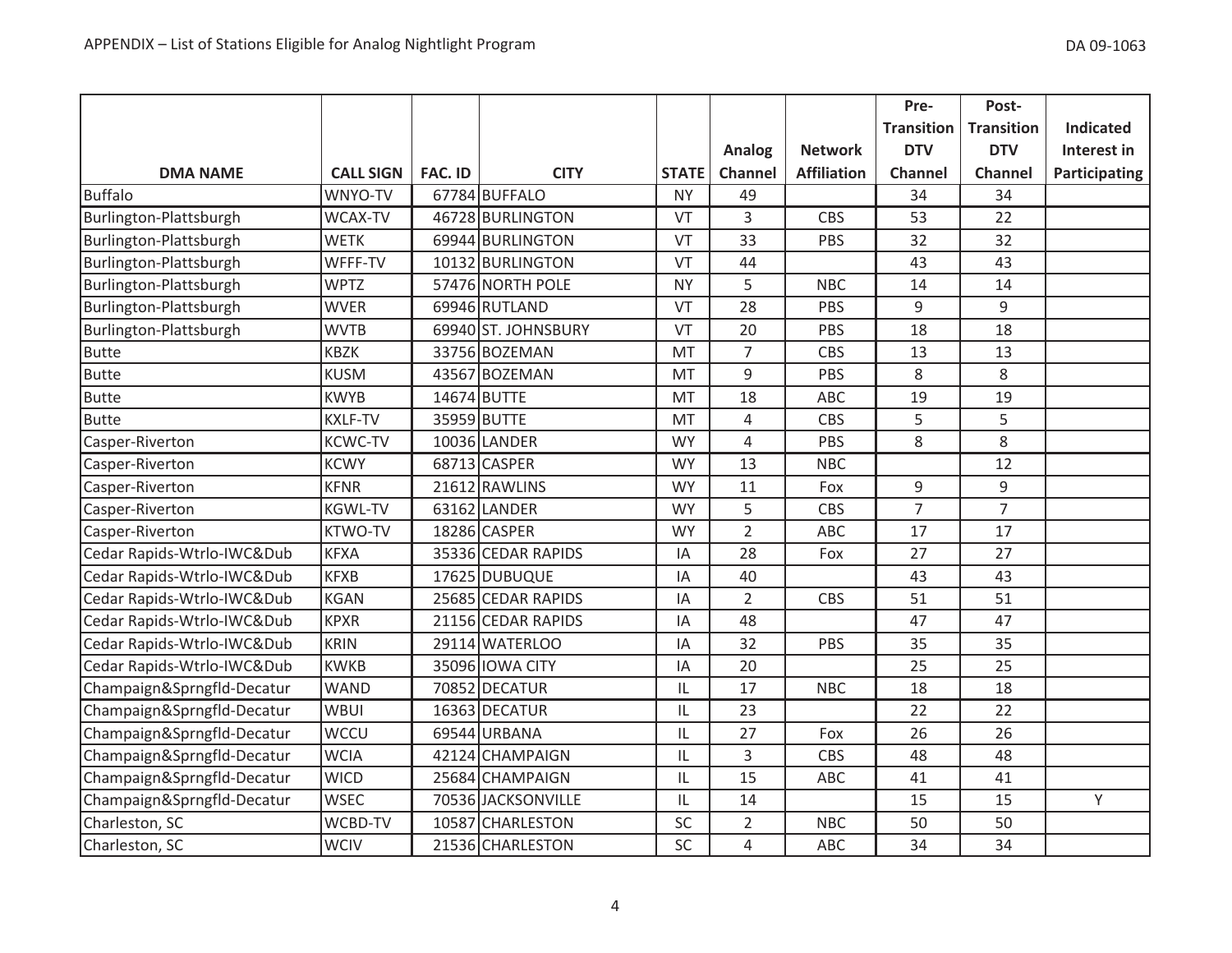|                          |                  |                |                       |              |                |                    | Pre-              | Post-             |                  |
|--------------------------|------------------|----------------|-----------------------|--------------|----------------|--------------------|-------------------|-------------------|------------------|
|                          |                  |                |                       |              |                |                    | <b>Transition</b> | <b>Transition</b> | <b>Indicated</b> |
|                          |                  |                |                       |              | Analog         | <b>Network</b>     | <b>DTV</b>        | <b>DTV</b>        | Interest in      |
| <b>DMA NAME</b>          | <b>CALL SIGN</b> | <b>FAC. ID</b> | <b>CITY</b>           | <b>STATE</b> | Channel        | <b>Affiliation</b> | <b>Channel</b>    | <b>Channel</b>    | Participating    |
| Charleston, SC           | WCSC-TV          |                | 71297 CHARLESTON      | SC           | 5              | CBS                | 47                | 47                |                  |
| Charleston, SC           | WJWJ-TV          |                | 61007 BEAUFORT        | SC           | 16             | PBS                | 44                | 44                |                  |
| Charleston-Huntington    | <b>WKAS</b>      |                | 34171 ASHLAND         | KY           | 25             | PBS                | 26                | 26                |                  |
| Charleston-Huntington    | WLPX-TV          |                | 73189 CHARLESTON      | <b>WV</b>    | 29             |                    | 39                | 39                |                  |
| Charleston-Huntington    | WOAY-TV          |                | 66804 OAK HILL        | <b>WV</b>    | $\overline{4}$ | ABC                | 50                | 50                |                  |
| Charleston-Huntington    | WPBY-TV          |                | 71657 HUNTINGTON      | <b>WV</b>    | 33             | PBS                | 34                | 34                |                  |
| Charleston-Huntington    | WSAZ-TV          |                | 36912 HUNTINGTON      | <b>WV</b>    | 3              | <b>NBC</b>         | 23                | 23                |                  |
| Charleston-Huntington    | WVAH-TV          |                | 417 CHARLESTON        | <b>WV</b>    | 11             | Fox                | 19                | 19                |                  |
| Charlotte                | <b>WBTV</b>      |                | 30826 CHARLOTTE       | <b>NC</b>    | 3              | CBS                | 23                | 23                |                  |
| Charlotte                | <b>WJZY</b>      |                | 73152 BELMONT         | <b>NC</b>    | 46             |                    | 47                | 47                | Y                |
| Charlotte                | WNSC-TV          |                | 61009 ROCK HILL       | SC           | 30             | PBS                | 15                | 15                |                  |
| Charlotte                | <b>WTVI</b>      |                | 10645 CHARLOTTE       | <b>NC</b>    | 42             | PBS                | 11                | 11                |                  |
| Charlottesville          | <b>WHTJ</b>      |                | 9990 CHARLOTTESVILLE  | VA           | 41             | PBS                | 46                | 46                |                  |
| Charlottesville          | WVIR-TV          |                | 70309 CHARLOTTESVILLE | VA           | 29             | <b>NBC</b>         | 32                | 32                |                  |
| Chattanooga              | WELF-TV          |                | 60825 DALTON          | GA           | 23             |                    | 16                | 16                |                  |
| Chattanooga              | WNGH-TV          |                | 23942 CHATSWORTH      | GA           | 18             | PBS                | 33                | 33                |                  |
| Chattanooga              | WRCB-TV          |                | 59137 CHATTANOOGA     | <b>TN</b>    | 3              | <b>NBC</b>         | 13                | 13                | Y                |
| Chattanooga              | <b>WTCI</b>      |                | 65667 CHATTANOOGA     | <b>TN</b>    | 45             | PBS                | 29                | 29                |                  |
| Cheyenne, WY-Scottsbluff | <b>KCDO</b>      |                | 63158 STERLING        | CO           | 3              |                    | 23                | 23                |                  |
| Cheyenne, WY-Scottsbluff | <b>KDUH-TV</b>   |                | 17683 SCOTTSBLUFF     | <b>NE</b>    | 4              | ABC                | $\overline{7}$    | $\overline{7}$    |                  |
| Cheyenne, WY-Scottsbluff | <b>KFCT</b>      |                | 125 FORT COLLINS      | CO           | 22             | Fox                | 21                | 21                |                  |
| Cheyenne, WY-Scottsbluff | <b>KGWN-TV</b>   |                | 63166 CHEYENNE        | <b>WY</b>    | 5              | <b>CBS</b>         | 30                | 30                |                  |
| Cheyenne, WY-Scottsbluff | <b>KQCK</b>      |                | 18287 CHEYENNE        | <b>WY</b>    | 33             |                    | 11                | 11                |                  |
| Cheyenne, WY-Scottsbluff | <b>KSTF</b>      |                | 63182 SCOTTSBLUFF     | <b>NE</b>    | 10             | CBS                | 29                | 29                |                  |
| Chicago                  | WBBM-TV          |                | 9617 CHICAGO          | IL           | $\overline{2}$ | <b>CBS</b>         | 3                 | 12                |                  |
| Chicago                  | WCIU-TV          |                | 71428 CHICAGO         | IL           | 26             |                    | 27                | 27                | Y                |
| Chicago                  | WFLD             |                | 22211 CHICAGO         | IL           | 32             | Fox                | 31                | 31                |                  |
| Chicago                  | WGN-TV           |                | 72115 CHICAGO         | IL           | 9              |                    | 19                | 19                |                  |
| Chicago                  | WSNS-TV          |                | 70119 CHICAGO         | IL           | 44             |                    | 45                | 45                |                  |
| Chicago                  | <b>WTTW</b>      |                | 10802 CHICAGO         | IL           | 11             | PBS                | 47                | 47                |                  |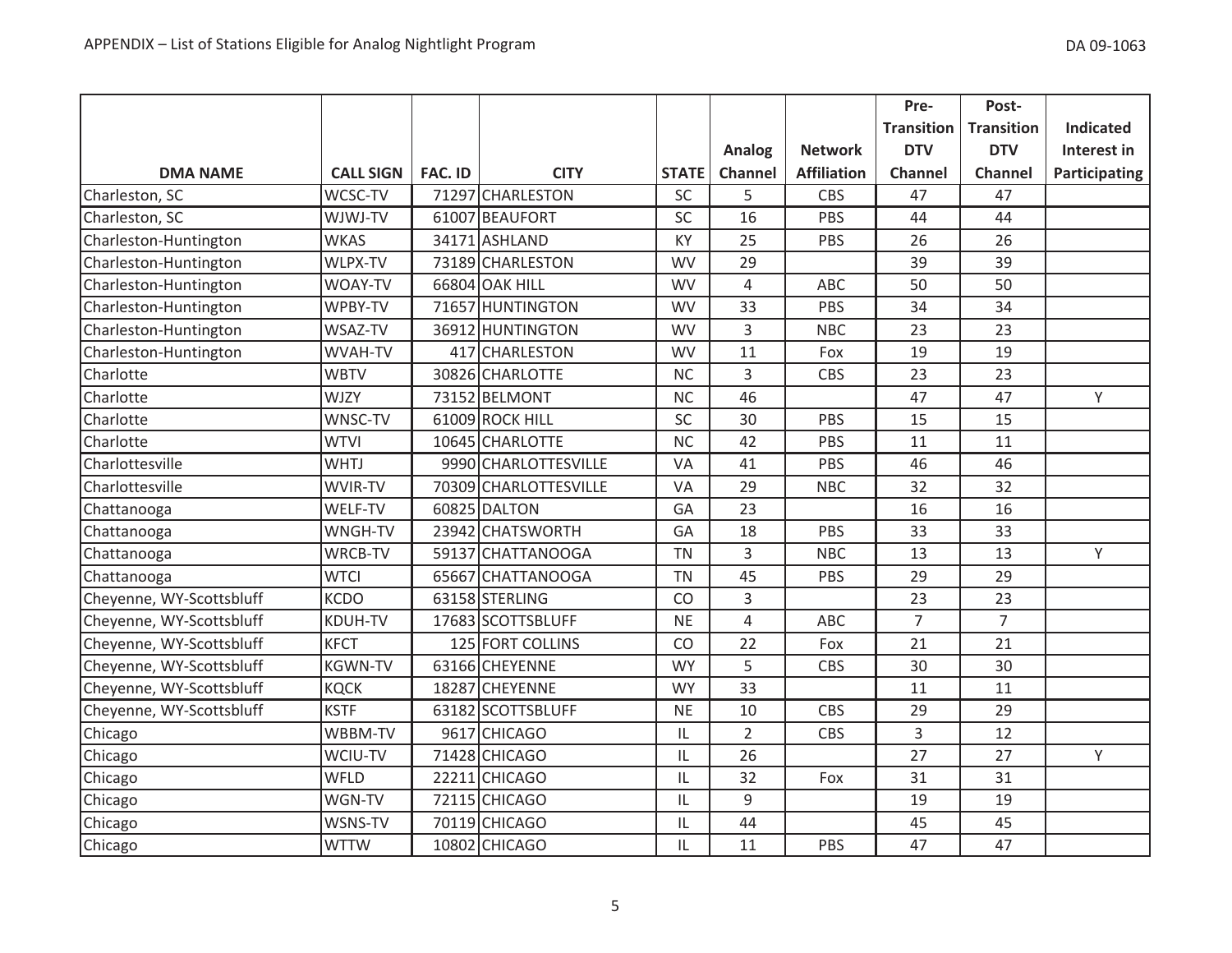|                            |                  |                |                         |              |                |                    | Pre-              | Post-             |                  |
|----------------------------|------------------|----------------|-------------------------|--------------|----------------|--------------------|-------------------|-------------------|------------------|
|                            |                  |                |                         |              |                |                    | <b>Transition</b> | <b>Transition</b> | <b>Indicated</b> |
|                            |                  |                |                         |              | <b>Analog</b>  | <b>Network</b>     | <b>DTV</b>        | <b>DTV</b>        | Interest in      |
| <b>DMA NAME</b>            | <b>CALL SIGN</b> | <b>FAC. ID</b> | <b>CITY</b>             | <b>STATE</b> | Channel        | <b>Affiliation</b> | Channel           | <b>Channel</b>    | Participating    |
| Chicago                    | <b>WYCC</b>      |                | 12279 CHICAGO           | IL           | 20             | PBS                | 21                | 21                |                  |
| Chico-Redding              | <b>KCVU</b>      |                | 58605 PARADISE          | CA           | 30             | Fox                | 20                | 20                |                  |
| Chico-Redding              | <b>KHSL-TV</b>   |                | 24508 CHICO             | CA           | 12             | <b>CBS</b>         | 43                | 43                |                  |
| Cincinnati                 | <b>WLWT</b>      |                | 46979 CINCINNATI        | OH           | 5              | <b>NBC</b>         | 35                | 35                | Y                |
| Cincinnati                 | WXIX-TV          |                | 39738 NEWPORT           | KY           | 19             | Fox                | 29                | 29                |                  |
| Clarksburg-Weston          | <b>WVFX</b>      |                | 10976 CLARKSBURG        | <b>WV</b>    | 46             | Fox                | 10                | 10                |                  |
| Cleveland-Akron (Canton)   | WEWS-TV          |                | 59441 CLEVELAND         | OH           | 5              | ABC                | 15                | 15                |                  |
| Cleveland-Akron (Canton)   | WKYC-TV          |                | 73195 CLEVELAND         | OH           | 3              | <b>NBC</b>         | $\overline{2}$    | 17                | Y                |
| Cleveland-Akron (Canton)   | <b>WOIO</b>      |                | 39746 SHAKER HEIGHTS    | OH           | 19             | CBS                | 10                | 10                |                  |
| Cleveland-Akron (Canton)   | <b>WVIZ</b>      |                | 18753 CLEVELAND         | OH           | 25             | PBS                | 26                | 26                |                  |
| Colorado Springs-Pueblo    | <b>KKTV</b>      |                | 35037 COLORADO SPRINGS  | CO           | 11             | <b>CBS</b>         | 10                | 10                |                  |
| Colorado Springs-Pueblo    | <b>KOAA-TV</b>   |                | 59014 PUEBLO            | CO           | 5              | <b>NBC</b>         | 42                | 42                |                  |
| Colorado Springs-Pueblo    | <b>KXRM-TV</b>   |                | 35991 COLORADO SPRINGS  | CO           | 21             | Fox                | 22                | 22                |                  |
| Columbia, SC               | <b>WLTX</b>      |                | 37176 COLUMBIA          | SC           | 19             | <b>CBS</b>         | 17                | 17                |                  |
| Columbia, SC               | WOLO-TV          |                | 60963 COLUMBIA          | SC           | 25             | ABC                | 8                 | 8                 |                  |
| Columbia, SC               | <b>WRLK-TV</b>   |                | 61013 COLUMBIA          | SC           | 35             | PBS                | 32                | 32                |                  |
| Columbia-Jefferson City    | <b>KMOS-TV</b>   |                | 4326 SEDALIA            | <b>MO</b>    | 6              | PBS                | 15                | 15                |                  |
| Columbia-Jefferson City    | <b>KNLJ</b>      |                | 48521 JEFFERSON CITY    | <b>MO</b>    | 25             |                    | 20                | 20                |                  |
| Columbia-Jefferson City    | <b>KRCG</b>      |                | 41110 JEFFERSON CITY    | <b>MO</b>    | 13             | <b>CBS</b>         | 12                | 12                |                  |
| Columbus                   | WCMH-TV          |                | 50781 COLUMBUS          | OH           | $\overline{4}$ | <b>NBC</b>         | 14                | 14                |                  |
| Columbus                   | WOSU-TV          |                | 66185 COLUMBUS          | OH           | 34             | PBS                | 38                | 38                |                  |
| Columbus                   | <b>WSYX</b>      |                | 56549 COLUMBUS          | OH           | 6              | ABC                | 13                | 13                |                  |
| Columbus, GA               | WJSP-TV          |                | 23918 COLUMBUS          | GA           | 28             | PBS                | 23                | 23                |                  |
| Columbus, GA               | <b>WLTZ</b>      |                | 37179 COLUMBUS          | GA           | 38             | <b>NBC</b>         | 35                | 35                |                  |
| Columbus, GA               | <b>WRBL</b>      |                | 3359 COLUMBUS           | GA           | $\overline{3}$ | <b>CBS</b>         | 15                | 15                |                  |
| Columbus-Tupelo-West Point | <b>WCBI-TV</b>   |                | 12477 COLUMBUS          | <b>MS</b>    | $\overline{4}$ | CBS                | 35                | 35                |                  |
| Columbus-Tupelo-West Point | WLOV-TV          |                | 37732 WEST POINT        | <b>MS</b>    | 27             | Fox                | 16                | 16                |                  |
| Columbus-Tupelo-West Point | WMAB-TV          |                | 43192 MISSISSIPPI STATE | <b>MS</b>    | $\overline{2}$ | PBS                | 10                | 10                |                  |
| Corpus Christi             | <b>KEDT</b>      |                | 58408 CORPUS CHRISTI    | <b>TX</b>    | 16             | PBS                | 23                | 23                |                  |
| Corpus Christi             | KIII             |                | 10188 CORPUS CHRISTI    | <b>TX</b>    | 3              | <b>ABC</b>         | 8                 | 8                 |                  |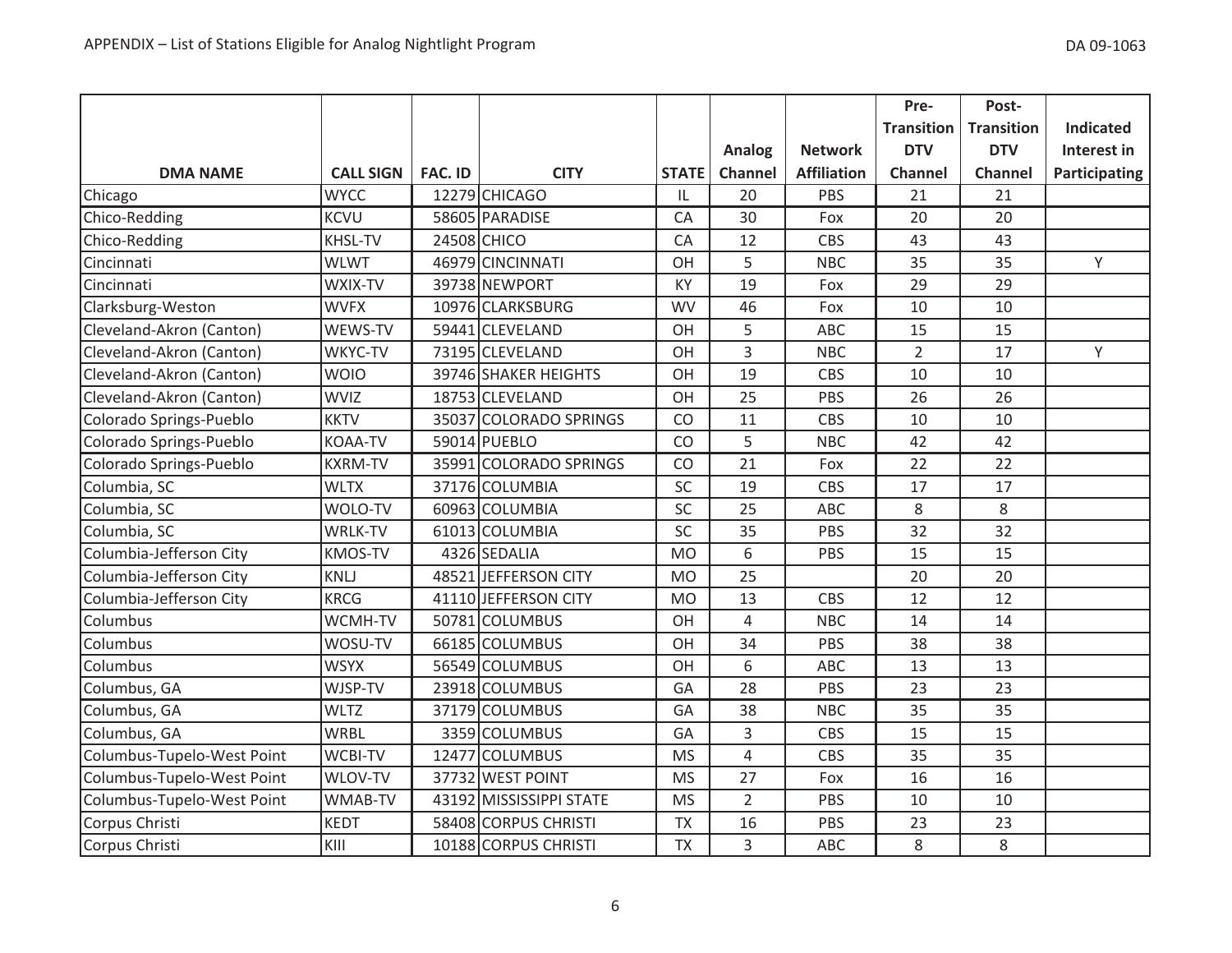|                           |                  |                |                         |              |                |                    | Pre-              | Post-             |                      |
|---------------------------|------------------|----------------|-------------------------|--------------|----------------|--------------------|-------------------|-------------------|----------------------|
|                           |                  |                |                         |              |                |                    | <b>Transition</b> | <b>Transition</b> | <b>Indicated</b>     |
|                           |                  |                |                         |              | <b>Analog</b>  | <b>Network</b>     | <b>DTV</b>        | <b>DTV</b>        | Interest in          |
| <b>DMA NAME</b>           | <b>CALL SIGN</b> | <b>FAC. ID</b> | <b>CITY</b>             | <b>STATE</b> | Channel        | <b>Affiliation</b> | Channel           | Channel           | <b>Participating</b> |
| Corpus Christi            | <b>KORO</b>      |                | 64877 CORPUS CHRISTI    | <b>TX</b>    | 28             |                    | 27                | 27                |                      |
| Corpus Christi            | <b>KRIS-TV</b>   |                | 25559 CORPUS CHRISTI    | <b>TX</b>    | 6              | <b>NBC</b>         | 13                | 13                |                      |
| Dallas-Ft. Worth          | <b>KDAF</b>      |                | 22201 DALLAS            | <b>TX</b>    | 33             |                    | 32                | 32                |                      |
| Dallas-Ft. Worth          | <b>KDFI</b>      |                | 17037 DALLAS            | <b>TX</b>    | 27             |                    | 36                | 36                |                      |
| Dallas-Ft. Worth          | <b>KDFW</b>      |                | 33770 DALLAS            | <b>TX</b>    | $\sqrt{4}$     | Fox                | 35                | 35                | Y                    |
| Dallas-Ft. Worth          | <b>KDTN</b>      |                | 49326 DENTON            | <b>TX</b>    | $\overline{2}$ |                    | 43                | 43                |                      |
| Dallas-Ft. Worth          | <b>KERA-TV</b>   |                | 49324 DALLAS            | <b>TX</b>    | 13             | PBS                | 14                | 14                |                      |
| Dallas-Ft. Worth          | <b>KMPX</b>      |                | 73701 DECATUR           | <b>TX</b>    | 29             |                    | 30                | 30                |                      |
| Dallas-Ft. Worth          | <b>KSTR-TV</b>   |                | 60534 IRVING            | <b>TX</b>    | 49             |                    | 48                | 48                |                      |
| Dallas-Ft. Worth          | <b>KTXA</b>      |                | 51517 FORT WORTH        | <b>TX</b>    | 21             |                    | 18                | 19                |                      |
| Dallas-Ft. Worth          | <b>KXAS-TV</b>   |                | 49330 FORT WORTH        | <b>TX</b>    | 5              | <b>NBC</b>         | 41                | 41                | Y                    |
| Davenport-R.Island-Moline | <b>KGCW-TV</b>   |                | 7841 BURLINGTON         | ΙA           | 26             |                    | 41                | 41                |                      |
| Davenport-R.Island-Moline | <b>KLJB-TV</b>   |                | 54011 DAVENPORT         | IA           | 18             | Fox                | 49                | 49                |                      |
| Davenport-R.Island-Moline | <b>KWQC-TV</b>   |                | 6885 DAVENPORT          | IA           | 6              | <b>NBC</b>         | 56                | 36                |                      |
| Davenport-R.Island-Moline | WQPT-TV          |                | 5468 MOLINE             | IL           | 24             | <b>PBS</b>         | 23                | 23                |                      |
| Dayton                    | <b>WDTN</b>      |                | 65690 DAYTON            | OH           | $\overline{2}$ | <b>NBC</b>         | 50                | 50                |                      |
| Dayton                    | WHIO-TV          |                | 41458 DAYTON            | OH           | $\overline{7}$ | CBS                | 41                | 41                |                      |
| Dayton                    | <b>WKEF</b>      |                | 73155 DAYTON            | OH           | 22             | ABC                | 51                | 51                |                      |
| Denver                    | <b>KBDI-TV</b>   |                | 22685 BROOMFIELD        | CO           | 12             | PBS                | 38                | 13                |                      |
| Denver                    | <b>KCEC</b>      |                | 24514 DENVER            | CO           | 50             |                    | 51                | 51                |                      |
| Denver                    | <b>KCNC-TV</b>   |                | 47903 DENVER            | CO           | $\overline{4}$ | CBS                | 35                | 35                | Y                    |
| Denver                    | <b>KDEN</b>      |                | 38375 LONGMONT          | CO           | 25             |                    | 29                | 29                |                      |
| Denver                    | <b>KDVR</b>      |                | 126 DENVER              | CO           | 31             | Fox                | 32                | 32                |                      |
| Denver                    | <b>KRMA-TV</b>   |                | 14040 DENVER            | CO           | 6              | PBS                | 18                | 18                | Y                    |
| Denver                    | <b>KRMT</b>      |                | 20476 DENVER            | CO           | 41             |                    | 40                | 40                |                      |
| Denver                    | <b>KRMZ</b>      |                | 20373 STEAMBOAT SPRINGS | CO           | 24             | PBS                | 10                | 10                |                      |
| Denver                    | <b>KTFD-TV</b>   |                | 57219 BOULDER           | CO           | 14             |                    | 15                | 15                |                      |
| Denver                    | <b>KTVD</b>      |                | 68581 DENVER            | CO           | 20             |                    | 19                | 19                |                      |
| Denver                    | <b>KWGN-TV</b>   |                | 35883 DENVER            | CO           | $\overline{2}$ |                    | 34                | 34                |                      |
| <b>Des Moines-Ames</b>    | <b>KDSM-TV</b>   |                | 56527 DES MOINES        | IA           | 17             | Fox                | 16                | 16                |                      |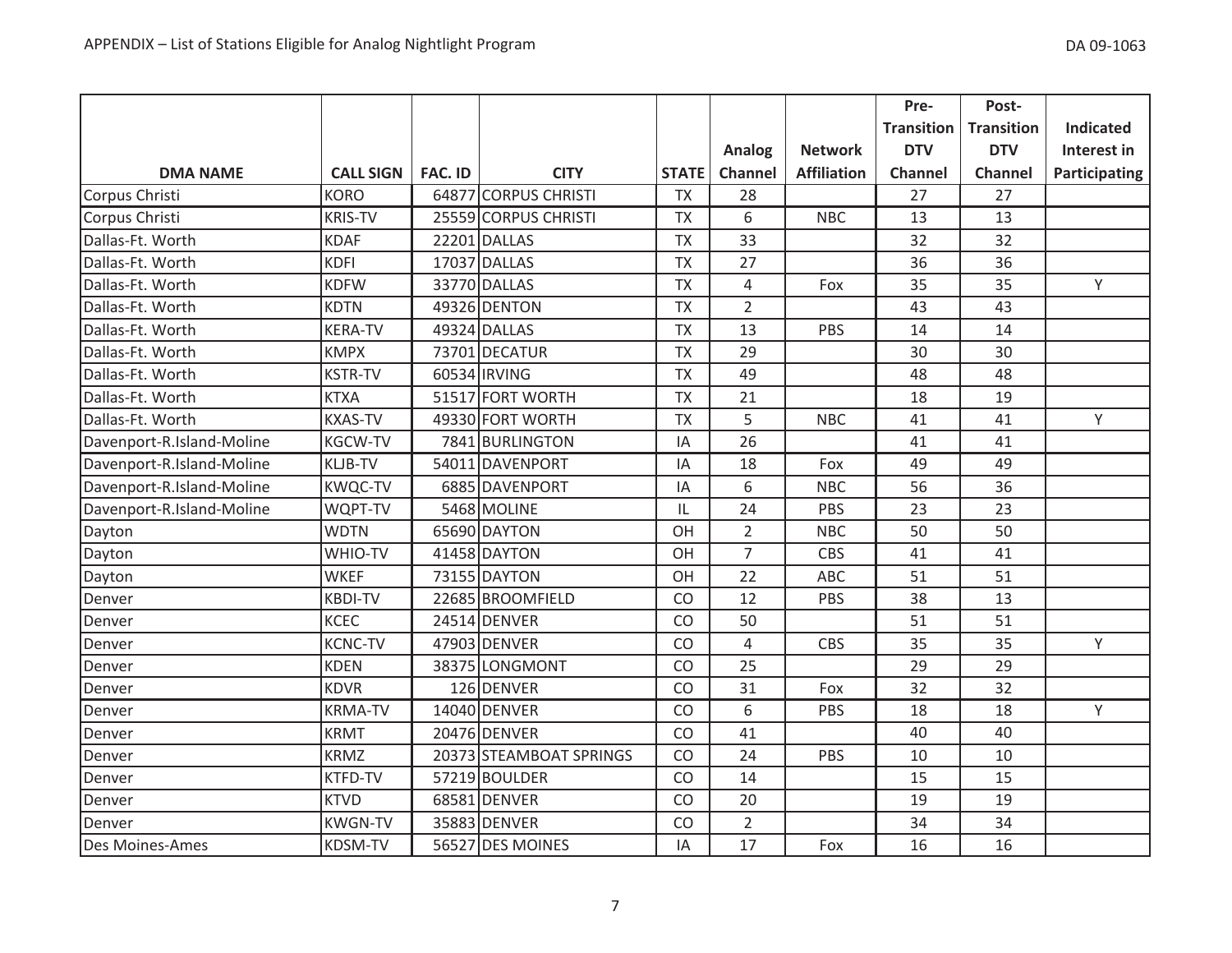|                      |                  |                |                     |              |                |                    | Pre-              | Post-             |                  |
|----------------------|------------------|----------------|---------------------|--------------|----------------|--------------------|-------------------|-------------------|------------------|
|                      |                  |                |                     |              |                |                    | <b>Transition</b> | <b>Transition</b> | <b>Indicated</b> |
|                      |                  |                |                     |              | Analog         | <b>Network</b>     | <b>DTV</b>        | <b>DTV</b>        | Interest in      |
| <b>DMA NAME</b>      | <b>CALL SIGN</b> | <b>FAC. ID</b> | <b>CITY</b>         | <b>STATE</b> | Channel        | <b>Affiliation</b> | <b>Channel</b>    | Channel           | Participating    |
| Des Moines-Ames      | <b>KTIN</b>      |                | 29100 FORT DODGE    | IA           | 21             | PBS                | 25                | 25                |                  |
| Detroit              | WDIV-TV          |                | 53114 DETROIT       | MI           | 4              | <b>NBC</b>         | 45                | 45                | Y                |
| Detroit              | <b>WJBK</b>      |                | 73123 DETROIT       | MI           | $\overline{2}$ | Fox                | 58                | $\overline{7}$    | Y                |
| Detroit              | <b>WKBD</b>      |                | 51570 DETROIT       | MI           | 50             |                    | 14                | 14                |                  |
| Detroit              | <b>WMYD</b>      |                | 74211 DETROIT       | MI           | 20             |                    | 21                | 21                |                  |
| Dothan               | WDFX-TV          |                | 32851 OZARK         | AL           | 34             | Fox                | 33                | 33                |                  |
| Dothan               | <b>WDHN</b>      |                | 43846 DOTHAN        | AL           | 18             | ABC                | 21                | 21                |                  |
| Dothan               | <b>WGIQ</b>      |                | 710 LOUISVILLE      | AL           | 43             | PBS                | 44                | 44                |                  |
| Dothan               | <b>WTVY</b>      |                | 4152 DOTHAN         | AL           | $\overline{4}$ | CBS                | 36                | 36                |                  |
| Duluth-Superior      | <b>KAWB</b>      |                | 49579 BRAINERD      | <b>MN</b>    | 22             | PBS                | 28                | 28                |                  |
| Duluth-Superior      | <b>KBJR-TV</b>   |                | 33658 SUPERIOR      | WI           | 6              | <b>NBC</b>         | 19                | 19                |                  |
| Duluth-Superior      | <b>KDLH</b>      |                | 4691 DULUTH         | <b>MN</b>    | 3              | CBS                | 33                | 33                |                  |
| Duluth-Superior      | <b>KQDS-TV</b>   |                | 35525 DULUTH        | <b>MN</b>    | 21             | Fox                | 17                | 17                |                  |
| Eau Claire           | WEUX             |                | 2709 Chippewa Falls | WI           | 48             | Fox                | 49                | 49                |                  |
| El Paso (Las Cruces) | <b>KDBC-TV</b>   |                | 33764 EL PASO       | <b>TX</b>    | 4              | <b>CBS</b>         | 18                | 18                |                  |
| El Paso (Las Cruces) | <b>KFOX-TV</b>   |                | 33716 EL PASO       | <b>TX</b>    | 14             | Fox                | 15                | 15                |                  |
| El Paso (Las Cruces) | KINT-TV          |                | 51708 EL PASO       | <b>TX</b>    | 26             |                    | 25                | 25                |                  |
| El Paso (Las Cruces) | <b>KOBG-TV</b>   |                | 85114 SILVER CITY   | <b>NM</b>    | 6              | <b>NBC</b>         |                   | 12                |                  |
| El Paso (Las Cruces) | <b>KSCE</b>      |                | 10202 EL PASO       | <b>TX</b>    | 38             |                    | 39                | 39                |                  |
| El Paso (Las Cruces) | <b>KTDO</b>      |                | 36916 LAS CRUCES    | <b>NM</b>    | 48             |                    | 47                | 47                |                  |
| Erie                 | WSEE-TV          | 49711 ERIE     |                     | PA           | 35             | <b>CBS</b>         | 16                | 16                |                  |
| Eugene               | KEPB-TV          |                | 50591 EUGENE        | <b>OR</b>    | 28             | PBS                | 29                | 29                |                  |
| Eugene               | <b>KLSR-TV</b>   |                | 8322 EUGENE         | OR           | 34             | Fox                | 31                | 31                |                  |
| Eugene               | <b>KMCB</b>      |                | 35183 COOS BAY      | <b>OR</b>    | 23             | <b>NBC</b>         | 22                | 22                |                  |
| Eugene               | <b>KMTR</b>      |                | 35189 EUGENE        | <b>OR</b>    | 16             | <b>NBC</b>         | 17                | 17                |                  |
| Eugene               | <b>KPIC</b>      |                | 61551 ROSEBURG      | OR           | 4              | CBS                | 19                | 19                | Y                |
| Eugene               | <b>KTCW</b>      |                | 35187 ROSEBURG      | <b>OR</b>    | 46             | <b>NBC</b>         | 45                | 45                |                  |
| Eugene               | <b>KTVC</b>      |                | 31437 ROSEBURG      | <b>OR</b>    | 36             |                    | 18                | 18                |                  |
| Eureka               | <b>KAEF</b>      |                | 8263 ARCATA         | CA           | 23             | ABC                | 22                | 22                |                  |
| Eureka               | <b>KBVU</b>      |                | 58618 EUREKA        | CA           | 29             | Fox                | 28                | 28                |                  |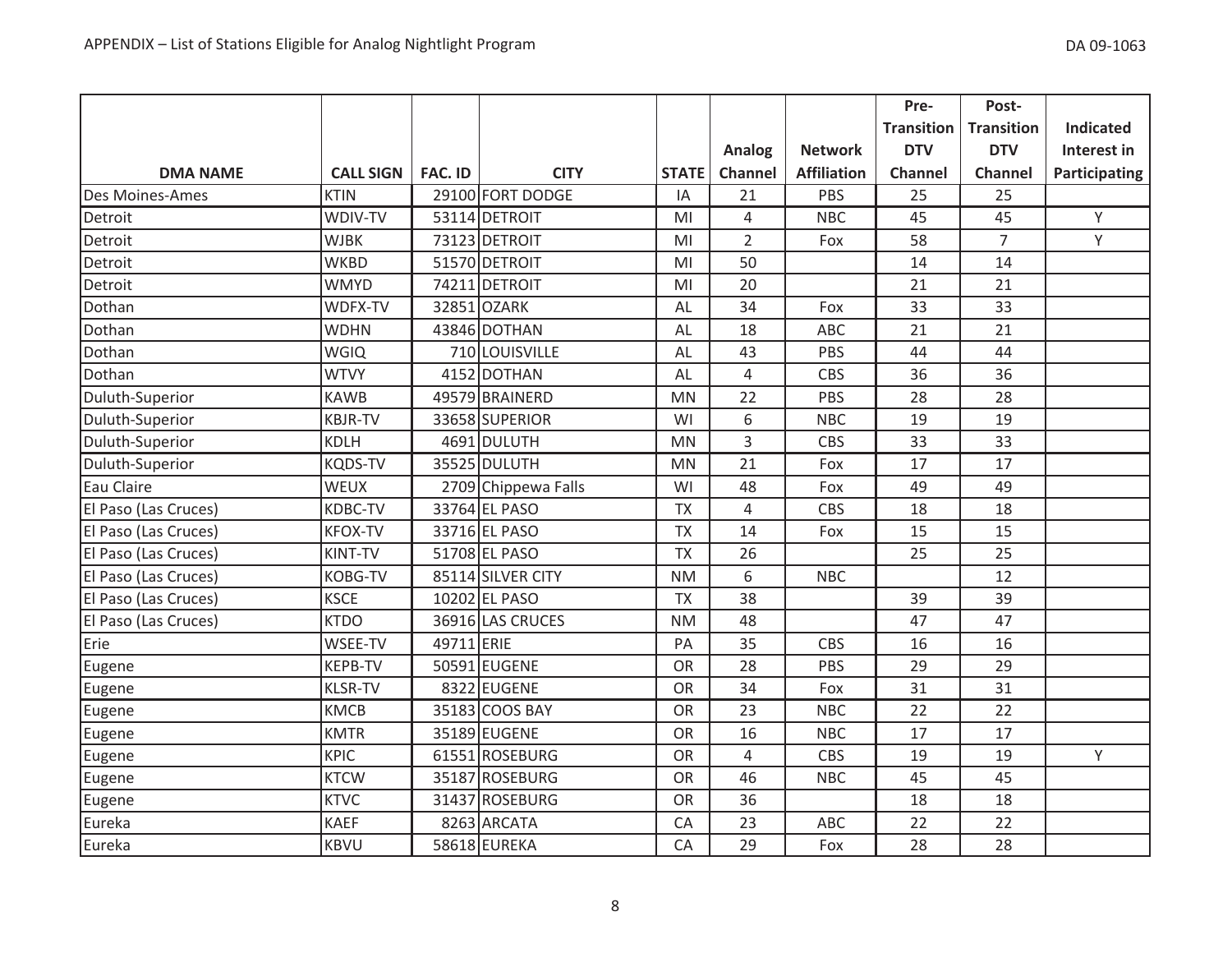|                        |                  |                |                    |              |                |                    | Pre-              | Post-             |                  |
|------------------------|------------------|----------------|--------------------|--------------|----------------|--------------------|-------------------|-------------------|------------------|
|                        |                  |                |                    |              |                |                    | <b>Transition</b> | <b>Transition</b> | <b>Indicated</b> |
|                        |                  |                |                    |              | Analog         | <b>Network</b>     | <b>DTV</b>        | <b>DTV</b>        | Interest in      |
| <b>DMA NAME</b>        | <b>CALL SIGN</b> | <b>FAC. ID</b> | <b>CITY</b>        | <b>STATE</b> | Channel        | <b>Affiliation</b> | <b>Channel</b>    | <b>Channel</b>    | Participating    |
| Eureka                 | <b>KEET</b>      |                | 55435 EUREKA       | CA           | 13             | PBS                | 11                | 11                |                  |
| Eureka                 | <b>KVIQ</b>      |                | 42640 EUREKA       | CA           | 6              | <b>CBS</b>         | 17                | 17                |                  |
| Evansville             | <b>WEHT</b>      |                | 24215 EVANSVILLE   | IN           | 25             | ABC                | 59                | $\overline{7}$    |                  |
| Evansville             | <b>WEVV</b>      |                | 72041 EVANSVILLE   | IN           | 44             | CBS                | 45                | 45                |                  |
| Evansville             | WKMA-TV          |                | 34212 MADISONVILLE | KY           | 35             | PBS                | 42                | 42                |                  |
| Evansville             | <b>WKOH</b>      |                | 34205 OWENSBORO    | KY           | 31             | PBS                | 30                | 30                |                  |
| Fairbanks              | <b>KATN</b>      |                | 13813 FAIRBANKS    | AK           | $\overline{2}$ | ABC                | 18                | 18                |                  |
| Fairbanks              | KJNP-TV          |                | 20015 NORTH POLE   | AK           | $\overline{4}$ |                    | 20                | 20                |                  |
| Fairbanks              | <b>KTVF</b>      |                | 49621 FAIRBANKS    | AK           | 11             | <b>NBC</b>         | 26                | 26                |                  |
| Fargo-Valley City      | <b>KDSD-TV</b>   |                | 61064 ABERDEEN     | SD           | 16             | PBS                | 17                | 17                |                  |
| Fargo-Valley City      | <b>KGFE</b>      |                | 53320 GRAND FORKS  | <b>ND</b>    | $\overline{2}$ | PBS                | 56                | 15                |                  |
| Fargo-Valley City      | <b>KJRE</b>      |                | 53315 ELLENDALE    | <b>ND</b>    | 19             | PBS                | 20                | 20                |                  |
| Fargo-Valley City      | <b>KVLY-TV</b>   |                | 61961 FARGO        | <b>ND</b>    | 11             | <b>NBC</b>         | 44                | 44                |                  |
| Fargo-Valley City      | <b>KVRR</b>      |                | 55372 FARGO        | <b>ND</b>    | 15             | Fox                | 19                | 19                |                  |
| Fargo-Valley City      | <b>KXJB-TV</b>   |                | 49134 VALLEY CITY  | <b>ND</b>    | 4              | <b>CBS</b>         | 38                | 38                |                  |
| Fargo-Valley City      | WDAY-TV          |                | 22129 FARGO        | <b>ND</b>    | 6              | ABC                | 21                | 21                |                  |
| Flint-Saginaw-Bay City | <b>WAQP</b>      |                | 67792 SAGINAW      | MI           | 49             |                    | 48                | 48                |                  |
| Flint-Saginaw-Bay City | WDCQ-TV          |                | 16530 BAD AXE      | MI           | 35             | PBS                | 15                | 15                |                  |
| Flint-Saginaw-Bay City | WEYI-TV          |                | 72052 SAGINAW      | MI           | 25             | <b>NBC</b>         | 30                | 30                |                  |
| Flint-Saginaw-Bay City | WNEM-TV          |                | 41221 BAY CITY     | MI           | 5              | <b>CBS</b>         | 22                | 22                |                  |
| Fresno-Visalia         | <b>KEGS</b>      |                | 86201 GOLDFIELD    | <b>NV</b>    | $\overline{7}$ |                    |                   | 50                |                  |
| Fresno-Visalia         | <b>KFTV</b>      |                | 34439 HANFORD      | CA           | 21             |                    | 20                | 20                |                  |
| Fresno-Visalia         | <b>KGPE</b>      |                | 56034 FRESNO       | CA           | 47             | <b>CBS</b>         | 34                | 34                |                  |
| Fresno-Visalia         | KMPH-TV          |                | 51488 VISALIA      | CA           | 26             | Fox                | 28                | 28                |                  |
| Fresno-Visalia         | <b>KNSO</b>      |                | 58608 MERCED       | CA           | 51             |                    | 5                 | 11                |                  |
| Fresno-Visalia         | <b>KNXT</b>      |                | 16950 VISALIA      | CA           | 49             |                    | 50                | 50                |                  |
| Fresno-Visalia         | <b>KSEE</b>      |                | 35594 FRESNO       | CA           | 24             | <b>NBC</b>         | 38                | 38                |                  |
| Fresno-Visalia         | <b>KVPT</b>      |                | 69733 FRESNO       | CA           | 18             | PBS                | 40                | 40                |                  |
| Ft. Myers-Naples       | WBBH-TV          |                | 71085 FORT MYERS   | FL           | 20             | <b>NBC</b>         | 15                | 15                |                  |
| Ft. Myers-Naples       | WGCU             |                | 62388 FORT MYERS   | FL.          | 30             | PBS                | 31                | 31                |                  |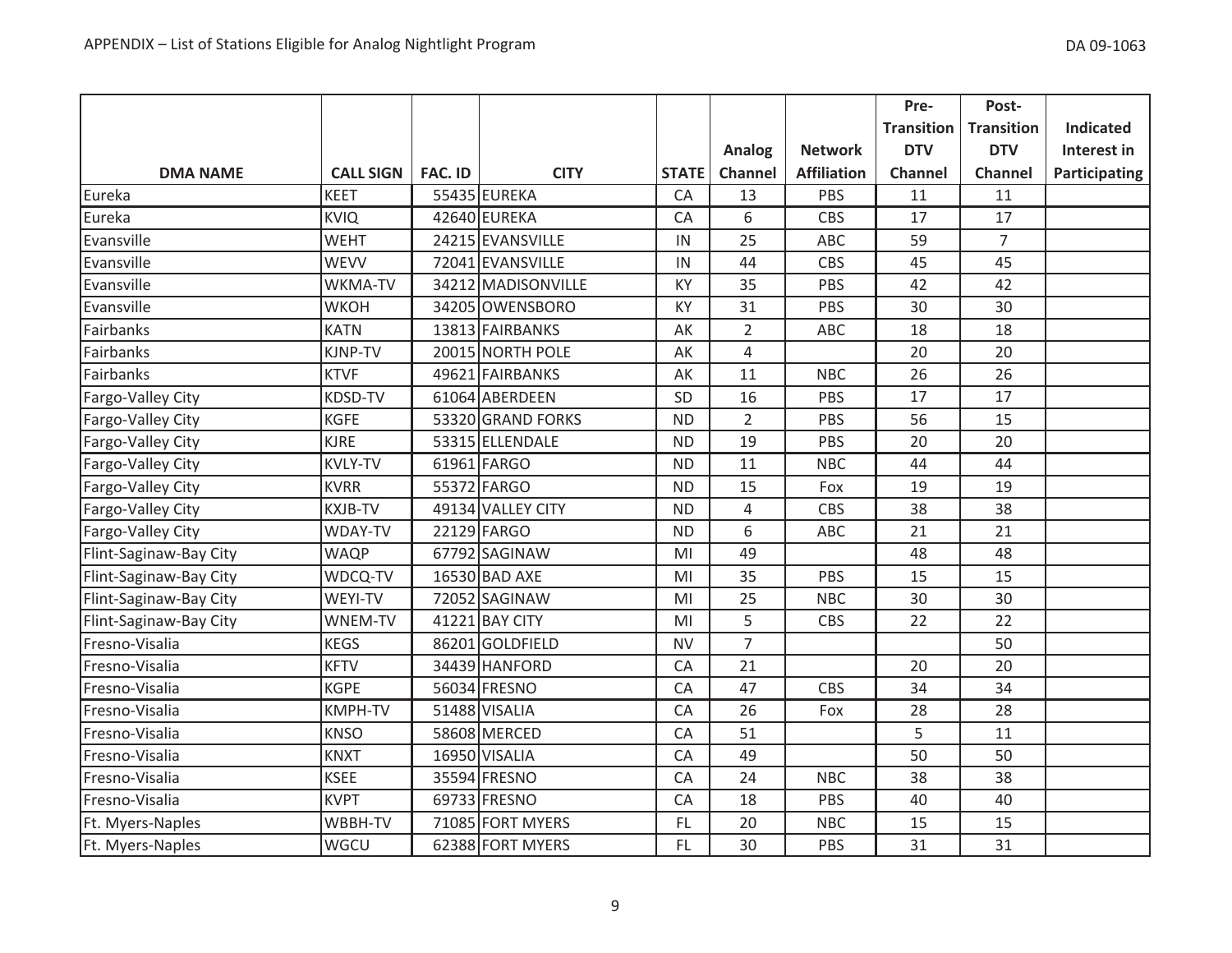|                                |                  |                |                        |              |                |                    | Pre-              | Post-             |                  |
|--------------------------------|------------------|----------------|------------------------|--------------|----------------|--------------------|-------------------|-------------------|------------------|
|                                |                  |                |                        |              |                |                    | <b>Transition</b> | <b>Transition</b> | <b>Indicated</b> |
|                                |                  |                |                        |              | Analog         | <b>Network</b>     | <b>DTV</b>        | <b>DTV</b>        | Interest in      |
| <b>DMA NAME</b>                | <b>CALL SIGN</b> | <b>FAC. ID</b> | <b>CITY</b>            | <b>STATE</b> | Channel        | <b>Affiliation</b> | <b>Channel</b>    | Channel           | Participating    |
| Ft. Myers-Naples               | WINK-TV          |                | 22093 FORT MYERS       | FL.          | 11             | <b>CBS</b>         | 9                 | 9                 |                  |
| Ft. Myers-Naples               | <b>WXCW</b>      |                | 61504 NAPLES           | <b>FL</b>    | 46             |                    | 45                | 45                |                  |
| Ft. Myers-Naples               | WZVN-TV          |                | 19183 NAPLES           | FL.          | 26             | ABC                | 41                | 41                |                  |
| Ft. Smith-Fay-Sprngdl-Rgrs     | <b>KFSM-TV</b>   |                | 66469 FORT SMITH       | AR           | 5              | <b>CBS</b>         | 18                | 18                |                  |
| Ft. Smith-Fay-Sprngdl-Rgrs     | <b>KFTA-TV</b>   |                | 29560 FORT SMITH       | AR           | 24             | Fox                | 27                | 27                |                  |
| Ft. Smith-Fay-Sprngdl-Rgrs     | <b>KHBS</b>      |                | 60353 FORT SMITH       | AR           | 40             | <b>ABC</b>         | 21                | 21                |                  |
| Ft. Smith-Fay-Sprngdl-Rgrs     | <b>KHOG-TV</b>   |                | 60354 FAYETTEVILLE     | AR           | 29             | <b>ABC</b>         | 15                | 15                |                  |
| Ft. Smith-Fay-Sprngdl-Rgrs     | <b>KOET</b>      |                | 50198 EUFAULA          | OK           | 3              | PBS                | 31                | 31                |                  |
| Ft. Wayne                      | <b>WANE-TV</b>   |                | 39270 FORT WAYNE       | IN           | 15             | CBS                | 31                | 31                |                  |
| Ft. Wayne                      | <b>WFWA</b>      |                | 22108 FORT WAYNE       | IN           | 39             | PBS                | 40                | 40                |                  |
| Ft. Wayne                      | WISE-TV          |                | 13960 FORT WAYNE       | IN           | 33             | <b>NBC</b>         | 19                | 19                |                  |
| Gainesville                    | WCJB-TV          |                | 16993 GAINESVILLE      | FL.          | 20             | ABC                | 16                | 16                |                  |
| Gainesville                    | <b>WUFT</b>      |                | 69440 GAINESVILLE      | FL.          | 5              | PBS                | 36                | 36                | Y                |
| Glendive                       | <b>KWSE</b>      |                | 53318 WILLISTON        | <b>ND</b>    | 4              | PBS                | 51                | 51                |                  |
| Glendive                       | <b>KXMA-TV</b>   |                | 55684 DICKINSON        | <b>ND</b>    | $\overline{2}$ | <b>CBS</b>         | 19                | 19                |                  |
| <b>Grand Junction-Montrose</b> | <b>KFQX</b>      |                | 31597 GRAND JUNCTION   | CO           | $\overline{4}$ | Fox                | 15                | 15                |                  |
| <b>Grand Junction-Montrose</b> | <b>KJCT</b>      |                | 52593 GRAND JUNCTION   | CO           | 8              | ABC                | $\overline{7}$    | $\overline{7}$    |                  |
| <b>Grand Junction-Montrose</b> | <b>KKCO</b>      |                | 24766 GRAND JUNCTION   | CO           | 11             | <b>NBC</b>         | 12                | 12                |                  |
| <b>Grand Junction-Montrose</b> | <b>KREG-TV</b>   |                | 70578 GLENWOOD SPRINGS | CO           | 3              | <b>CBS</b>         | 23                | 23                |                  |
| <b>Grand Junction-Montrose</b> | <b>KREX-TV</b>   |                | 70596 GRAND JUNCTION   | CO           | 5              | <b>CBS</b>         | $\overline{2}$    | $\overline{2}$    |                  |
| <b>Grand Junction-Montrose</b> | <b>KREY-TV</b>   |                | 70579 MONTROSE         | CO           | 10             | <b>CBS</b>         | 13                | 13                |                  |
| <b>Grand Junction-Montrose</b> | <b>KREZ-TV</b>   |                | 48589 DURANGO          | CO           | 6              | <b>CBS</b>         | 15                | 15                |                  |
| Grand Rapids-Kalmzoo-B.Crk     | <b>WWMT</b>      |                | 74195 KALAMAZOO        | MI           | 3              | CBS                | $\overline{2}$    | 8                 |                  |
| Grand Rapids-Kalmzoo-B.Crk     | <b>WXMI</b>      |                | 68433 GRAND RAPIDS     | MI           | 17             | Fox                | 19                | 19                |                  |
| <b>Great Falls</b>             | <b>KFBB-TV</b>   |                | 34412 GREAT FALLS      | <b>MT</b>    | 5              | ABC                | 8                 | 8                 |                  |
| <b>Great Falls</b>             | <b>KRTV</b>      |                | 35567 GREAT FALLS      | MT           | 3              | <b>CBS</b>         | $\overline{7}$    | $\overline{7}$    |                  |
| <b>Great Falls</b>             | <b>KTGF</b>      |                | 13792 GREAT FALLS      | MT           | 16             |                    | 45                | 45                |                  |
| Green Bay-Appleton             | <b>WACY</b>      |                | 361 APPLETON           | WI           | 32             |                    | 27                | 27                |                  |
| Green Bay-Appleton             | WBAY-TV          |                | 74417 GREEN BAY        | WI           | $\overline{2}$ | ABC                | 23                | 23                |                  |
| Green Bay-Appleton             | <b>WGBA</b>      |                | 2708 GREEN BAY         | WI           | 26             | <b>NBC</b>         | 41                | 41                |                  |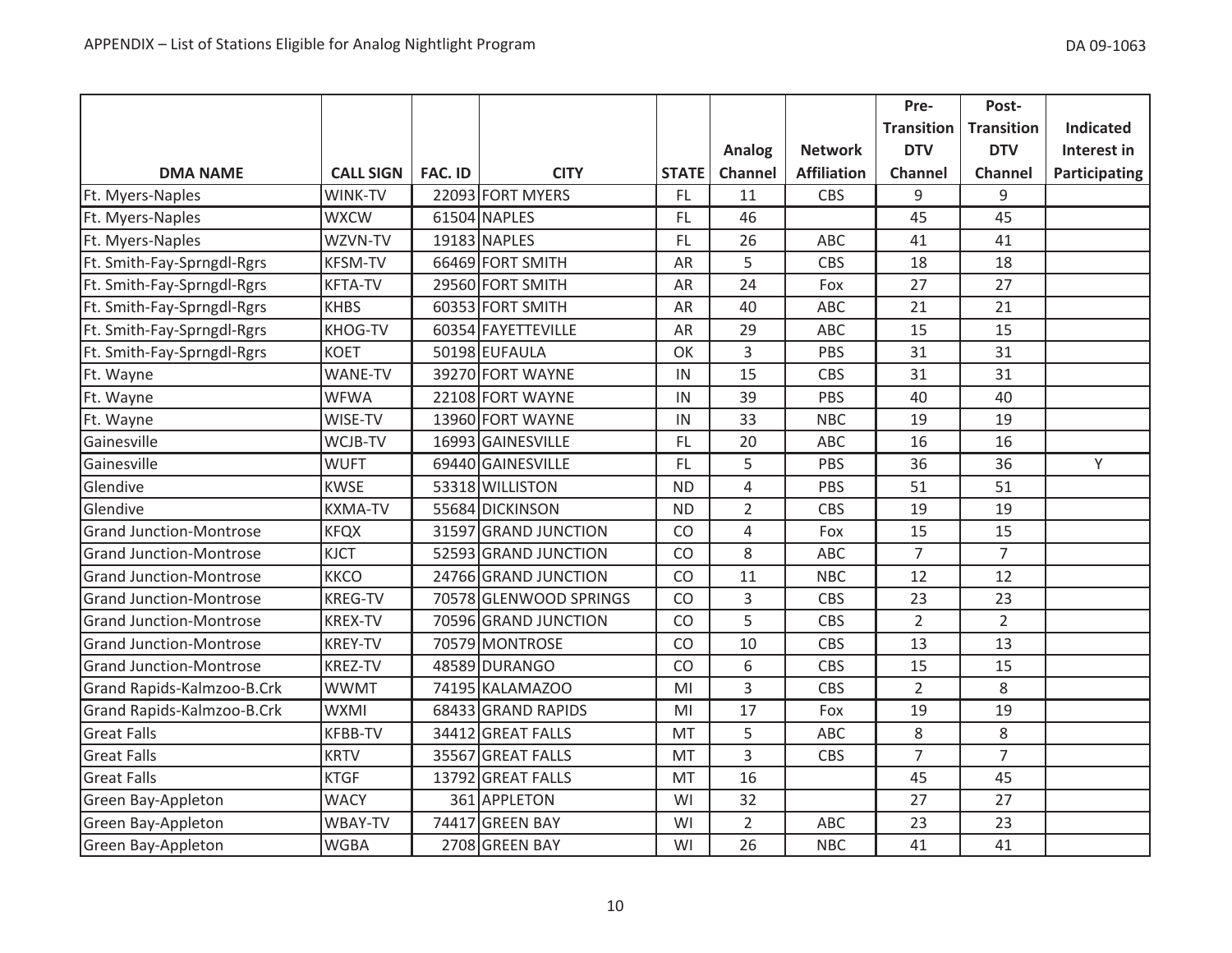|                            |                  |                |                       |                |                |                    | Pre-              | Post-             |                  |
|----------------------------|------------------|----------------|-----------------------|----------------|----------------|--------------------|-------------------|-------------------|------------------|
|                            |                  |                |                       |                |                |                    | <b>Transition</b> | <b>Transition</b> | <b>Indicated</b> |
|                            |                  |                |                       |                | Analog         | <b>Network</b>     | <b>DTV</b>        | <b>DTV</b>        | Interest in      |
| <b>DMA NAME</b>            | <b>CALL SIGN</b> | <b>FAC. ID</b> | <b>CITY</b>           | <b>STATE</b>   | Channel        | <b>Affiliation</b> | <b>Channel</b>    | Channel           | Participating    |
| Green Bay-Appleton         | <b>WIWB</b>      |                | 73042 SURING          | WI             | 14             |                    | 21                | 21                |                  |
| Green Bay-Appleton         | <b>WPNE</b>      |                | 18798 GREEN BAY       | WI             | 38             | <b>PBS</b>         | 42                | 42                |                  |
| Greensboro-H.Point-W.Salem | WFMY-TV          |                | 72064 GREENSBORO      | <b>NC</b>      | $\overline{2}$ | CBS                | 51                | 51                | Y.               |
| Greensboro-H.Point-W.Salem | <b>WGPX</b>      |                | 65074 BURLINGTON      | <b>NC</b>      | 16             |                    | 14                | 14                |                  |
| Greensboro-H.Point-W.Salem | WXII-TV          |                | 53921 WINSTON-SALEM   | <b>NC</b>      | 12             | <b>NBC</b>         | 31                | 31                | Y                |
| Greensboro-H.Point-W.Salem | WXLV-TV          |                | 414 WINSTON-SALEM     | <b>NC</b>      | 45             | <b>ABC</b>         | 29                | 29                |                  |
| Greenville-N.Bern-Washngtn | WITN-TV          |                | 594 WASHINGTON        | <b>NC</b>      | $\overline{7}$ | <b>NBC</b>         | 32                | 32                |                  |
| Greenville-N.Bern-Washngtn | WNCT-TV          |                | 57838 GREENVILLE      | <b>NC</b>      | 9              | CBS                | 10                | 10                |                  |
| Greenvll-Spart-Ashevll-And | WNEG-TV          |                | 63329 TOCCOA          | GA             | 32             | CBS                | 24                | 24                |                  |
| Greenvll-Spart-Ashevll-And | <b>WNEH</b>      |                | 60931 GREENWOOD       | SC             | 38             | <b>PBS</b>         | 18                | 18                |                  |
| Greenvll-Spart-Ashevll-And | <b>WNTV</b>      |                | 61010 GREENVILLE      | SC             | 29             | PBS                | 9                 | 9                 |                  |
| Greenvll-Spart-Ashevll-And | <b>WRET-TV</b>   |                | 61011 SPARTANBURG     | SC             | 49             | PBS                | 43                | 43                |                  |
| Greenvll-Spart-Ashevll-And | WUNF-TV          |                | 69300 ASHEVILLE       | <b>NC</b>      | 33             | PBS                | 25                | 25                | Y                |
| Greenvll-Spart-Ashevll-And | <b>WYFF</b>      |                | 53905 GREENVILLE      | SC             | $\overline{4}$ | <b>NBC</b>         | 59                | 36                | Y                |
| Greenwood-Greenville       | WABG-TV          |                | 43203 GREENWOOD       | <b>MS</b>      | 6              | <b>ABC</b>         | 32                | 32                |                  |
| Greenwood-Greenville       | WMAO-TV          |                | 43176 GREENWOOD       | <b>MS</b>      | 23             | PBS                | 25                | 25                |                  |
| Greenwood-Greenville       | WMAV-TV          |                | 43193 OXFORD          | <b>MS</b>      | 18             | PBS                | 36                | 36                |                  |
| Harlingen-Wslco-Brnsvl-McA | <b>KGBT-TV</b>   |                | 34457 HARLINGEN       | <b>TX</b>      | $\overline{4}$ | CBS                | 31                | 31                |                  |
| Harlingen-Wslco-Brnsvl-McA | <b>KLUJ-TV</b>   |                | 12913 HARLINGEN       | <b>TX</b>      | 44             |                    | 34                | 34                |                  |
| Harlingen-Wslco-Brnsvl-McA | <b>KNVO</b>      |                | 69692 MCALLEN         | <b>TX</b>      | 48             |                    | 49                | 49                |                  |
| Harlingen-Wslco-Brnsvl-McA | <b>KRGV-TV</b>   |                | 43328 WESLACO         | <b>TX</b>      | 5              | ABC                | 13                | 13                | Y                |
| Harlingen-Wslco-Brnsvl-McA | <b>KTLM</b>      |                | 62354 Rio Grande City | <b>TX</b>      | 40             |                    | 20                | 40                | Y                |
| Harlingen-Wslco-Brnsvl-McA | <b>KVEO</b>      |                | 12523 BROWNSVILLE     | <b>TX</b>      | 23             | <b>NBC</b>         | 24                | 24                |                  |
| Harrisonburg               | WHSV-TV          |                | 4688 HARRISONBURG     | VA             | 3              | ABC                | 49                | 49                |                  |
| Hartford & New Haven       | <b>WFSB</b>      |                | 53115 HARTFORD        | <b>CT</b>      | 3              | CBS                | 33                | 33                |                  |
| Helena                     | <b>KMTF</b>      |                | 68717 HELENA          | MT             | 10             |                    | 29                | 29                |                  |
| Honolulu                   | KAAH-TV          |                | 3246 HONOLULU         | H <sub>l</sub> | 26             |                    | 27                | 27                |                  |
| Honolulu                   | <b>KBFD</b>      |                | 65395 Honolulu        | HI             | 32             |                    | 33                | 33                |                  |
| Honolulu                   | <b>KFVE</b>      |                | 34445 HONOLULU        | HI             | 5              |                    | 23                | 23                |                  |
| Honolulu                   | <b>KGMV</b>      |                | 36920 WAILUKU         | HI             | 3              | <b>CBS</b>         | 24                | 24                |                  |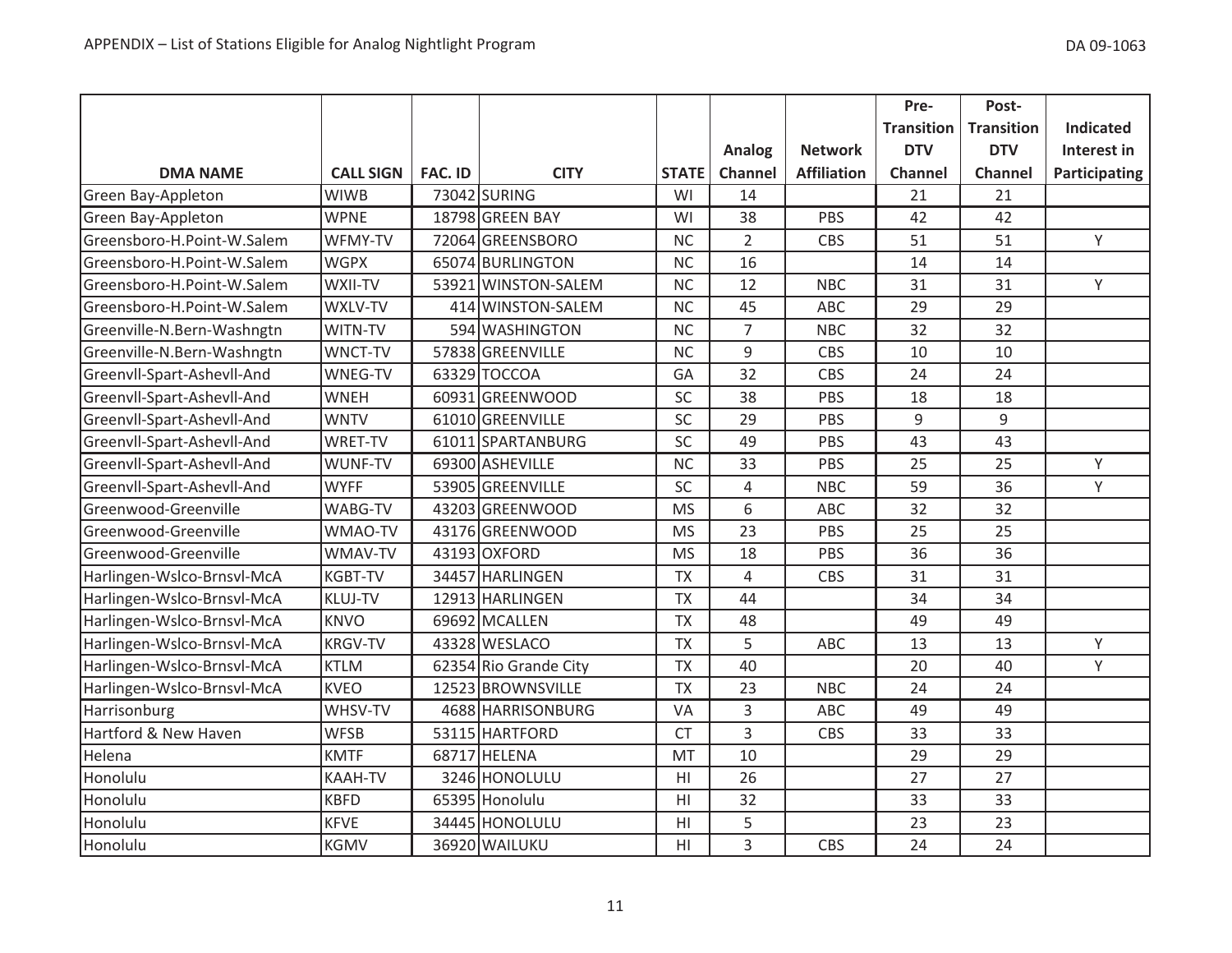|                           |                  |                |                    |                |                |                    | Pre-              | Post-             |                  |
|---------------------------|------------------|----------------|--------------------|----------------|----------------|--------------------|-------------------|-------------------|------------------|
|                           |                  |                |                    |                |                |                    | <b>Transition</b> | <b>Transition</b> | <b>Indicated</b> |
|                           |                  |                |                    |                | Analog         | <b>Network</b>     | <b>DTV</b>        | <b>DTV</b>        | Interest in      |
| <b>DMA NAME</b>           | <b>CALL SIGN</b> | <b>FAC. ID</b> | <b>CITY</b>        | <b>STATE</b>   | Channel        | <b>Affiliation</b> | Channel           | <b>Channel</b>    | Participating    |
| Honolulu                  | <b>KHBC-TV</b>   | 34846 HILO     |                    | HI             | $\overline{2}$ | <b>NBC</b>         | 22                | 22                |                  |
| Honolulu                  | <b>KHNL</b>      |                | 34867 HONOLULU     | H <sub>l</sub> | 13             | <b>NBC</b>         | 35                | 35                |                  |
| Honolulu                  | <b>KHON-TV</b>   |                | 4144 HONOLULU      | H <sub>l</sub> | $\overline{2}$ | Fox                | 8                 | 8                 |                  |
| Honolulu                  | <b>KIKU</b>      |                | 34527 HONOLULU     | H <sub>l</sub> | 20             |                    | 19                | 19                |                  |
| Honolulu                  | <b>KITV</b>      |                | 64548 HONOLULU     | H1             | 4              | ABC                | 40                | 40                |                  |
| Honolulu                  | <b>KLEI</b>      |                | 664 KAILUA KONA    | H1             | 6              |                    | 25                | 25                |                  |
| Honolulu                  | <b>KOGG</b>      |                | 34859 Wailuku      | H <sub>l</sub> | 15             | <b>NBC</b>         | 16                | 16                |                  |
| Honolulu                  | <b>KWBN</b>      |                | 27425 HONOLULU     | H <sub>l</sub> | 44             |                    | 43                | 43                |                  |
| Honolulu                  | <b>KWHE</b>      |                | 36846 HONOLULU     | H1             | 14             |                    | 31                | 31                |                  |
| Honolulu                  | <b>KWHH</b>      | 37103 HILO     |                    | H1             | 14             |                    | 23                | 23                |                  |
| Houston                   | <b>KBTX-TV</b>   |                | 6669 BRYAN         | <b>TX</b>      | 3              | CBS                | 50                | 50                |                  |
| Houston                   | KETH-TV          |                | 12895 HOUSTON      | <b>TX</b>      | 14             |                    | 24                | 24                |                  |
| Houston                   | <b>KIAH</b>      |                | 23394 HOUSTON      | <b>TX</b>      | 39             |                    | 38                | 38                |                  |
| Houston                   | <b>KLTJ</b>      |                | 24436 GALVESTON    | <b>TX</b>      | 22             |                    | 23                | 23                |                  |
| Houston                   | <b>KNWS-TV</b>   | 31870 KATY     |                    | <b>TX</b>      | 51             |                    | 52                | 47                |                  |
| Houston                   | <b>KPRC-TV</b>   |                | 53117 HOUSTON      | <b>TX</b>      | $\overline{2}$ | <b>NBC</b>         | 35                | 35                |                  |
| Houston                   | <b>KPXB</b>      |                | 58835 CONROE       | <b>TX</b>      | 49             |                    | 5                 | 32                |                  |
| Houston                   | <b>KTXH</b>      |                | 51569 HOUSTON      | <b>TX</b>      | 20             |                    | 19                | 19                |                  |
| Huntsville-Decatur (Flor) | WAAY-TV          |                | 57292 HUNTSVILLE   | AL             | 31             | ABC                | 32                | 32                |                  |
| Huntsville-Decatur (Flor) | <b>WHIQ</b>      |                | 713 HUNTSVILLE     | AL             | 25             | PBS                | 24                | 24                |                  |
| Idaho Falls-Pocatello     | <b>KIDK</b>      |                | 56028 IDAHO FALLS  | ID             | 3              | CBS                | 36                | 36                |                  |
| Idaho Falls-Pocatello     | KISU-TV          |                | 62430 POCATELLO    | ID             | 10             | PBS                | 17                | 17                |                  |
| Idaho Falls-Pocatello     | <b>KPVI</b>      |                | 1270 POCATELLO     | ID             | 6              | <b>NBC</b>         | 23                | 23                |                  |
| Indianapolis              | <b>WIPB</b>      |                | 3646 MUNCIE        | IN             | 49             | PBS                | 52                | 23                |                  |
| Indianapolis              | WISH-TV          |                | 39269 INDIANAPOLIS | IN             | 8              | CBS                | 9                 | 9                 |                  |
| Indianapolis              | <b>WRTV</b>      |                | 40877 INDIANAPOLIS | IN             | 6              | ABC                | 25                | 25                |                  |
| Indianapolis              | <b>WTTV</b>      |                | 56523 BLOOMINGTON  | IN             | 4              |                    | 48                | 48                |                  |
| Jackson, MS               | <b>WAPT</b>      |                | 49712 JACKSON      | <b>MS</b>      | 16             | ABC                | 21                | 21                |                  |
| Jackson, MS               | <b>WLBT</b>      |                | 68542 JACKSON      | <b>MS</b>      | 3              | <b>NBC</b>         | 9                 | $\overline{7}$    |                  |
| Jackson, MS               | WMPN-TV          |                | 43168 JACKSON      | <b>MS</b>      | 29             | PBS                | 20                | 20                |                  |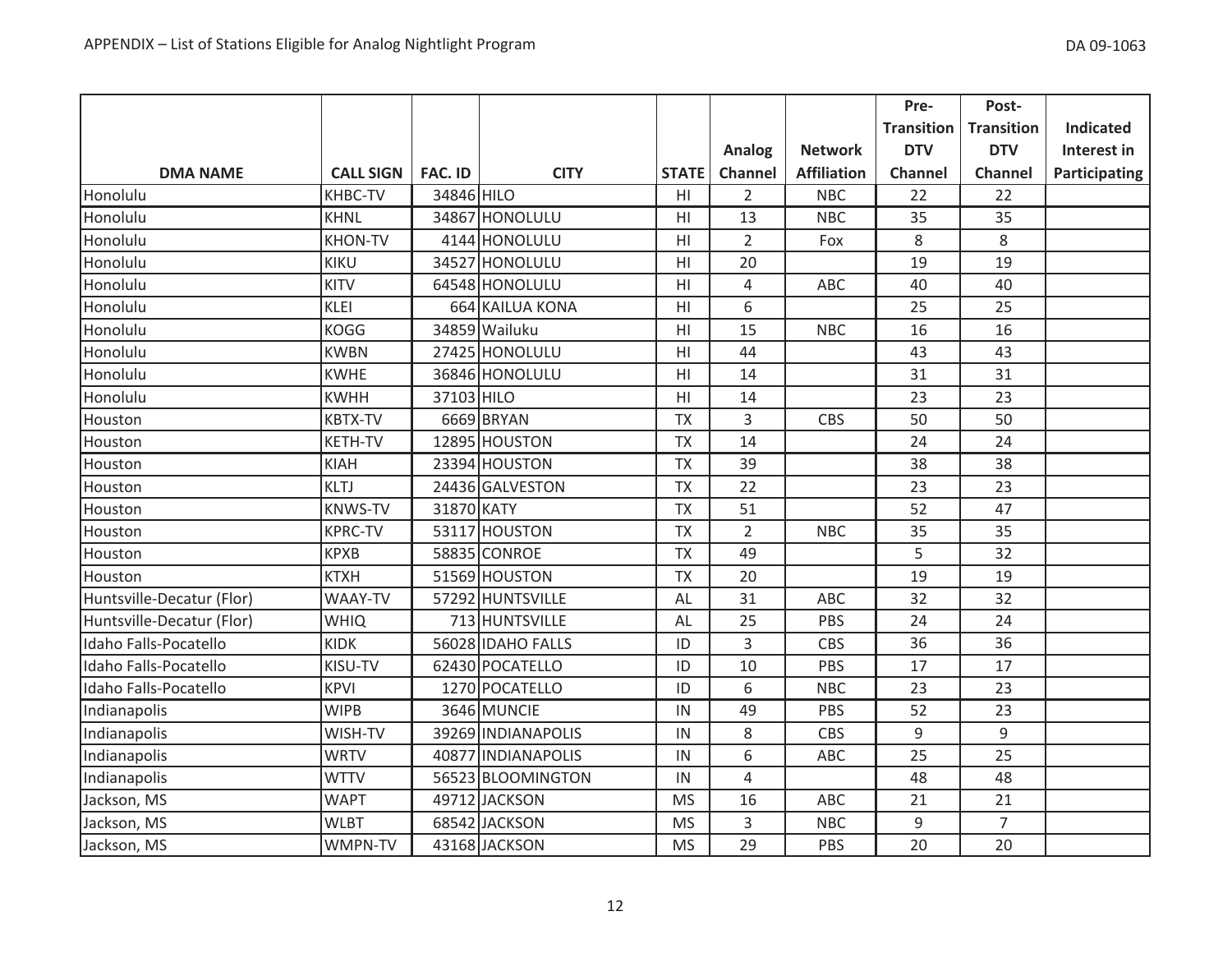|                         |                  |             |                    |              |                |                    | Pre-              | Post-             |                  |
|-------------------------|------------------|-------------|--------------------|--------------|----------------|--------------------|-------------------|-------------------|------------------|
|                         |                  |             |                    |              |                |                    | <b>Transition</b> | <b>Transition</b> | <b>Indicated</b> |
|                         |                  |             |                    |              | Analog         | <b>Network</b>     | <b>DTV</b>        | <b>DTV</b>        | Interest in      |
| <b>DMA NAME</b>         | <b>CALL SIGN</b> | FAC. ID     | <b>CITY</b>        | <b>STATE</b> | Channel        | <b>Affiliation</b> | <b>Channel</b>    | <b>Channel</b>    | Participating    |
| Jackson, MS             | <b>WUFX</b>      |             | 84253 VICKSBURG    | <b>MS</b>    | 35             |                    |                   | 41                |                  |
| Jackson, TN             | WBBJ-TV          |             | 65204 JACKSON      | <b>TN</b>    | $\overline{7}$ | ABC                | 43                | 43                |                  |
| Jackson, TN             | <b>WJKT</b>      |             | 68519 JACKSON      | <b>TN</b>    | 16             | Fox                | 39                | 39                |                  |
| Jackson, TN             | <b>WLJT</b>      |             | 71645 LEXINGTON    | <b>TN</b>    | 11             | PBS                | 47                | 47                |                  |
| Jacksonville, Brunswick | <b>WAWS</b>      |             | 11909 JACKSONVILLE | <b>FL</b>    | 30             | Fox                | 32                | 32                |                  |
| Jacksonville, Brunswick | <b>WCWJ</b>      |             | 29712 JACKSONVILLE | FL           | 17             |                    | 34                | 34                |                  |
| Jacksonville, Brunswick | <b>WJXT</b>      |             | 53116 JACKSONVILLE | FL.          | 4              |                    | 42                | 42                |                  |
| Jacksonville, Brunswick | WPXC-TV          |             | 71236 BRUNSWICK    | GA           | 21             |                    | 24                | 24                |                  |
| Jacksonville, Brunswick | WTEV-TV          |             | 35576 JACKSONVILLE | FL.          | 47             | CBS                | 19                | 19                |                  |
| Jacksonville, Brunswick | <b>WTLV</b>      |             | 65046 JACKSONVILLE | FL           | 12             | <b>NBC</b>         | 13                | 13                |                  |
| Johnstown-Altoona       | WATM-TV          |             | 20287 ALTOONA      | PA           | 23             | ABC                | 24                | 24                |                  |
| Johnstown-Altoona       | WHAG-TV          |             | 25045 HAGERSTOWN   | <b>MD</b>    | 25             | <b>NBC</b>         | 55                | 26                |                  |
| Johnstown-Altoona       | WJAC-TV          |             | 73120 JOHNSTOWN    | PA           | 6              | <b>NBC</b>         | 34                | 34                |                  |
| Johnstown-Altoona       | <b>WPCW</b>      |             | 69880 JEANNETTE    | PA           | 19             |                    | 30                | 11                |                  |
| Johnstown-Altoona       | WPSU-TV          |             | 66219 CLEARFIELD   | PA           | 3              | PBS                | 15                | 15                |                  |
| Johnstown-Altoona       | <b>WWPB</b>      |             | 65943 HAGERSTOWN,  | <b>MD</b>    | 31             | PBS                | 44                | 44                |                  |
| Jonesboro               | <b>KTEJ</b>      |             | 2769 JONESBORO     | AR           | 19             | PBS                | 20                | 20                |                  |
| Joplin-Pittsburg        | <b>KFJX</b>      |             | 83992 PITTSBURG    | KS           | 14             | Fox                |                   | 13                |                  |
| Joplin-Pittsburg        | <b>KNWA-TV</b>   |             | 29557 ROGERS       | AR           | 51             | <b>NBC</b>         | 50                | 50                |                  |
| Joplin-Pittsburg        | KOZJ             |             | 51101 JOPLIN       | <b>MO</b>    | 26             | PBS                | 25                | 25                |                  |
| Joplin-Pittsburg        | <b>KSNF</b>      |             | 67766 JOPLIN       | <b>MO</b>    | 16             | <b>NBC</b>         | 46                | 46                |                  |
| Juneau, AK              | <b>KJUD</b>      |             | 13814 JUNEAU       | AK           | 8              | ABC                | 11                | 11                |                  |
| Juneau, AK              | <b>KTNL-TV</b>   | 60519 SITKA |                    | AK           | 13             | <b>CBS</b>         | $\overline{2}$    | $\overline{7}$    |                  |
| Juneau, AK              | KTOO-TV          |             | 8651JUNEAU         | AK           | 3              | PBS                | 10                | 10                |                  |
| Juneau, AK              | <b>KUBD</b>      |             | 60520 KETCHIKAN    | AK           | $\overline{4}$ | <b>CBS</b>         | 13                | 13                |                  |
| <b>Kansas City</b>      | <b>KCPT</b>      |             | 53843 KANSAS CITY  | <b>MO</b>    | 19             | PBS                | 18                | 18                |                  |
| Kansas City             | <b>KCTV</b>      |             | 41230 KANSAS CITY  | <b>MO</b>    | 5              | CBS                | 24                | 24                |                  |
| Kansas City             | <b>KCWE</b>      |             | 64444 KANSAS CITY  | <b>MO</b>    | 29             |                    | 31                | 31                |                  |
| <b>Kansas City</b>      | KMBC-TV          |             | 65686 KANSAS CITY  | <b>MO</b>    | 9              | <b>ABC</b>         | $\overline{7}$    | 29                | Υ                |
| <b>Kansas City</b>      | <b>KMCI</b>      |             | 42636 LAWRENCE     | KS           | 38             |                    | 36                | 41                |                  |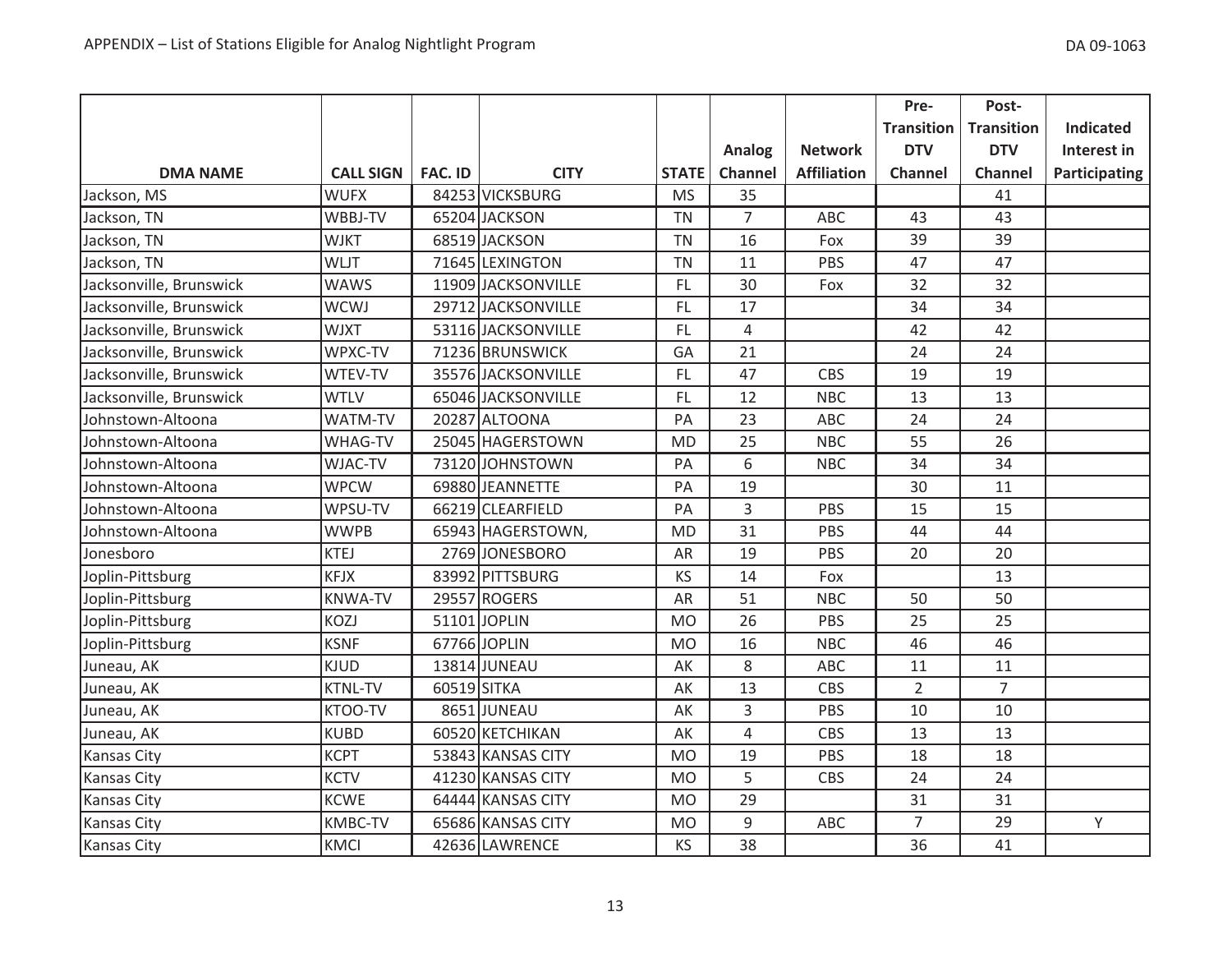|                      |                  |                |                    |                |                |                    | Pre-              | Post-             |                  |
|----------------------|------------------|----------------|--------------------|----------------|----------------|--------------------|-------------------|-------------------|------------------|
|                      |                  |                |                    |                |                |                    | <b>Transition</b> | <b>Transition</b> | <b>Indicated</b> |
|                      |                  |                |                    |                | Analog         | <b>Network</b>     | <b>DTV</b>        | <b>DTV</b>        | Interest in      |
| <b>DMA NAME</b>      | <b>CALL SIGN</b> | <b>FAC. ID</b> | <b>CITY</b>        | <b>STATE</b>   | Channel        | <b>Affiliation</b> | <b>Channel</b>    | <b>Channel</b>    | Participating    |
| <b>Kansas City</b>   | <b>KPXE</b>      |                | 33337 KANSAS CITY  | <b>MO</b>      | 50             |                    | 51                | 51                |                  |
| <b>Kansas City</b>   | <b>WDAF-TV</b>   |                | 11291 KANSAS CITY  | <b>MO</b>      | 4              | Fox                | 34                | 34                |                  |
| Knoxville            | <b>WAGV</b>      |                | 37809 HARLAN       | KY             | 44             |                    | 51                | 51                |                  |
| Knoxville            | <b>WATE-TV</b>   |                | 71082 KNOXVILLE    | <b>TN</b>      | 6              | ABC                | 26                | 26                | Y                |
| Knoxville            | WETP-TV          |                | 18252 SNEEDVILLE   | <b>TN</b>      | $\overline{2}$ | PBS                | 41                | 41                |                  |
| Knoxville            | WKOP-TV          |                | 18267 KNOXVILLE    | <b>TN</b>      | 15             | PBS                | 17                | 17                |                  |
| Knoxville            | <b>WTNZ</b>      |                | 19200 KNOXVILLE    | <b>TN</b>      | 43             | Fox                | 34                | 34                |                  |
| Knoxville            | WVLT-TV          |                | 35908 KNOXVILLE    | <b>TN</b>      | 8              | CBS                | 30                | 30                |                  |
| La Crosse-Eau Claire | <b>WHLA-TV</b>   |                | 18780 LA CROSSE    | WI             | 31             | PBS                | 30                | 30                |                  |
| La Crosse-Eau Claire | <b>WLAX</b>      |                | 2710 LA CROSSE     | WI             | 25             | Fox                | 17                | 17                |                  |
| La Crosse-Eau Claire | WQOW-TV          |                | 64550 EAU CLAIRE   | WI             | 18             | ABC                | 15                | 15                |                  |
| La Crosse-Eau Claire | WXOW-TV          |                | 64549 LACROSSE     | WI             | 19             | ABC                | 14                | 48                |                  |
| Lafayette, LA        | <b>KADN</b>      |                | 33261 LAFAYETTE    | LA             | 15             | Fox                | 16                | 16                |                  |
| Lafayette, LA        | <b>KATC</b>      |                | 33471 LAFAYETTE    | LA             | 3              | ABC                | 28                | 28                |                  |
| Lake Charles         | <b>KLTL-TV</b>   |                | 38587 LAKE CHARLES | LA             | 18             | PBS                | 20                | 20                |                  |
| Lake Charles         | <b>KVHP</b>      |                | 35852 LAKE CHARLES | LA             | 29             | Fox                | 30                | 30                |                  |
| Lansing              | <b>WKAR-TV</b>   |                | 6104 EAST LANSING  | MI             | 23             | PBS                | 55                | 40                |                  |
| Lansing              | WLNS-TV          |                | 74420 LANSING      | MI             | 6              | CBS                | 59                | 36                |                  |
| Lansing              | WSYM-TV          |                | 74094 LANSING      | M <sub>l</sub> | 47             | Fox                | 38                | 38                |                  |
| Laredo               | KLDO-TV          |                | 51479 LAREDO       | <b>TX</b>      | 27             |                    | 19                | 19                |                  |
| Laredo               | <b>KVAW</b>      |                | 32621 EAGLE PASS   | <b>TX</b>      | 16             |                    | 18                | 24                |                  |
| Las Vegas            | <b>KBLR</b>      |                | 63768 PARADISE     | <b>NV</b>      | 39             |                    | 40                | 40                | Y                |
| Las Vegas            | <b>KCSG</b>      |                | 59494 CEDAR CITY   | UT             | 4              |                    | 14                | 14                |                  |
| Las Vegas            | <b>KINC</b>      |                | 67089 LAS VEGAS    | <b>NV</b>      | 15             |                    | 16                | 16                |                  |
| Las Vegas            | <b>KLAS-TV</b>   |                | 35042 LAS VEGAS    | <b>NV</b>      | 8              | <b>CBS</b>         | $\overline{7}$    | $\overline{7}$    |                  |
| Las Vegas            | <b>KLVX</b>      |                | 11683 LAS VEGAS    | <b>NV</b>      | 10             | PBS                | 11                | 11                |                  |
| Las Vegas            | <b>KMCC</b>      |                | 41237 LAUGHLIN     | <b>NV</b>      | 34             |                    | 32                | 32                |                  |
| Las Vegas            | KMOH-TV          |                | 24753 KINGMAN      | AZ             | 6              |                    | 19                | 19                |                  |
| Las Vegas            | <b>KUSG</b>      |                | 35822 ST. GEORGE   | UT             | 12             |                    | $\mathsf 9$       | 9                 |                  |
| Las Vegas            | <b>KVBC</b>      |                | 69677 LAS VEGAS    | <b>NV</b>      | 3              | <b>NBC</b>         | $\overline{2}$    | $\overline{2}$    | Y                |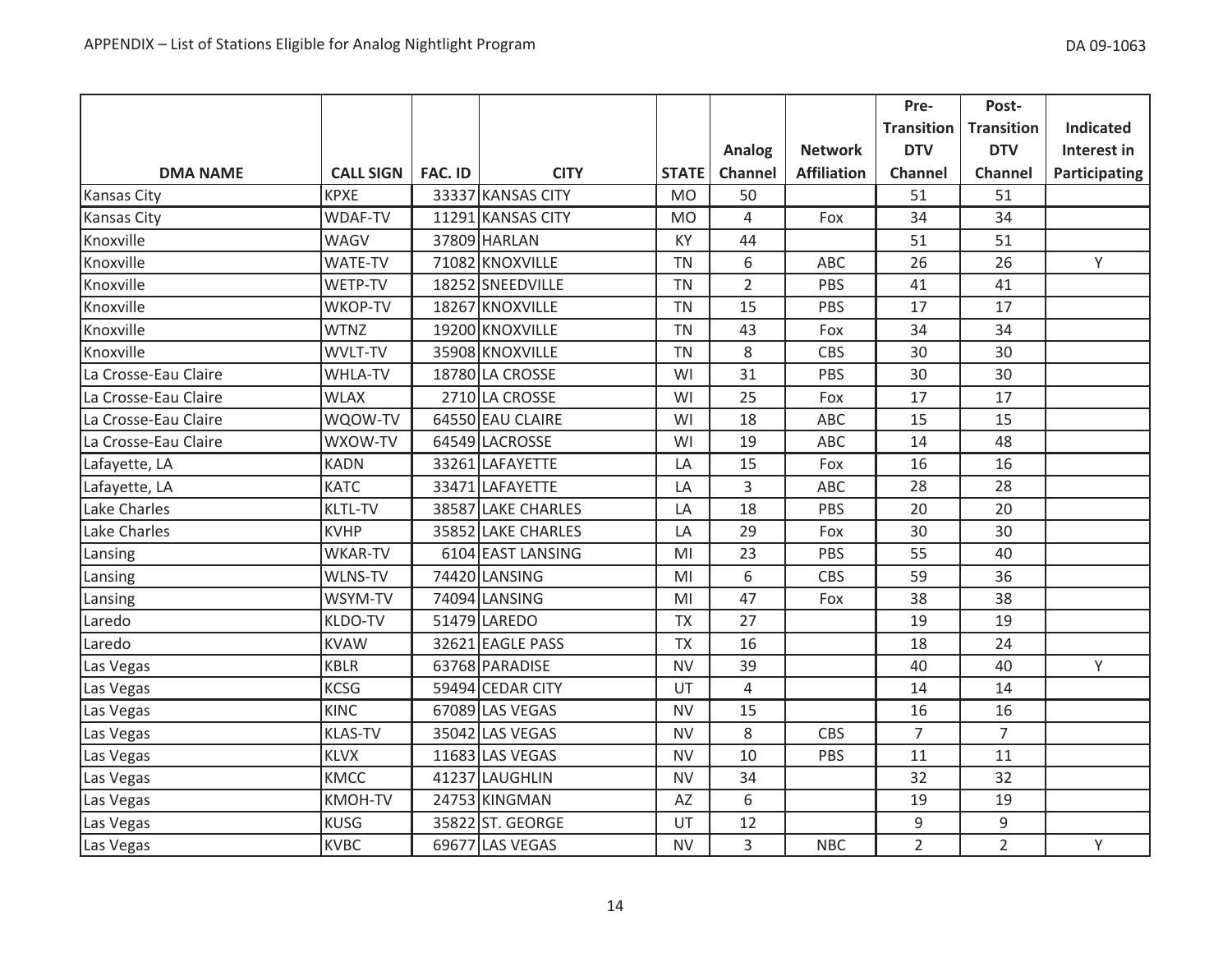|                            |                  |                |                      |              |                |                    | Pre-              | Post-             |                  |
|----------------------------|------------------|----------------|----------------------|--------------|----------------|--------------------|-------------------|-------------------|------------------|
|                            |                  |                |                      |              |                |                    | <b>Transition</b> | <b>Transition</b> | <b>Indicated</b> |
|                            |                  |                |                      |              | Analog         | <b>Network</b>     | <b>DTV</b>        | <b>DTV</b>        | Interest in      |
| <b>DMA NAME</b>            | <b>CALL SIGN</b> | <b>FAC. ID</b> | <b>CITY</b>          | <b>STATE</b> | Channel        | <b>Affiliation</b> | <b>Channel</b>    | Channel           | Participating    |
| Las Vegas                  | <b>KVMY</b>      |                | 10179 LAS VEGAS      | <b>NV</b>    | 21             |                    | 22                | 22                |                  |
| Las Vegas                  | <b>KVVU-TV</b>   |                | 35870 HENDERSON      | <b>NV</b>    | 5              | Fox                | $9$               | 9                 |                  |
| Lexington                  | <b>WKLE</b>      |                | 34207 LEXINGTON      | KY           | 46             | PBS                | 42                | 42                |                  |
| Lexington                  | WKSO-TV          |                | 34222 SOMERSET       | KY           | 29             | PBS                | 14                | 14                |                  |
| Lexington                  | WKYT-TV          |                | 24914 LEXINGTON      | KY           | 27             | <b>CBS</b>         | 13                | 13                |                  |
| Lexington                  | WLEX-TV          |                | 73203 LEXINGTON      | KY           | 18             | <b>NBC</b>         | 39                | 39                |                  |
| Lexington                  | WTVQ-TV          |                | 51597 LEXINGTON      | KY           | 36             | ABC                | 40                | 40                |                  |
| Lima                       | <b>WLIO</b>      | 37503 LIMA     |                      | OH           | 35             | <b>NBC</b>         | 8                 | 8                 |                  |
| Lincoln & Hstngs-Krny Plus | <b>KHNE-TV</b>   |                | 47987 HASTINGS       | <b>NE</b>    | 29             | PBS                | 28                | 28                |                  |
| Lincoln & Hstngs-Krny Plus | <b>KSNB-TV</b>   |                | 21161 Superior       | <b>NE</b>    | 4              | Fox                | 34                | 34                |                  |
| Lincoln & Hstngs-Krny Plus | <b>KTVG</b>      |                | 27220 GRAND ISLAND   | <b>NE</b>    | 17             | Fox                | 19                | 16                |                  |
| Little Rock-Pine Bluff     | <b>KARK-TV</b>   |                | 33440 LITTLE ROCK    | AR           | $\overline{4}$ | <b>NBC</b>         | 32                | 32                |                  |
| Little Rock-Pine Bluff     | <b>KASN</b>      |                | 41212 PINE BLUFF     | AR           | 38             |                    | 39                | 39                |                  |
| Little Rock-Pine Bluff     | <b>KEMV</b>      |                | 2777 MOUNTAIN VIEW   | AR           | 6              | PBS                | 13                | 13                |                  |
| Little Rock-Pine Bluff     | <b>KETG</b>      |                | 2768 ARKADELPHIA     | AR           | 9              | PBS                | 13                | 13                |                  |
| Little Rock-Pine Bluff     | <b>KETS</b>      |                | 2770 LITTLE ROCK     | AR           | $\overline{2}$ | PBS                | 5                 | $\overline{7}$    |                  |
| Little Rock-Pine Bluff     | <b>KLRT-TV</b>   |                | 11951 LITTLE ROCK    | AR           | 16             | Fox                | 30                | 30                |                  |
| Little Rock-Pine Bluff     | <b>KTHV</b>      |                | 2787 LITTLE ROCK     | AR           | 11             | <b>CBS</b>         | 12                | 12                |                  |
| Little Rock-Pine Bluff     | <b>KVTN</b>      |                | 607 PINE BLUFF       | AR           | 25             |                    | 24                | 24                |                  |
| Little Rock-Pine Bluff     | <b>KWBF</b>      |                | 37005 LITTLE ROCK    | AR           | 42             |                    | 44                | 44                |                  |
| Los Angeles                | <b>KCBS-TV</b>   |                | 9628 LOS ANGELES     | CA           | $\overline{2}$ | <b>CBS</b>         | 60                | 43                | Υ                |
| Los Angeles                | <b>KNBC</b>      |                | 47906 LOS ANGELES    | CA           | $\overline{4}$ | <b>NBC</b>         | 36                | 36                | Y                |
| Los Angeles                | <b>KTBN-TV</b>   |                | 67884 SANTA ANA      | CA           | 40             |                    | 23                | 23                |                  |
| Los Angeles                | <b>KTLA</b>      |                | 35670 LOS ANGELES    | CA           | 5              |                    | 31                | 31                |                  |
| Los Angeles                | <b>KWHY-TV</b>   |                | 26231 LOS ANGELES    | CA           | 22             |                    | 42                | 42                | Y                |
| Louisville                 | <b>WAVE</b>      |                | 13989 LOUISVILLE     | KY           | 3              | <b>NBC</b>         | 47                | 47                |                  |
| Louisville                 | <b>WBKI-TV</b>   |                | 25173 CAMPBELLSVILLE | <b>KY</b>    | 34             |                    | 19                | 19                |                  |
| Louisville                 | <b>WBNA</b>      |                | 73692 LOUISVILLE     | KY           | 21             |                    | 8                 | 8                 | Υ                |
| Louisville                 | <b>WDRB</b>      |                | 28476 LOUISVILLE     | KY           | 41             | Fox                | 49                | 49                |                  |
| Louisville                 | WKPC-TV          |                | 21432 LOUISVILLE     | KY           | 15             | PBS                | 17                | 17                |                  |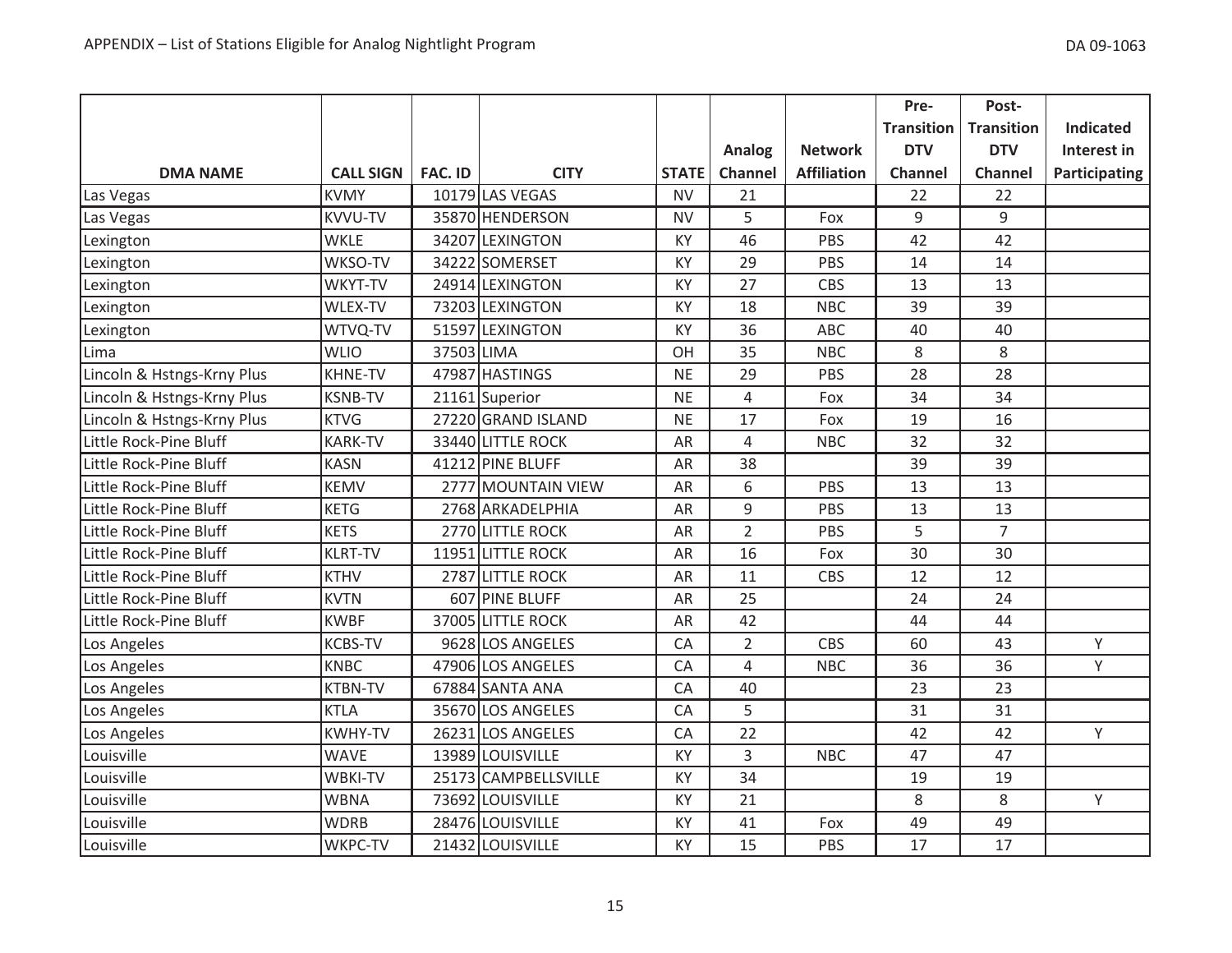|                       |                  |                |                     |              |                |                    | Pre-              | Post-             |                  |
|-----------------------|------------------|----------------|---------------------|--------------|----------------|--------------------|-------------------|-------------------|------------------|
|                       |                  |                |                     |              |                |                    | <b>Transition</b> | <b>Transition</b> | <b>Indicated</b> |
|                       |                  |                |                     |              | Analog         | <b>Network</b>     | <b>DTV</b>        | <b>DTV</b>        | Interest in      |
| <b>DMA NAME</b>       | <b>CALL SIGN</b> | <b>FAC. ID</b> | <b>CITY</b>         | <b>STATE</b> | Channel        | <b>Affiliation</b> | <b>Channel</b>    | Channel           | Participating    |
| Louisville            | WKZT-TV          |                | 34181 ELIZABETHTOWN | KY           | 23             | PBS                | 43                | 43                |                  |
| Louisville            | <b>WLKY-TV</b>   |                | 53939 LOUISVILLE    | KY           | 32             | <b>CBS</b>         | 26                | 26                | Y                |
| Lubbock               | <b>KAMC</b>      |                | 40820 LUBBOCK       | <b>TX</b>    | 28             | <b>ABC</b>         | 27                | 27                |                  |
| Lubbock               | <b>KENW</b>      |                | 18338 PORTALES      | <b>NM</b>    | $\overline{3}$ | PBS                | 32                | 32                |                  |
| Lubbock               | KJTV-TV          |                | 55031 LUBBOCK       | <b>TX</b>    | 34             | Fox                | 35                | 35                |                  |
| Lubbock               | <b>KLBK-TV</b>   |                | 3660 LUBBOCK        | <b>TX</b>    | 13             | <b>CBS</b>         | 40                | 40                |                  |
| Lubbock               | <b>KLCW-TV</b>   |                | 77719 WOLFFORTH     | <b>TX</b>    | 22             |                    |                   | 43                |                  |
| Lubbock               | <b>KTXT-TV</b>   |                | 65355 LUBBOCK       | <b>TX</b>    | 5              | PBS                | 39                | 39                |                  |
| Macon                 | <b>WGXA</b>      |                | 58262 MACON         | GA           | 24             | Fox                | 16                | 16                |                  |
| Macon                 | WMUM-TV          |                | 23935 COCHRAN       | GA           | 29             | PBS                | $\overline{7}$    | $\overline{7}$    |                  |
| Madison               | WHA-TV           |                | 6096 MADISON        | WI           | 21             | PBS                | 20                | 20                |                  |
| Madison               | WISC-TV          |                | 65143 MADISON       | WI           | 3              | CBS                | 50                | 50                |                  |
| Madison               | WKOW-TV          |                | 64545 MADISON       | WI           | 27             | ABC                | 26                | 26                |                  |
| Madison               | WMSN-TV          |                | 10221 MADISON       | WI           | 47             | Fox                | 11                | 49                |                  |
| Mankato               | <b>KRWF</b>      |                | 35585 REDWOOD FALLS | <b>MN</b>    | 43             | ABC                | 27                | 27                |                  |
| Marquette             | WJMN-TV          |                | 9630 ESCANABA       | MI           | 3              | CBS                | 48                | 48                |                  |
| Marquette             | WLUC-TV          |                | 21259 MARQUETTE     | MI           | 6              | <b>NBC</b>         | 35                | 35                |                  |
| Medford-Klamath Falls | <b>KDKF</b>      |                | 60740 KLAMATH FALLS | <b>OR</b>    | 31             | <b>ABC</b>         | 29                | 29                |                  |
| Medford-Klamath Falls | <b>KFTS</b>      |                | 61335 KLAMATH FALLS | <b>OR</b>    | 22             | PBS                | 33                | 33                |                  |
| Medford-Klamath Falls | KOTI             |                | 8284 KLAMATH FALLS  | <b>OR</b>    | $\overline{2}$ | <b>NBC</b>         | 13                | 13                |                  |
| Memphis               | WBUY-TV          |                | 60830 HOLLY SPRINGS | <b>MS</b>    | 40             |                    | 41                | 41                |                  |
| Memphis               | <b>WLMT</b>      |                | 68518 MEMPHIS       | <b>TN</b>    | 30             |                    | 31                | 31                |                  |
| Memphis               | WPXX-TV          |                | 21726 MEMPHIS       | <b>TN</b>    | 50             |                    | 51                | 51                |                  |
| Memphis               | WREG-TV          |                | 66174 MEMPHIS       | <b>TN</b>    | 3              | <b>CBS</b>         | 28                | 28                |                  |
| Meridian              | <b>WGBC</b>      |                | 24314 MERIDIAN      | <b>MS</b>    | 30             | <b>NBC</b>         | 31                | 31                |                  |
| Meridian              | <b>WIIQ</b>      |                | 720 DEMOPOLIS       | AL           | 41             | PBS                | 19                | 19                |                  |
| Meridian              | WMAW-TV          |                | 43169 MERIDIAN      | <b>MS</b>    | 14             | PBS                | 44                | 44                |                  |
| Miami-Ft. Lauderdale  | WBFS-TV          |                | 12497 MIAMI         | <b>FL</b>    | 33             |                    | 32                | 32                |                  |
| Miami-Ft. Lauderdale  | WFOR-TV          |                | 47902 MIAMI         | FL.          | $\overline{4}$ | <b>CBS</b>         | 22                | 22                |                  |
| Miami-Ft. Lauderdale  | <b>WLRN-TV</b>   |                | 66358 MIAMI         | FL.          | 17             | PBS                | 20                | 20                |                  |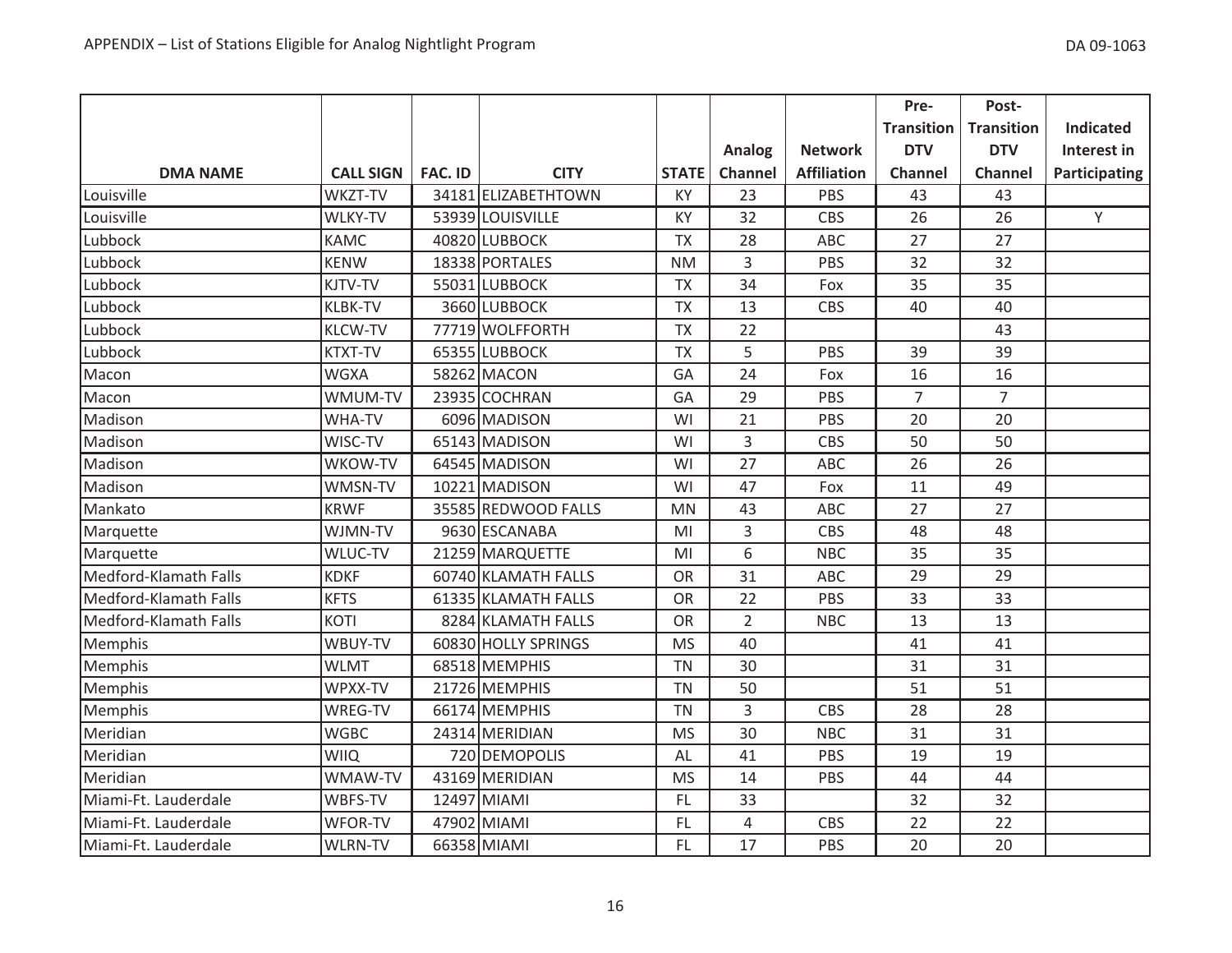|                            |                  |                |                       |              |                |                    | Pre-              | Post-             |                      |
|----------------------------|------------------|----------------|-----------------------|--------------|----------------|--------------------|-------------------|-------------------|----------------------|
|                            |                  |                |                       |              |                |                    | <b>Transition</b> | <b>Transition</b> | <b>Indicated</b>     |
|                            |                  |                |                       |              | <b>Analog</b>  | <b>Network</b>     | <b>DTV</b>        | <b>DTV</b>        | Interest in          |
| <b>DMA NAME</b>            | <b>CALL SIGN</b> | <b>FAC. ID</b> | <b>CITY</b>           | <b>STATE</b> | Channel        | <b>Affiliation</b> | <b>Channel</b>    | <b>Channel</b>    | <b>Participating</b> |
| Miami-Ft. Lauderdale       | <b>WPBT</b>      |                | 13456 MIAMI           | <b>FL</b>    | $\overline{2}$ | PBS                | 18                | 18                | Υ                    |
| Miami-Ft. Lauderdale       | WSBS-TV          |                | 72053 KEY WEST        | FL.          | 22             |                    | 3                 | 3                 |                      |
| Miami-Ft. Lauderdale       | <b>WSCV</b>      |                | 64971 FORT LAUDERDALE | FL           | 51             |                    | 52                | 30                |                      |
| Miami-Ft. Lauderdale       | WSFL-TV          |                | 10203 MIAMI           | <b>FL</b>    | 39             |                    | 19                | 19                |                      |
| Miami-Ft. Lauderdale       | <b>WTVJ</b>      |                | 63154 MIAMI           | FL.          | 6              | <b>NBC</b>         | 31                | 31                | Y                    |
| Milwaukee                  | WBME-TV          |                | 68545 RACINE          | WI           | 49             |                    | 48                | 48                | Y                    |
| Milwaukee                  | <b>WITI</b>      |                | 73107 MILWAUKEE       | WI           | 6              |                    | 33                | 33                |                      |
| Milwaukee                  | <b>WMVS</b>      |                | 42663 MILWAUKEE       | WI           | 10             | PBS                | 8                 | 8                 |                      |
| Milwaukee                  | WTMJ-TV          |                | 74098 MILWAUKEE       | WI           | $\overline{4}$ | <b>NBC</b>         | 28                | 28                |                      |
| Milwaukee                  | WVCY-TV          |                | 72342 MILWAUKEE       | WI           | 30             |                    | 22                | 22                |                      |
| Minneapolis-St. Paul       | <b>KPXM</b>      |                | 35907 ST. CLOUD       | <b>MN</b>    | 41             |                    | 40                | 40                |                      |
| Minneapolis-St. Paul       | <b>KSTC-TV</b>   |                | 35843 MINNEAPOLIS     | <b>MN</b>    | 45             |                    | 44                | 45                |                      |
| Minneapolis-St. Paul       | <b>KSTP-TV</b>   |                | 28010 ST. PAUL        | <b>MN</b>    | 5              | <b>ABC</b>         | 50                | 35                | Υ                    |
| Minneapolis-St. Paul       | <b>KTCA-TV</b>   |                | 68594 ST. PAUL        | <b>MN</b>    | $\overline{2}$ | PBS                | 34                | 34                |                      |
| Minneapolis-St. Paul       | <b>KTCI-TV</b>   |                | 68597 ST. PAUL        | <b>MN</b>    | 17             | PBS                | 16                | 26                |                      |
| Minneapolis-St. Paul       | WCCO-TV          |                | 9629 MINNEAPOLIS      | <b>MN</b>    | $\overline{4}$ | CBS                | 32                | 32                | Y                    |
| Minneapolis-St. Paul       | WHWC-TV          |                | 18793 MENOMONIE       | WI           | 28             | PBS                | 27                | 27                |                      |
| Minneapolis-St. Paul       | <b>WUCW</b>      |                | 36395 MINNEAPOLIS     | <b>MN</b>    | 23             |                    | 22                | 22                |                      |
| Minot-Bismarck-Dickinson   | <b>KBME-TV</b>   |                | 53324 BISMARCK        | <b>ND</b>    | 3              | PBS                | 22                | 22                |                      |
| Minot-Bismarck-Dickinson   | <b>KFYR-TV</b>   |                | 41427 BISMARCK        | <b>ND</b>    | 5              | <b>NBC</b>         | 31                | 31                |                      |
| Minot-Bismarck-Dickinson   | <b>KSRE</b>      |                | 53313 MINOT           | <b>ND</b>    | 6              | PBS                | 40                | 40                |                      |
| Minot-Bismarck-Dickinson   | <b>KXMD-TV</b>   |                | 55683 Williston       | <b>ND</b>    | 11             | CBS                | 14                | 14                |                      |
| Missoula                   | <b>KPAX-TV</b>   |                | 35455 MISSOULA        | MT           | 8              | <b>CBS</b>         | $\overline{7}$    | $\overline{7}$    |                      |
| Mobile-Pensacola (Ft Walt) | <b>WEAR-TV</b>   |                | 71363 PENSACOLA       | <b>FL</b>    | 3              | ABC                | 17                | 17                |                      |
| Mobile-Pensacola (Ft Walt) | <b>WEIQ</b>      |                | 721 MOBILE            | AL           | 42             | PBS                | 41                | 41                |                      |
| Mobile-Pensacola (Ft Walt) | <b>WHBR</b>      |                | 10894 PENSACOLA       | FL.          | 33             |                    | 34                | 34                |                      |
| Mobile-Pensacola (Ft Walt) | <b>WJTC</b>      |                | 41210 PENSACOLA       | FL.          | 44             |                    | 45                | 45                |                      |
| Mobile-Pensacola (Ft Walt) | <b>WKRG-TV</b>   |                | 73187 MOBILE          | AL           | 5              | <b>CBS</b>         | 27                | 27                |                      |
| Mobile-Pensacola (Ft Walt) | WMPV-TV          |                | 60827 MOBILE          | AL           | 21             |                    | 20                | 20                |                      |
| Monroe-El Dorado           | KARD             |                | 3658 WEST MONROE      | LA           | 14             | Fox                | 36                | 36                |                      |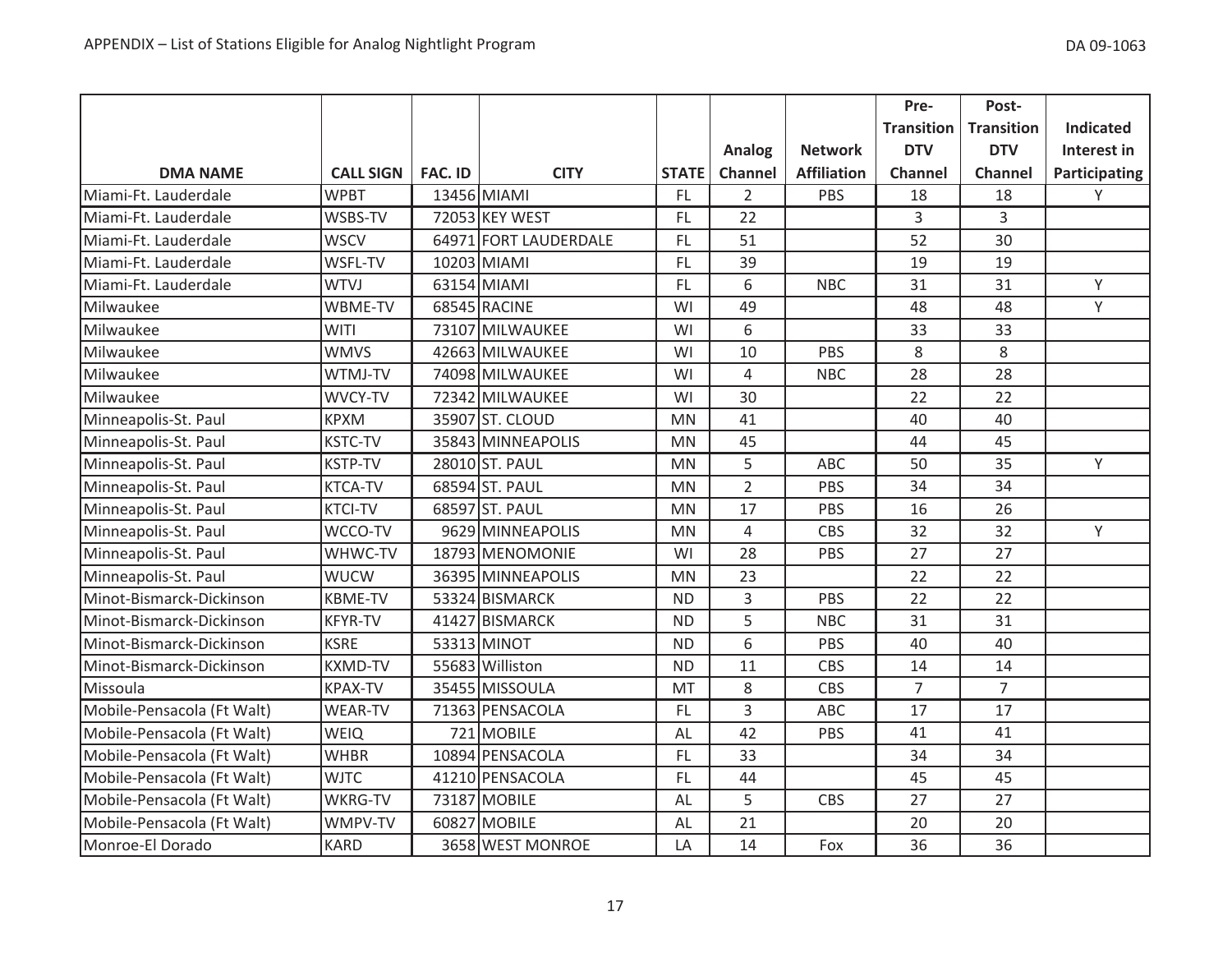|                            |                  |                |                       |              |                |                    | Pre-              | Post-             |                  |
|----------------------------|------------------|----------------|-----------------------|--------------|----------------|--------------------|-------------------|-------------------|------------------|
|                            |                  |                |                       |              |                |                    | <b>Transition</b> | <b>Transition</b> | <b>Indicated</b> |
|                            |                  |                |                       |              | Analog         | <b>Network</b>     | <b>DTV</b>        | <b>DTV</b>        | Interest in      |
| <b>DMA NAME</b>            | <b>CALL SIGN</b> | <b>FAC. ID</b> | <b>CITY</b>           | <b>STATE</b> | Channel        | <b>Affiliation</b> | Channel           | Channel           | Participating    |
| Monroe-El Dorado           | <b>KMCT-TV</b>   |                | 38584 WEST MONROE     | LA           | 39             |                    | 38                | 38                |                  |
| Monterey-Salinas           | KION-TV          |                | 26249 MONTEREY        | CA           | 46             | <b>CBS</b>         | 32                | 32                |                  |
| Montgomery-Selma           | <b>WAKA</b>      |                | 701 SELMA             | AL           | 8              | CBS                | 55                | 42                |                  |
| Montgomery-Selma           | <b>WDIQ</b>      |                | 714 DOZIER            | AL           | $\overline{2}$ | PBS                | 11                | 10                |                  |
| Myrtle Beach-Florence      | <b>WHMC</b>      |                | 61004 CONWAY          | SC           | 23             | PBS                | 9                 | 9                 |                  |
| Nashville                  | <b>WHTN</b>      |                | 11117 MURFREESBORO    | <b>TN</b>    | 39             |                    | 38                | 38                |                  |
| Nashville                  | <b>WKRN-TV</b>   |                | 73188 NASHVILLE       | <b>TN</b>    | $\overline{2}$ | ABC                | 27                | 27                |                  |
| Nashville                  | WSMV-TV          |                | 41232 NASHVILLE       | <b>TN</b>    | $\overline{4}$ | <b>NBC</b>         | 10                | 10                |                  |
| Nashville                  | WUXP-TV          |                | 9971 NASHVILLE        | <b>TN</b>    | 30             |                    | 21                | 21                |                  |
| Nashville                  | <b>WZTV</b>      |                | 418 NASHVILLE         | <b>TN</b>    | 17             | Fox                | 15                | 15                |                  |
| <b>New Orleans</b>         | WDSU             |                | 71357 NEW ORLEANS     | LA           | 6              | <b>NBC</b>         | 43                | 43                | Y                |
| <b>New Orleans</b>         | <b>WHNO</b>      |                | 37106 NEW ORLEANS     | LA           | 20             |                    | 21                | 21                |                  |
| <b>New Orleans</b>         | <b>WLAE-TV</b>   |                | 18819 NEW ORLEANS     | LA           | 32             | PBS                | 31                | 31                |                  |
| <b>New Orleans</b>         | WNOL-TV          |                | 54280 NEW ORLEANS     | LA           | 38             |                    | 40                | 15                |                  |
| <b>New Orleans</b>         | <b>WPXL</b>      |                | 21729 NEW ORLEANS     | LA           | 49             |                    | 50                | 50                |                  |
| New Orleans                | WWL-TV           |                | 74192 NEW ORLEANS     | LA           | $\overline{4}$ |                    | 36                | 36                |                  |
| <b>New Orleans</b>         | WYES-TV          |                | 25090 NEW ORLEANS     | LA           | 12             | PBS                | 11                | 11                |                  |
| <b>New York</b>            | <b>WCBS-TV</b>   |                | 9610 NEW YORK         | <b>NY</b>    | $\overline{2}$ | <b>CBS</b>         | 56                | 33                | Y                |
| <b>New York</b>            | <b>WNBC</b>      |                | 47535 NEW YORK        | <b>NY</b>    | 4              | <b>NBC</b>         | 28                | 28                | Y                |
| <b>New York</b>            | WNYE-TV          |                | 6048 NEW YORK         | <b>NY</b>    | 25             |                    | 24                | 24                | Υ                |
| New York                   | <b>WNYW</b>      |                | 22206 NEW YORK        | <b>NY</b>    | 5              | Fox                | 44                | 44                |                  |
| Norfolk-Portsmth-Newpt Nws | <b>WGNT</b>      |                | 9762 PORTSMOUTH       | VA           | 27             |                    | 50                | 50                |                  |
| Norfolk-Portsmth-Newpt Nws | <b>WHRE</b>      |                | 82574 VIRGINIA BEACH  | VA           | 21             |                    |                   | $\overline{7}$    |                  |
| Norfolk-Portsmth-Newpt Nws | WHRO-TV          |                | 25932 HAMPTON-NORFOLK | VA           | 15             | PBS                | 16                | 16                |                  |
| Norfolk-Portsmth-Newpt Nws | <b>WPXV</b>      |                | 67077 NORFOLK         | VA           | 49             |                    | 46                | 46                |                  |
| Norfolk-Portsmth-Newpt Nws | WSKY-TV          |                | 76324 MANTEO          | <b>NC</b>    | 4              |                    | $\overline{4}$    | 9                 |                  |
| Norfolk-Portsmth-Newpt Nws | <b>WTKR</b>      |                | 47401 NORFOLK         | <b>VA</b>    | 3              | <b>CBS</b>         | 40                | 40                |                  |
| Norfolk-Portsmth-Newpt Nws | WUND-TV          |                | 69292 EDENTON         | <b>NC</b>    | $\overline{2}$ | PBS                | 20                | 20                | Υ                |
| Norfolk-Portsmth-Newpt Nws | <b>WVBT</b>      |                | 65387 VIRGINIA BEACH  | VA           | 43             | Fox                | 29                | 29                |                  |
| North Platte               | <b>KLBY</b>      |                | 65523 COLBY           | KS           | $\overline{4}$ | ABC                | 17                | 17                |                  |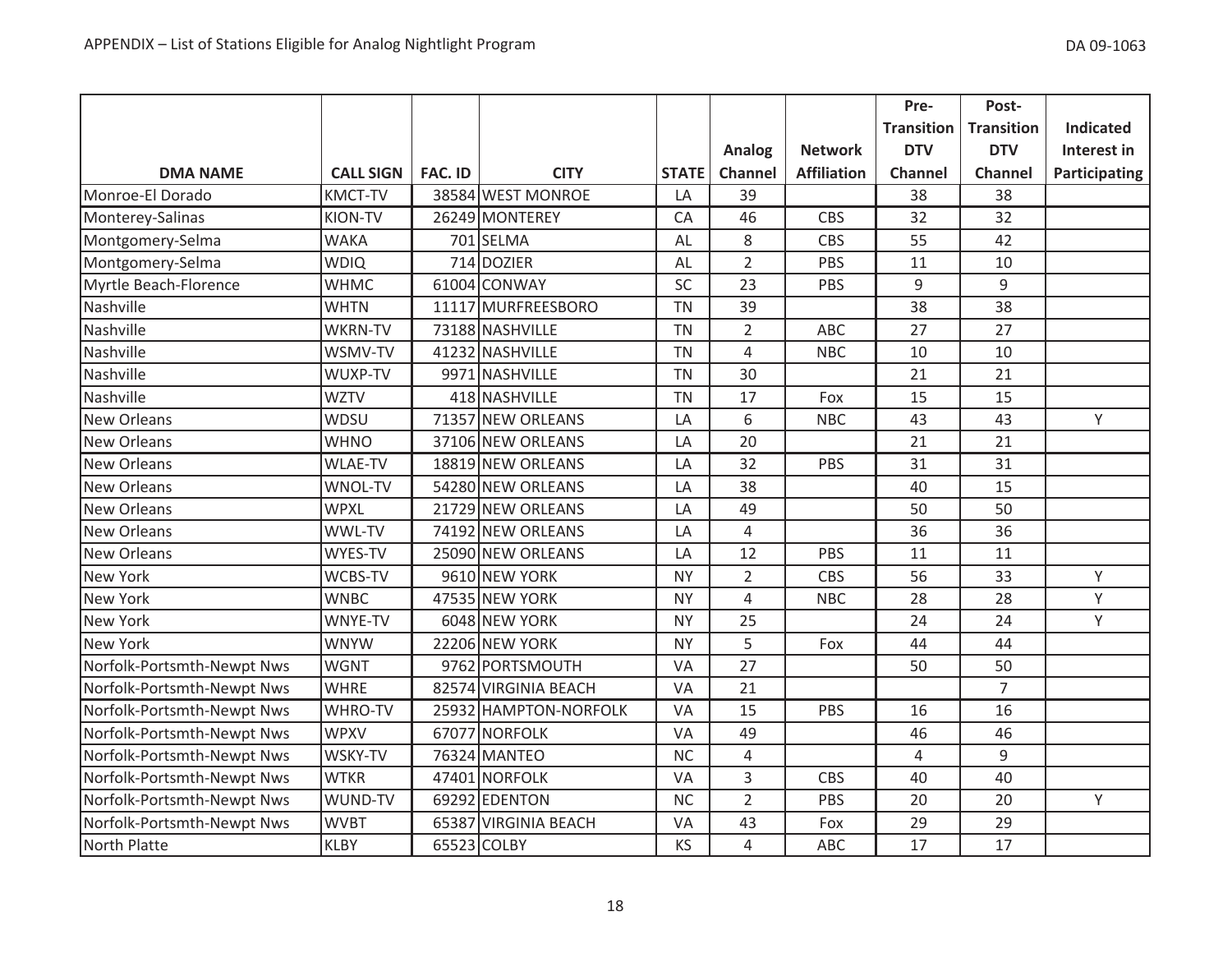|                            |                  |                |                        |              |                |                    | Pre-              | Post-             |                  |
|----------------------------|------------------|----------------|------------------------|--------------|----------------|--------------------|-------------------|-------------------|------------------|
|                            |                  |                |                        |              |                |                    | <b>Transition</b> | <b>Transition</b> | <b>Indicated</b> |
|                            |                  |                |                        |              | Analog         | <b>Network</b>     | <b>DTV</b>        | <b>DTV</b>        | Interest in      |
| <b>DMA NAME</b>            | <b>CALL SIGN</b> | <b>FAC. ID</b> | <b>CITY</b>            | <b>STATE</b> | Channel        | <b>Affiliation</b> | <b>Channel</b>    | Channel           | Participating    |
| North Platte               | <b>KLNE-TV</b>   |                | 47975 LEXINGTON        | <b>NE</b>    | 3              | PBS                | 26                | 26                |                  |
| <b>North Platte</b>        | <b>KSNK</b>      |                | 72362 MCCOOK           | <b>NE</b>    | 8              | <b>NBC</b>         | 12                | 12                |                  |
| Odessa-Midland             | <b>KMID</b>      |                | 35131 MIDLAND          | <b>TX</b>    | $\overline{2}$ | <b>ABC</b>         | 26                | 26                |                  |
| Odessa-Midland             | <b>KOCT</b>      |                | 53908 CARLSBAD         | <b>NM</b>    | 6              | ABC                | 19                | 19                | Y                |
| Odessa-Midland             | <b>KPBT-TV</b>   |                | 50044 ODESSA           | <b>TX</b>    | 36             | PBS                | 38                | 38                |                  |
| Odessa-Midland             | <b>KPEJ</b>      |                | 12524 ODESSA           | <b>TX</b>    | 24             | Fox                | 23                | 23                |                  |
| Odessa-Midland             | <b>KWAB-TV</b>   |                | 42008 BIG SPRING       | <b>TX</b>    | $\overline{4}$ | <b>NBC</b>         | 33                | 33                |                  |
| Oklahoma City              | <b>KAUT-TV</b>   |                | 50182 OKLAHOMA CITY    | OK           | 43             |                    | 40                | 40                |                  |
| Oklahoma City              | <b>KFOR-TV</b>   |                | 66222 OKLAHOMA CITY    | OK           | 4              | <b>NBC</b>         | 27                | 27                |                  |
| Oklahoma City              | <b>KOCB</b>      |                | 50170 OKLAHOMA CITY    | OK           | 34             |                    | 33                | 33                |                  |
| Oklahoma City              | KOCO-TV          |                | 12508 OKLAHOMA CITY    | OK           | 5              | <b>ABC</b>         | $\overline{7}$    | $\overline{7}$    | Y                |
| Oklahoma City              | <b>KOKH-TV</b>   |                | 35388 OKLAHOMA CITY    | OK           | 25             | Fox                | 24                | 24                |                  |
| Oklahoma City              | KTUZ-TV          |                | 77480 SHAWNEE          | OK           | 30             |                    | 29                | 29                |                  |
| Oklahoma City              | <b>KWET</b>      |                | 50194 CHEYENNE         | OK           | 12             | PBS                | 8                 | 8                 |                  |
| Omaha                      | <b>KBIN-TV</b>   |                | 29108 COUNCIL BLUFFS   | IA           | 32             | PBS                | 33                | 33                |                  |
| Omaha                      | <b>KETV</b>      |                | 53903 OMAHA            | <b>NE</b>    | $\overline{7}$ | ABC                | 20                | 20                | Y                |
| Omaha                      | <b>KHIN</b>      |                | 29085 RED OAK          | IA           | 36             | PBS                | 35                | 35                |                  |
| Omaha                      | <b>KMTV</b>      |                | 35190 OMAHA            | <b>NE</b>    | $\overline{3}$ | <b>CBS</b>         | 45                | 45                |                  |
| Omaha                      | <b>KPTM</b>      |                | 51491 OMAHA            | <b>NE</b>    | 42             | Fox                | 43                | 43                |                  |
| Omaha                      | <b>KYNE-TV</b>   |                | 47974 OMAHA            | <b>NE</b>    | 26             | PBS                | 17                | 17                |                  |
| Omaha                      | WOWT-TV          |                | 65528 OMAHA            | <b>NE</b>    | 6              | <b>NBC</b>         | 22                | 22                |                  |
| Orlando-Daytona Bch-Melbrn | WDSC-TV          |                | 12171 NEW SMYRNA BEACH | FL           | 15             | PBS                | 33                | 33                |                  |
| Orlando-Daytona Bch-Melbrn | WESH             |                | 25738 DAYTONA BEACH    | FL           | $\overline{2}$ | <b>NBC</b>         | 11                | 11                |                  |
| Orlando-Daytona Bch-Melbrn | <b>WFTV</b>      |                | 72076 ORLANDO          | FL           | 9              | ABC                | 39                | 39                |                  |
| Orlando-Daytona Bch-Melbrn | <b>WKCF</b>      |                | 53465 CLERMONT         | FL.          | 18             |                    | 17                | 17                | Y                |
| Orlando-Daytona Bch-Melbrn | WKMG-TV          |                | 71293 ORLANDO          | FL.          | 6              | <b>CBS</b>         | 58                | 26                | Y                |
| Orlando-Daytona Bch-Melbrn | WMFE-TV          |                | 12855 ORLANDO          | FL.          | 24             | PBS                | 23                | 23                |                  |
| Orlando-Daytona Bch-Melbrn | <b>WOFL</b>      |                | 41225 ORLANDO          | FL           | 35             | Fox                | 22                | 22                | Y                |
| Orlando-Daytona Bch-Melbrn | <b>WTGL</b>      |                | 9881 LEESBURG          | FL.          | 45             |                    | 46                | 46                |                  |
| Ottumwa-Kirksville         | <b>KTVO</b>      |                | 21251 KIRKSVILLE       | <b>MO</b>    | 3              | ABC                | 33                | 33                |                  |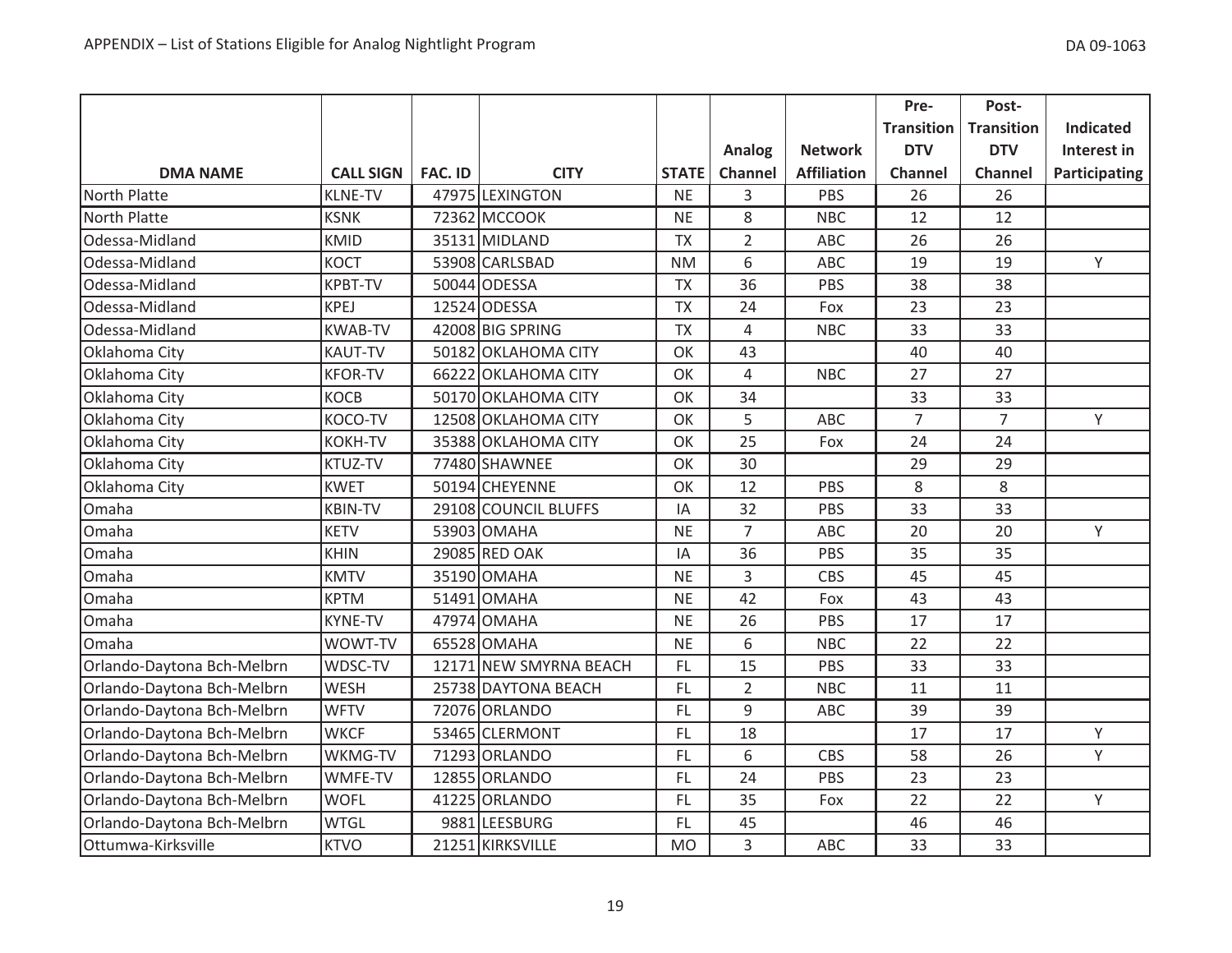|                            |                  |                |                        |              |                |                    | Pre-              | Post-             |                  |
|----------------------------|------------------|----------------|------------------------|--------------|----------------|--------------------|-------------------|-------------------|------------------|
|                            |                  |                |                        |              |                |                    | <b>Transition</b> | <b>Transition</b> | <b>Indicated</b> |
|                            |                  |                |                        |              | Analog         | <b>Network</b>     | <b>DTV</b>        | <b>DTV</b>        | Interest in      |
| <b>DMA NAME</b>            | <b>CALL SIGN</b> | <b>FAC. ID</b> | <b>CITY</b>            | <b>STATE</b> | Channel        | <b>Affiliation</b> | <b>Channel</b>    | Channel           | Participating    |
| Paducah-Cape Girard-Harsbg | <b>KBSI</b>      |                | 19593 CAPE GIRARDEAU   | <b>MO</b>    | 23             | Fox                | 22                | 22                |                  |
| Paducah-Cape Girard-Harsbg | <b>WKPD</b>      |                | 65758 PADUCAH          | KY           | 29             | PBS                | 41                | 41                |                  |
| Paducah-Cape Girard-Harsbg | WPSD-TV          |                | 51991 PADUCAH          | KY           | 6              | <b>NBC</b>         | 32                | 32                |                  |
| Paducah-Cape Girard-Harsbg | WSIL-TV          |                | 73999 HARRISBURG       | IL           | 3              | <b>ABC</b>         | 34                | 34                | Y                |
| Paducah-Cape Girard-Harsbg | <b>WTCT</b>      |                | 67786 MARION           | IL           | 27             |                    | 17                | 17                |                  |
| Panama City                | <b>WFGX</b>      |                | 6554 FORT WALTON BEACH | FL           | 35             |                    | 50                | 50                |                  |
| Panama City                | <b>WPCT</b>      |                | 4354 PANAMA CITY BEACH | FL.          | 46             |                    | 47                | 47                |                  |
| Panama City                | <b>WPGX</b>      |                | 2942 PANAMA CITY       | FL.          | 28             | Fox                | 9                 | 9                 |                  |
| Parkersburg                | WOUB-TV          |                | 50147 ATHENS           | OH           | 20             | PBS                | 27                | 27                |                  |
| Parkersburg                | WTAP-TV          |                | 4685 PARKERSBURG       | <b>WV</b>    | 15             | <b>NBC</b>         | 49                | 49                |                  |
| Peoria-Bloomington         | <b>WCFN</b>      |                | 42116 SPRINGFIELD      | IL           | 49             |                    | 53                | 13                |                  |
| Peoria-Bloomington         | <b>WICS</b>      |                | 25686 SPRINGFIELD      | IL           | 20             | <b>ABC</b>         | 42                | 42                |                  |
| Peoria-Bloomington         | WMBD-TV          |                | 42121 PEORIA           | IL           | 31             | CBS                | 30                | 30                |                  |
| Peoria-Bloomington         | <b>WTVP</b>      |                | 28311 PEORIA           | IL           | 47             | PBS                | 46                | 46                |                  |
| Peoria-Bloomington         | WWTO-TV          |                | 998 LA SALLE           | IL           | 35             |                    | 10                | 10                |                  |
| Peoria-Bloomington         | WYZZ-TV          |                | 5875 BLOOMINGTON       | IL           | 43             | Fox                | 28                | 28                |                  |
| Philadelphia               | <b>KYW-TV</b>    |                | 25453 PHILADELPHIA     | PA           | 3              | CBS                | 26                | 26                | Y                |
| Phoenix (Prescott),        | KPAZ-TV          |                | 67868 PHOENIX          | AZ           | 21             |                    | 20                | 20                |                  |
| Phoenix (Prescott),        | <b>KPHO-TV</b>   |                | 41223 PHOENIX          | AZ           | 5              | <b>CBS</b>         | 17                | 17                |                  |
| Phoenix (Prescott),        | <b>KTVK</b>      |                | 40993 PHOENIX          | AZ           | 3              |                    | 24                | 24                | Y                |
| Phoenix (Prescott),        | <b>KUTP</b>      |                | 68886 PHOENIX          | AZ           | 45             |                    | 26                | 26                |                  |
| Pittsburgh                 | <b>KDKA-TV</b>   |                | 25454 PITTSBURGH       | PA           | $\overline{2}$ | <b>CBS</b>         | 25                | 25                | Y                |
| Pittsburgh                 | WPCB-TV          |                | 13924 GREENSBURG       | PA           | 40             |                    | 50                | 50                |                  |
| Pittsburgh                 | <b>WPMY</b>      |                | 73907 PITTSBURGH       | PA           | 22             |                    | 42                | 42                |                  |
| Pittsburgh                 | <b>WQEX</b>      |                | 41314 PITTSBURGH       | PA           | 16             |                    | 26                | 38                |                  |
| Pittsburgh                 | WTAE-TV          |                | 65681 PITTSBURGH       | PA           | 4              | ABC                | 51                | 51                | Y                |
| Portland                   | <b>KATU</b>      |                | 21649 PORTLAND         | <b>OR</b>    | $\overline{2}$ | <b>ABC</b>         | 43                | 43                |                  |
| Portland                   | <b>KCKA</b>      |                | 62468 CENTRALIA        | <b>WA</b>    | 15             | PBS                | 19                | 19                | Υ                |
| Portland                   | <b>KNMT</b>      |                | 47707 PORTLAND         | <b>OR</b>    | 24             |                    | 45                | 45                |                  |
| Portland                   | <b>KOIN</b>      |                | 35380 PORTLAND         | <b>OR</b>    | 6              | <b>CBS</b>         | 40                | 40                |                  |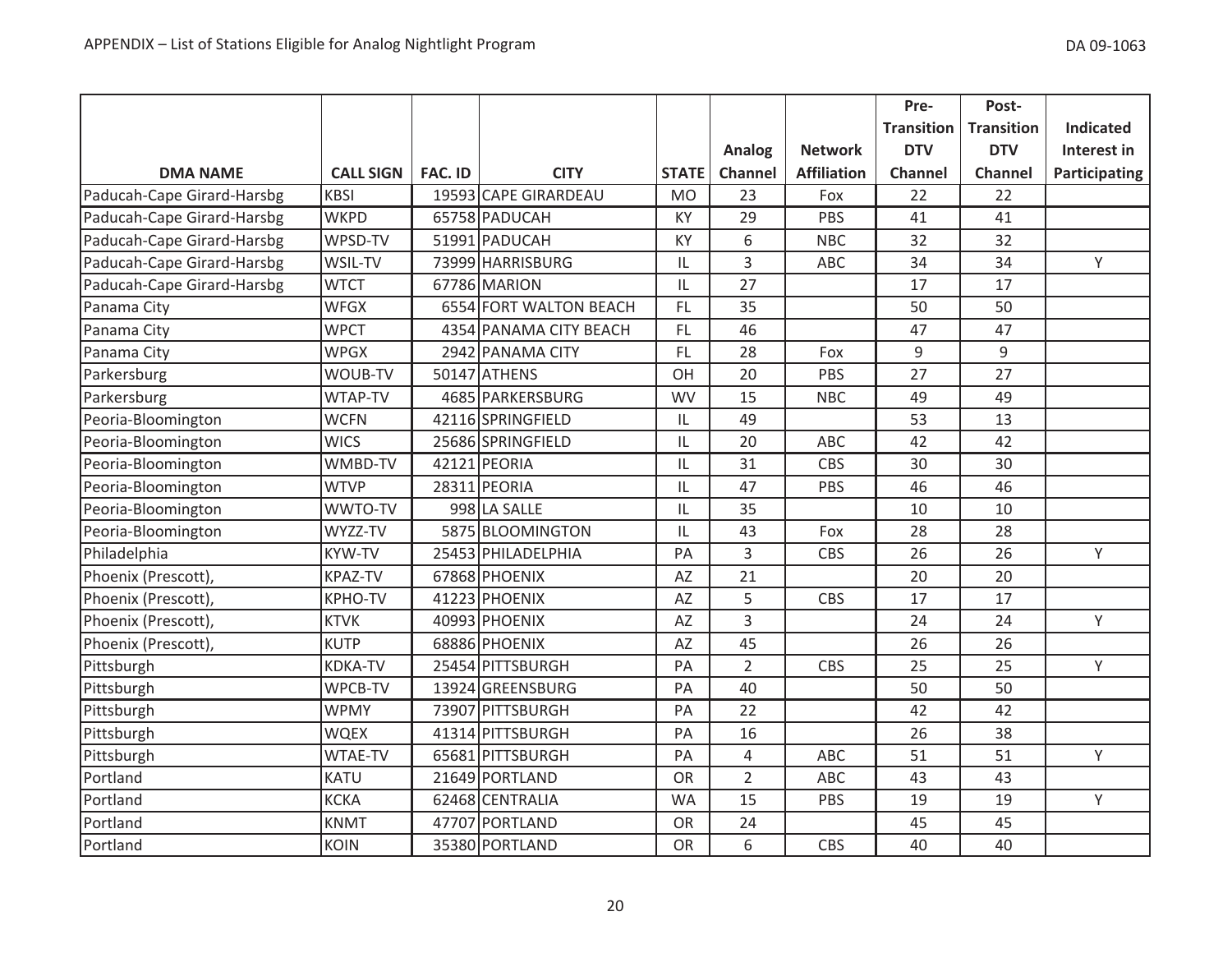|                            |                  |                |                    |              |                |                    | Pre-              | Post-             |                  |
|----------------------------|------------------|----------------|--------------------|--------------|----------------|--------------------|-------------------|-------------------|------------------|
|                            |                  |                |                    |              |                |                    | <b>Transition</b> | <b>Transition</b> | <b>Indicated</b> |
|                            |                  |                |                    |              | Analog         | <b>Network</b>     | <b>DTV</b>        | <b>DTV</b>        | Interest in      |
| <b>DMA NAME</b>            | <b>CALL SIGN</b> | <b>FAC. ID</b> | <b>CITY</b>        | <b>STATE</b> | Channel        | <b>Affiliation</b> | <b>Channel</b>    | <b>Channel</b>    | Participating    |
| Portland                   | <b>KPDX</b>      |                | 35460 VANCOUVER    | <b>WA</b>    | 49             |                    | 48                | 30                |                  |
| Portland-Auburn            | <b>WCSH</b>      |                | 39664 PORTLAND     | <b>ME</b>    | 6              | <b>NBC</b>         | 44                | 44                |                  |
| Portland-Auburn            | WGME-TV          |                | 25683 PORTLAND     | ME           | 13             | <b>CBS</b>         | 38                | 38                |                  |
| Portland-Auburn            | <b>WMEA-TV</b>   |                | 39656 BIDDEFORD    | <b>ME</b>    | 26             | PBS                | 45                | 45                |                  |
| Portland-Auburn            | <b>WPXT</b>      |                | 53065 PORTLAND     | <b>ME</b>    | 51             |                    | 43                | 43                |                  |
| <b>Puerto Rico</b>         | <b>WAPA-TV</b>   |                | 52073 SAN JUAN     | PR           | $\overline{4}$ |                    | 27                | 27                |                  |
| Puerto Rico                | <b>WDWL</b>      |                | 4110 BAYAMON       | PR           | 36             |                    | 59                | 30                |                  |
| Puerto Rico                | WIPM-TV          |                | 53863 MAYAGUEZ     | PR           | 3              | PBS                | 35                | 35                |                  |
| Puerto Rico                | WIPR-TV          |                | 53859 SAN JUAN     | PR           | 6              | PBS                | 55                | 43                |                  |
| <b>Puerto Rico</b>         | <b>WJPX</b>      |                | 58340 SAN JUAN     | PR           | 24             |                    | 21                | 21                |                  |
| Puerto Rico                | WKAQ-TV          |                | 64983 SAN JUAN     | PR           | $\overline{2}$ |                    | 28                | 28                |                  |
| Puerto Rico                | <b>WKPV</b>      |                | 58341 PONCE        | PR           | 20             |                    | 19                | 19                |                  |
| <b>Puerto Rico</b>         | <b>WORA-TV</b>   |                | 64865 MAYAGUEZ     | PR           | 5              |                    | 29                | 29                | Y                |
| <b>Puerto Rico</b>         | WSJU-TV          |                | 4077 SAN JUAN      | PR           | 30             |                    | 31                | 31                | Y                |
| <b>Puerto Rico</b>         | <b>WVEO</b>      |                | 61573 AGUADILLA    | PR           | 44             |                    | 17                | 17                |                  |
| Quincy-Hannibal-Keokuk     | <b>WQEC</b>      |                | 71561 QUINCY       | IL           | 27             | PBS                | 34                | 34                |                  |
| Quincy-Hannibal-Keokuk     | <b>WTJR</b>      |                | 4593 QUINCY        | IL           | 16             |                    | 32                | 32                |                  |
| Raleigh-Durham (Fayetvlle) | <b>WLFL</b>      |                | 73205 RALEIGH      | <b>NC</b>    | 22             |                    | 57                | 27                |                  |
| Raleigh-Durham (Fayetvlle) | <b>WRAL-TV</b>   |                | 8688 RALEIGH       | <b>NC</b>    | 5              | <b>CBS</b>         | 53                | 48                | Y                |
| Raleigh-Durham (Fayetvlle) | WRAY-TV          |                | 10133 WILSON       | <b>NC</b>    | 30             |                    | 42                | 42                |                  |
| Raleigh-Durham (Fayetvlle) | <b>WRAZ</b>      |                | 64611 RALEIGH      | <b>NC</b>    | 50             | Fox                | 49                | 49                |                  |
| Raleigh-Durham (Fayetvlle) | WUNC-TV          |                | 69080 CHAPEL HILL  | <b>NC</b>    | $\overline{4}$ | PBS                | 59                | 25                |                  |
| Raleigh-Durham (Fayetvlle) | WUVC-TV          |                | 16517 FAYETTEVILLE | <b>NC</b>    | 40             |                    | 38                | 38                |                  |
| Rapid City                 | <b>KCLO-TV</b>   |                | 41969 RAPID CITY   | SD           | 15             | <b>CBS</b>         | 16                | 16                |                  |
| Rapid City                 | KHSD-TV          | 17686 LEAD     |                    | SD           | 11             | ABC                | 10                | 10                |                  |
| Rapid City                 | <b>KOTA-TV</b>   |                | 17688 RAPID CITY   | SD           | 3              | ABC                | $\overline{2}$    | $\overline{2}$    |                  |
| Rapid City                 | <b>KPRY-TV</b>   |                | 48660 PIERRE       | <b>SD</b>    | $\overline{4}$ | ABC                | 19                | 19                |                  |
| Reno                       | KAME-TV          | 19191 RENO     |                    | <b>NV</b>    | 21             |                    | 20                | 20                |                  |
| Reno                       | <b>KNPB</b>      | 10228 RENO     |                    | <b>NV</b>    | 5              | PBS                | 15                | 15                |                  |
| Reno                       | <b>KREN-TV</b>   | 51493 RENO     |                    | <b>NV</b>    | 27             |                    | 26                | 26                |                  |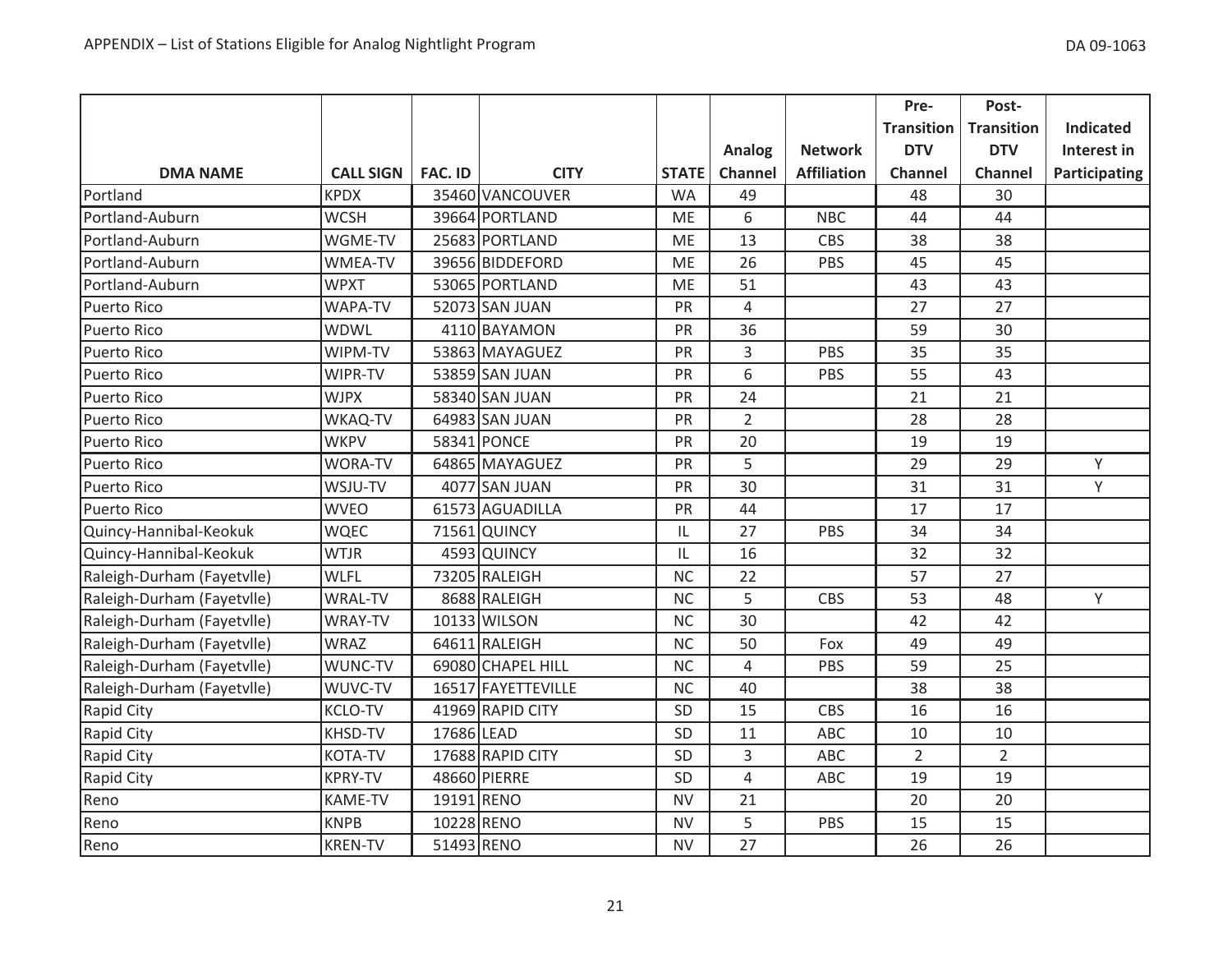|                            |                  |                |                      |              |                |                    | Pre-              | Post-             |                  |
|----------------------------|------------------|----------------|----------------------|--------------|----------------|--------------------|-------------------|-------------------|------------------|
|                            |                  |                |                      |              |                |                    | <b>Transition</b> | <b>Transition</b> | <b>Indicated</b> |
|                            |                  |                |                      |              | Analog         | <b>Network</b>     | <b>DTV</b>        | <b>DTV</b>        | Interest in      |
| <b>DMA NAME</b>            | <b>CALL SIGN</b> | <b>FAC. ID</b> | <b>CITY</b>          | <b>STATE</b> | Channel        | <b>Affiliation</b> | <b>Channel</b>    | Channel           | Participating    |
| Reno                       | <b>KRNV</b>      | 60307 RENO     |                      | <b>NV</b>    | 4              | <b>NBC</b>         | $\overline{7}$    | $\overline{7}$    |                  |
| Reno                       | <b>KRXI-TV</b>   | 48360 RENO     |                      | <b>NV</b>    | 11             | Fox                | 44                | 44                |                  |
| Reno                       | <b>KTVN</b>      | 59139 RENO     |                      | <b>NV</b>    | $\overline{2}$ | CBS                | 13                | 13                | Y                |
| Richmond-Petersburg        | WCVE-TV          |                | 9987 RICHMOND        | VA           | 23             | PBS                | 42                | 42                |                  |
| Richmond-Petersburg        | WRIC-TV          |                | 74416 PETERSBURG     | VA           | 8              | ABC                | 22                | 22                |                  |
| Richmond-Petersburg        | WTVR-TV          |                | 57832 RICHMOND       | VA           | 6              | <b>CBS</b>         | 25                | 25                |                  |
| Roanoke-Lynchburg          | WBRA-TV          |                | 5981 ROANOKE         | VA           | 15             | PBS                | $\overline{3}$    | 3                 |                  |
| Roanoke-Lynchburg          | WFXR-TV          |                | 24813 ROANOKE        | VA           | 27             | Fox                | 17                | 17                |                  |
| Roanoke-Lynchburg          | <b>WPXR</b>      |                | 70251 ROANOKE        | VA           | 38             |                    | 36                | 36                |                  |
| Roanoke-Lynchburg          | <b>WWCW</b>      |                | 24812 LYNCHBURG      | VA           | 21             | Fox                | 20                | 20                |                  |
| Rochester, NY              | WPXJ-TV          |                | 2325 BATAVIA         | <b>NY</b>    | 51             |                    | 53                | 23                |                  |
| Rochester, NY              | WROC-TV          |                | 73964 ROCHESTER      | <b>NY</b>    | 8              | CBS                | 45                | 45                |                  |
| Rochester, NY              | <b>WUHF</b>      |                | 413 ROCHESTER        | <b>NY</b>    | 31             | Fox                | 28                | 28                |                  |
| Rochester, NY              | WXXI-TV          |                | 57274 ROCHESTER      | <b>NY</b>    | 21             | PBS                | 16                | 16                | Y                |
| Rochestr-Mason City-Austin | <b>KAAL</b>      |                | 18285 AUSTIN         | <b>MN</b>    | 6              | <b>ABC</b>         | 33                | 36                |                  |
| Rochestr-Mason City-Austin | <b>KIMT</b>      |                | 66402 MASON CITY     | IA           | 3              | CBS                | 42                | 42                |                  |
| Rochestr-Mason City-Austin | <b>KSMQ-TV</b>   |                | 28510 AUSTIN         | <b>MN</b>    | 15             | PBS                | 20                | 20                |                  |
| Rochestr-Mason City-Austin | <b>KYIN</b>      |                | 29086 MASON CITY     | IA           | 24             | PBS                | 18                | 18                |                  |
| Rockford                   | WQRF-TV          |                | 52408 ROCKFORD       | IL           | 39             | Fox                | 42                | 42                |                  |
| Rockford                   | <b>WTVO</b>      |                | 72945 ROCKFORD       | IL           | 17             | ABC                | 16                | 16                |                  |
| Sacramento-Stktn-Modesto   | <b>KCRA-TV</b>   |                | 33875 SACRAMENTO     | CA           | 3              | <b>NBC</b>         | 35                | 35                | Y                |
| Sacramento-Stktn-Modesto   | <b>KVIE</b>      |                | 35855 SACRAMENTO     | CA           | 6              | PBS                | 53                | 9                 | Y                |
| Salisbury                  | WBOC-TV          |                | 71218 SALISBURY      | <b>MD</b>    | 16             | CBS                | 21                | 21                |                  |
| Salt Lake City             | <b>KCBU</b>      | 84277 PRICE    |                      | UT           | 3              |                    | $\overline{3}$    | 11                |                  |
| Salt Lake City             | KJZZ-TV          |                | 36607 SALT LAKE CITY | UT           | 14             |                    | 46                | 46                |                  |
| Salt Lake City             | <b>KSL-TV</b>    |                | 6359 SALT LAKE CITY  | UT           | 5              | <b>NBC</b>         | 38                | 38                |                  |
| Salt Lake City             | <b>KTVX</b>      |                | 68889 SALT LAKE CITY | UT           | $\overline{4}$ | <b>ABC</b>         | 40                | 40                |                  |
| Salt Lake City             | KUCW             |                | 1136 OGDEN           | UT           | 30             |                    | 48                | 48                |                  |
| Salt Lake City             | <b>KUED</b>      |                | 69396 SALT LAKE CITY | UT           | $\overline{7}$ | PBS                | 42                | 42                |                  |
| Salt Lake City             | <b>KUEN</b>      |                | 69582 OGDEN          | UT           | 9              |                    | 36                | 36                |                  |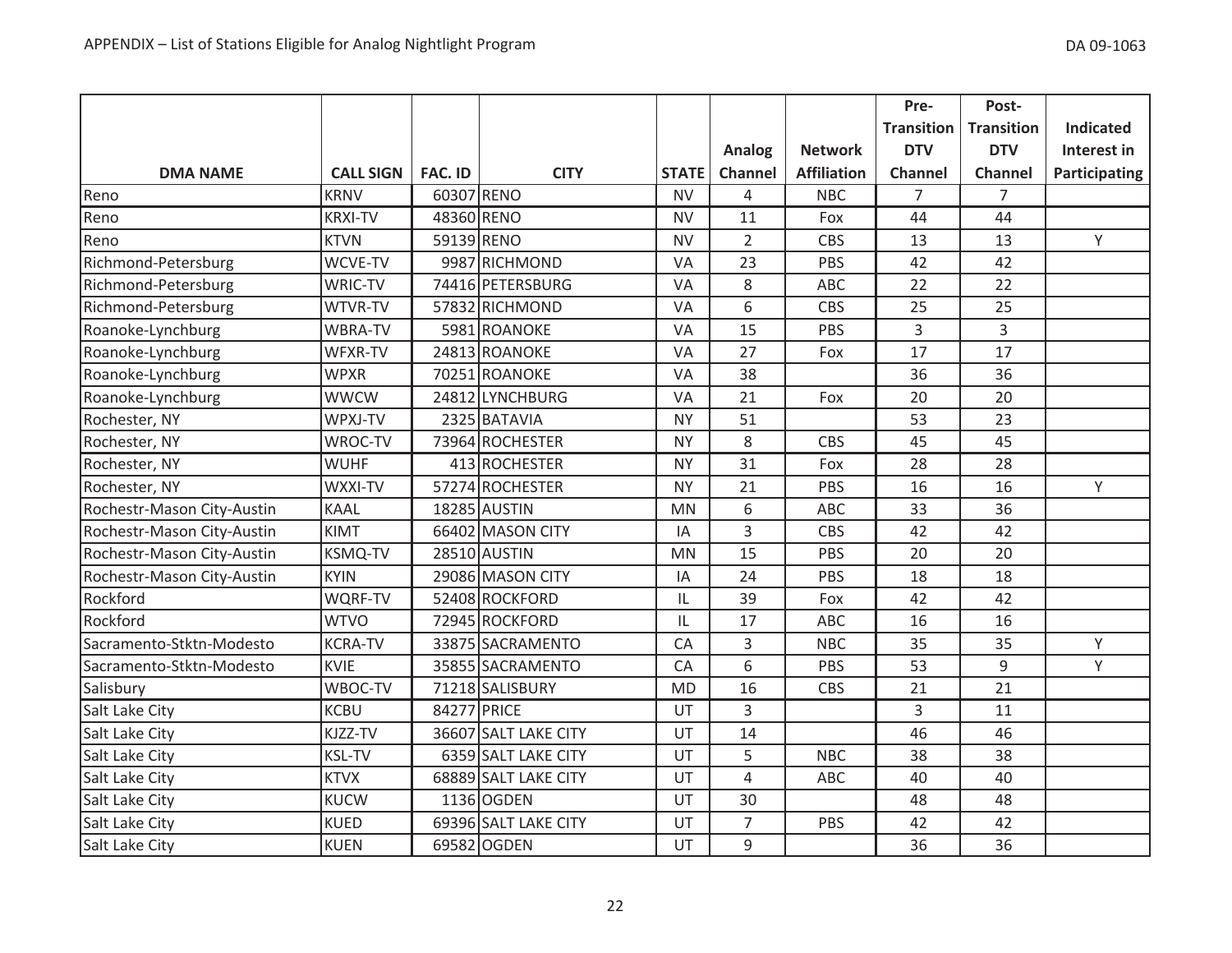|                            |                  |                |                       |              |                |                    | Pre-              | Post-             |                      |
|----------------------------|------------------|----------------|-----------------------|--------------|----------------|--------------------|-------------------|-------------------|----------------------|
|                            |                  |                |                       |              |                |                    | <b>Transition</b> | <b>Transition</b> | <b>Indicated</b>     |
|                            |                  |                |                       |              | Analog         | <b>Network</b>     | <b>DTV</b>        | <b>DTV</b>        | Interest in          |
| <b>DMA NAME</b>            | <b>CALL SIGN</b> | <b>FAC. ID</b> | <b>CITY</b>           | <b>STATE</b> | Channel        | <b>Affiliation</b> | <b>Channel</b>    | Channel           | <b>Participating</b> |
| Salt Lake City             | <b>KUPX</b>      |                | 57884 PROVO           | UT           | 16             |                    | 29                | 29                |                      |
| Salt Lake City             | <b>KUTV</b>      |                | 35823 SALT LAKE CITY  | UT           | $\overline{2}$ | CBS                | 34                | 34                |                      |
| San Angelo                 | <b>KIDY</b>      |                | 58560 SAN ANGELO      | <b>TX</b>    | 6              |                    | 19                | 19                |                      |
| San Angelo                 | <b>KLST</b>      |                | 31114 SAN ANGELO      | <b>TX</b>    | 8              | <b>CBS</b>         | 11                | 11                |                      |
| San Angelo                 | <b>KSAN-TV</b>   |                | 307 SAN ANGELO        | <b>TX</b>    | 3              | <b>NBC</b>         | 16                | 16                |                      |
| San Antonio                | <b>KABB</b>      |                | 56528 SAN ANTONIO     | <b>TX</b>    | 29             | Fox                | 30                | 30                |                      |
| San Antonio                | <b>KCWX</b>      |                | 24316 FREDERICKSBURG  | <b>TX</b>    | $\overline{2}$ |                    |                   | 5                 |                      |
| San Antonio                | KHCE-TV          |                | 27300 SAN ANTONIO     | <b>TX</b>    | 23             |                    | 16                | 16                |                      |
| San Antonio                | <b>KMYS</b>      |                | 51518 KERRVILLE       | <b>TX</b>    | 35             |                    | 32                | 32                |                      |
| San Antonio                | <b>KTRG</b>      |                | 55762 DEL RIO         | <b>TX</b>    | 10             |                    | 28                | 28                |                      |
| San Antonio                | <b>WOAI-TV</b>   |                | 69618 SAN ANTONIO     | <b>TX</b>    | 4              | <b>NBC</b>         | 58                | 48                |                      |
| San Diego                  | <b>KNSD</b>      |                | 35277 SAN DIEGO       | CA           | 39             | <b>NBC</b>         | 40                | 40                | Y                    |
| San Diego                  | <b>KUSI-TV</b>   |                | 10238 SAN DIEGO       | CA           | 51             |                    | 18                | 18                |                      |
| San Francisco-Oak-San Jose | <b>KNTV</b>      |                | 35280 SAN JOSE        | CA           | 11             | <b>NBC</b>         | 12                | 12                | Y                    |
| San Francisco-Oak-San Jose | <b>KOFY-TV</b>   |                | 51189 SAN FRANCISCO   | CA           | 20             |                    | 19                | 19                |                      |
| San Francisco-Oak-San Jose | <b>KPIX-TV</b>   |                | 25452 SAN FRANCISCO   | CA           | 5              | CBS                | 29                | 29                |                      |
| San Francisco-Oak-San Jose | <b>KRCB</b>      |                | 57945 COTATI          | CA           | 22             | PBS                | 23                | 23                |                      |
| San Francisco-Oak-San Jose | <b>KRON-TV</b>   |                | 65526 SAN FRANCISCO   | CA           | $\overline{4}$ |                    | 57                | 38                |                      |
| San Francisco-Oak-San Jose | <b>KTSF</b>      |                | 37511 SAN FRANCISCO   | CA           | 26             |                    | 27                | 27                | Y                    |
| San Francisco-Oak-San Jose | <b>KTVU</b>      |                | 35703 OAKLAND         | CA           | $\overline{2}$ | Fox                | 56                | 44                |                      |
| SantaBarbra-SanMar-SanLuOb | <b>KCOY-TV</b>   |                | 63165 SANTA MARIA     | CA           | 12             | <b>CBS</b>         | 19                | 19                |                      |
| SantaBarbra-SanMar-SanLuOb | <b>KEYT-TV</b>   |                | 60637 SANTA BARBARA   | CA           | 3              | <b>ABC</b>         | 27                | 27                |                      |
| SantaBarbra-SanMar-SanLuOb | <b>KPMR</b>      |                | 12144 SANTA BARBARA   | CA           | 38             |                    | 21                | 21                |                      |
| SantaBarbra-SanMar-SanLuOb | <b>KSBY</b>      |                | 19654 SAN LUIS OBISPO | CA           | 6              | <b>NBC</b>         | 15                | 15                |                      |
| SantaBarbra-SanMar-SanLuOb | <b>KTAS</b>      |                | 12930 SAN LUIS OBISPO | CA           | 33             |                    | 34                | 34                |                      |
| Savannah                   | WSAV-TV          |                | 48662 SAVANNAH        | GA           | 3              | <b>NBC</b>         | 39                | 39                |                      |
| Seattle-Tacoma             | <b>KBCB</b>      |                | 53586 BELLINGHAM      | <b>WA</b>    | 24             |                    | 19                | 19                |                      |
| Seattle-Tacoma             | <b>KBTC-TV</b>   |                | 62469 TACOMA          | <b>WA</b>    | 28             | PBS                | 27                | 27                | Y                    |
| Seattle-Tacoma             | <b>KHCV</b>      |                | 49264 SEATTLE         | <b>WA</b>    | 45             |                    | 44                | 44                |                      |
| Seattle-Tacoma             | KING-TV          |                | 34847 SEATTLE         | <b>WA</b>    | 5              | <b>NBC</b>         | 48                | 48                | Y                    |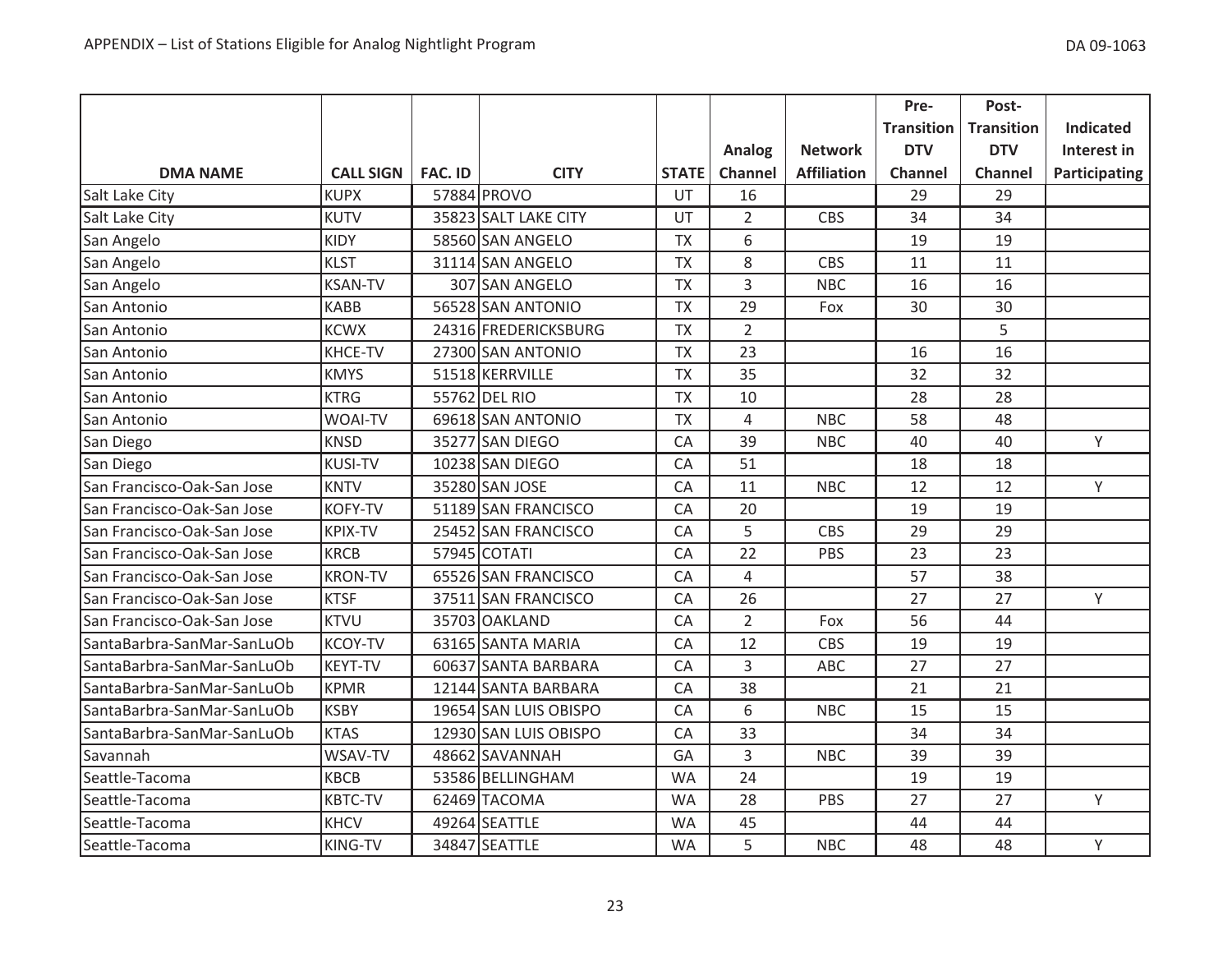|                       |                  |                |                     |              |                |                    | Pre-              | Post-             |                      |
|-----------------------|------------------|----------------|---------------------|--------------|----------------|--------------------|-------------------|-------------------|----------------------|
|                       |                  |                |                     |              |                |                    | <b>Transition</b> | <b>Transition</b> | <b>Indicated</b>     |
|                       |                  |                |                     |              | Analog         | <b>Network</b>     | <b>DTV</b>        | <b>DTV</b>        | Interest in          |
| <b>DMA NAME</b>       | <b>CALL SIGN</b> | <b>FAC. ID</b> | <b>CITY</b>         | <b>STATE</b> | Channel        | <b>Affiliation</b> | <b>Channel</b>    | Channel           | <b>Participating</b> |
| Seattle-Tacoma        | <b>KIRO-TV</b>   |                | 66781 SEATTLE       | <b>WA</b>    | 7              | <b>CBS</b>         | 39                | 39                |                      |
| Seattle-Tacoma        | <b>KMYQ</b>      |                | 69571 SEATTLE       | <b>WA</b>    | 22             |                    | 25                | 25                |                      |
| Seattle-Tacoma        | <b>KOMO-TV</b>   |                | 21656 SEATTLE       | <b>WA</b>    | 4              | <b>ABC</b>         | 38                | 38                |                      |
| Seattle-Tacoma        | <b>KONG-TV</b>   |                | 35396 EVERETT       | <b>WA</b>    | 16             |                    | 31                | 31                |                      |
| Seattle-Tacoma        | <b>KTBW-TV</b>   |                | 67950 TACOMA        | <b>WA</b>    | 20             |                    | 14                | 14                |                      |
| Seattle-Tacoma        | <b>KUNS-TV</b>   |                | 4624 BELLEVUE       | <b>WA</b>    | 51             |                    | 50                | 50                |                      |
| Seattle-Tacoma        | <b>KVOS-TV</b>   |                | 35862 BELLINGHAM    | <b>WA</b>    | 12             |                    | 35                | 35                |                      |
| Sherman, TX-Ada, OK   | <b>KTAQ</b>      |                | 42359 GREENVILLE    | <b>TX</b>    | 47             |                    | 46                | 46                |                      |
| Sherman, TX-Ada, OK   | <b>KTEN</b>      | 35666 ADA      |                     | OK           | 10             | <b>NBC</b>         | 26                | 26                | Y                    |
| Shreveport            | <b>KMSS-TV</b>   |                | 12525 SHREVEPORT    | LA           | 33             | Fox                | 34                | 34                |                      |
| Shreveport            | <b>KSHV</b>      |                | 73706 SHREVEPORT    | LA           | 45             |                    | 44                | 44                |                      |
| Shreveport            | <b>KSLA-TV</b>   |                | 70482 SHREVEPORT    | LA           | 12             |                    | 17                | 17                |                      |
| Shreveport            | <b>KTAL-TV</b>   |                | 35648 TEXARKANA     | <b>TX</b>    | 6              | <b>NBC</b>         | 15                | 15                |                      |
| Shreveport            | <b>KTBS-TV</b>   |                | 35652 SHREVEPORT    | LA           | 3              | ABC                | 28                | 28                | Y                    |
| <b>Sioux City</b>     | <b>KMEG</b>      |                | 39665 SIOUX CITY    | IA           | 14             | <b>CBS</b>         | 39                | 39                |                      |
| <b>Sioux City</b>     | <b>KSIN-TV</b>   |                | 29096 SIOUX CITY    | IA           | 27             | PBS                | 28                | 28                |                      |
| <b>Sioux City</b>     | <b>KTIV</b>      |                | 66170 SIOUX CITY    | IA           | 4              | <b>NBC</b>         | 41                | 41                |                      |
| Sioux Falls(Mitchell) | <b>KCSD-TV</b>   |                | 60728 SIOUX FALLS   | SD           | 23             | <b>PBS</b>         | 24                | 24                |                      |
| Sioux Falls(Mitchell) | <b>KDLT-TV</b>   |                | 55379 SIOUX FALLS   | SD           | 46             | <b>NBC</b>         | 47                | 47                |                      |
| Sioux Falls(Mitchell) | <b>KDLV-TV</b>   |                | 55375 MITCHELL      | SD           | 5              | <b>NBC</b>         | 26                | 26                |                      |
| Sioux Falls(Mitchell) | <b>KPLO-TV</b>   |                | 41964 RELIANCE      | <b>SD</b>    | 6              | <b>CBS</b>         | 13                | 13                |                      |
| Sioux Falls(Mitchell) | <b>KSMN</b>      |                | 71558 WORTHINGTON   | <b>MN</b>    | 20             | PBS                | 15                | 15                |                      |
| Sioux Falls(Mitchell) | <b>KTTW</b>      |                | 28521 SIOUX FALLS   | SD           | 17             | Fox                | $\overline{7}$    | $\overline{7}$    |                      |
| Sioux Falls(Mitchell) | <b>KUSD-TV</b>   |                | 61072 VERMILLION    | SD           | $\overline{2}$ | PBS                | 34                | 34                |                      |
| South Bend-Elkhart    | WNDU-TV          |                | 41674 SOUTH BEND    | IN           | 16             | <b>NBC</b>         | 42                | 42                |                      |
| Spokane               | <b>KCDT</b>      |                | 62424 COEUR D'ALENE | ID           | 26             | PBS                | 45                | 45                |                      |
| Spokane               | KHQ-TV           |                | 34537 SPOKANE       | <b>WA</b>    | 6              | <b>NBC</b>         | 15                | $\overline{7}$    |                      |
| Spokane               | <b>KLEW-TV</b>   |                | 56032 LEWISTON      | ID           | 3              | CBS                | 32                | 32                |                      |
| Spokane               | <b>KREM-TV</b>   |                | 34868 SPOKANE       | <b>WA</b>    | $\overline{2}$ | <b>CBS</b>         | 20                | 20                |                      |
| Spokane               | <b>KSKN</b>      |                | 35606 SPOKANE       | <b>WA</b>    | 22             |                    | 36                | 36                |                      |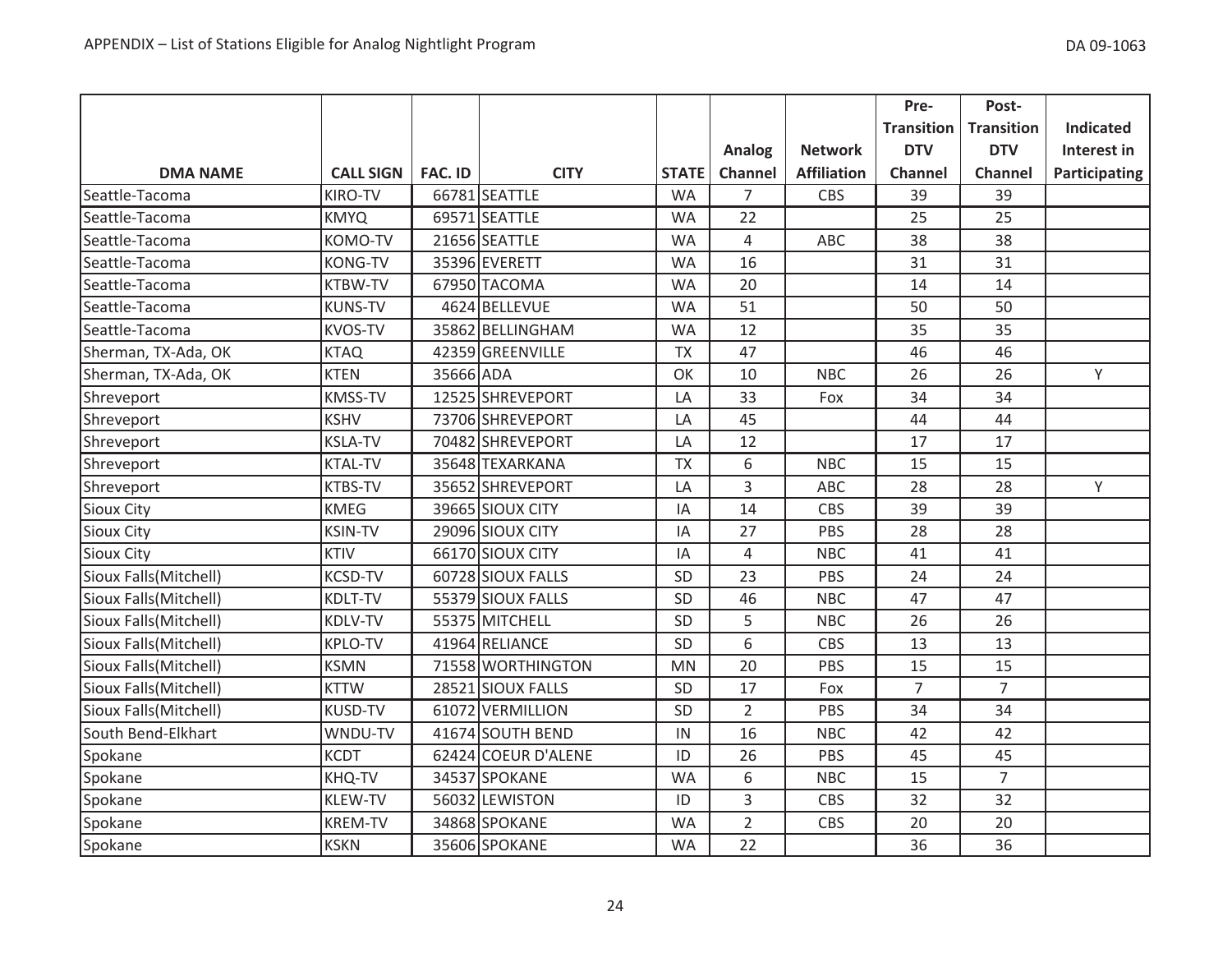|                           |                  |         |                      |              |                |                    | Pre-              | Post-             |                      |
|---------------------------|------------------|---------|----------------------|--------------|----------------|--------------------|-------------------|-------------------|----------------------|
|                           |                  |         |                      |              |                |                    | <b>Transition</b> | <b>Transition</b> | <b>Indicated</b>     |
|                           |                  |         |                      |              | Analog         | <b>Network</b>     | <b>DTV</b>        | <b>DTV</b>        | Interest in          |
| <b>DMA NAME</b>           | <b>CALL SIGN</b> | FAC. ID | <b>CITY</b>          | <b>STATE</b> | Channel        | <b>Affiliation</b> | <b>Channel</b>    | Channel           | <b>Participating</b> |
| Spokane                   | <b>KSPS-TV</b>   |         | 61956 SPOKANE        | <b>WA</b>    | 7              | PBS                | 8                 | 8                 |                      |
| Spokane                   | <b>KXLY-TV</b>   |         | 61978 SPOKANE        | <b>WA</b>    | $\overline{4}$ | ABC                | 13                | 13                |                      |
| Springfield, MO           | <b>KOZK</b>      |         | 51102 SPRINGFIELD    | <b>MO</b>    | 21             | PBS                | 23                | 23                |                      |
| Springfield, MO           | <b>KSFX-TV</b>   |         | 3659 SPRINGFIELD     | <b>MO</b>    | 27             | Fox                | 28                | 28                |                      |
| Springfield, MO           | <b>KSPR</b>      |         | 35630 SPRINGFIELD    | <b>MO</b>    | 33             | ABC                | 19                | 19                |                      |
| Springfield, MO           | <b>KYTV</b>      |         | 36003 SPRINGFIELD    | <b>MO</b>    | 3              | <b>NBC</b>         | 44                | 44                |                      |
| St. Joseph                | <b>KQTV</b>      |         | 20427 ST. JOSEPH     | <b>MO</b>    | $\overline{2}$ | ABC                | 53                | $\overline{7}$    |                      |
| St. Joseph                | <b>KTAJ-TV</b>   |         | 999 ST. JOSEPH       | <b>MO</b>    | 16             |                    | 21                | 21                |                      |
| St. Louis                 | <b>KDNL-TV</b>   |         | 56524 ST. LOUIS      | <b>MO</b>    | 30             | ABC                | 31                | 31                |                      |
| St. Louis                 | <b>KETC</b>      |         | 62182 ST. LOUIS      | <b>MO</b>    | 9              | PBS                | 39                | 39                |                      |
| St. Louis                 | <b>KMOV</b>      |         | 70034 ST. LOUIS      | <b>MO</b>    | 4              | <b>CBS</b>         | 56                | 24                |                      |
| St. Louis                 | <b>KPLR-TV</b>   |         | 35417 ST. LOUIS      | <b>MO</b>    | 11             |                    | 26                | 26                |                      |
| St. Louis                 | <b>KSDK</b>      |         | 46981 ST LOUIS       | <b>MO</b>    | 5              | <b>NBC</b>         | 35                | 35                |                      |
| St. Louis                 | <b>KTVI</b>      |         | 35693 ST. LOUIS      | <b>MO</b>    | $\overline{2}$ | Fox                | 43                | 43                |                      |
| St. Louis                 | <b>WRBU</b>      |         | 57221 EAST ST. LOUIS | IL           | 46             |                    | 47                | 47                |                      |
| Syracuse                  | WNYS-TV          |         | 58725 SYRACUSE       | <b>NY</b>    | 43             |                    | 44                | 44                |                      |
| Syracuse                  | WSTM-TV          |         | 21252 SYRACUSE       | <b>NY</b>    | 3              | <b>NBC</b>         | 54                | 24                |                      |
| Syracuse                  | WSYR-TV          |         | 73113 SYRACUSE       | <b>NY</b>    | 9              | ABC                | 17                | 17                |                      |
| Syracuse                  | <b>WTVH</b>      |         | 74151 SYRACUSE       | <b>NY</b>    | 5              | CBS                | 47                | 47                |                      |
| Tallahassee-Thomasville   | WFSU-TV          |         | 21801 TALLAHASSEE    | <b>FL</b>    | 11             | PBS                | 32                | 32                |                      |
| Tampa-St. Pete (Sarasota) | WEDU             |         | 21808 TAMPA          | <b>FL</b>    | 3              | PBS                | 54                | 13                |                      |
| Tampa-St. Pete (Sarasota) | WFLA-TV          |         | 64592 TAMPA          | FL           | 8              | <b>NBC</b>         | $\overline{7}$    | $\overline{7}$    |                      |
| Tampa-St. Pete (Sarasota) | WFTS-TV          |         | 64588 TAMPA          | FL.          | 28             | <b>ABC</b>         | 29                | 29                |                      |
| Tampa-St. Pete (Sarasota) | WFTT-TV          |         | 60559 TAMPA          | FL           | 50             |                    | 47                | 47                |                      |
| Tampa-St. Pete (Sarasota) | WMOR-TV          |         | 53819 LAKELAND       | FL           | 32             |                    | 19                | 19                | Y                    |
| Tampa-St. Pete (Sarasota) | WUSF-TV          |         | 69338 TAMPA          | FL.          | 16             | PBS                | 34                | 34                |                      |
| Terre Haute               | WEIU-TV          |         | 18301 CHARLESTON     | IL           | 51             | PBS                | 50                | 50                |                      |
| Terre Haute               | <b>WTWO</b>      |         | 20426 TERRE HAUTE    | IN           | $\overline{2}$ | <b>NBC</b>         | 36                | 36                |                      |
| Terre Haute               | WUSI-TV          |         | 4301 OLNEY           | IL           | 16             | PBS                | 19                | 19                |                      |
| Topeka                    | <b>KAAS-TV</b>   |         | 11912 SALINA         | KS           | 18             | Fox                | 17                | 17                |                      |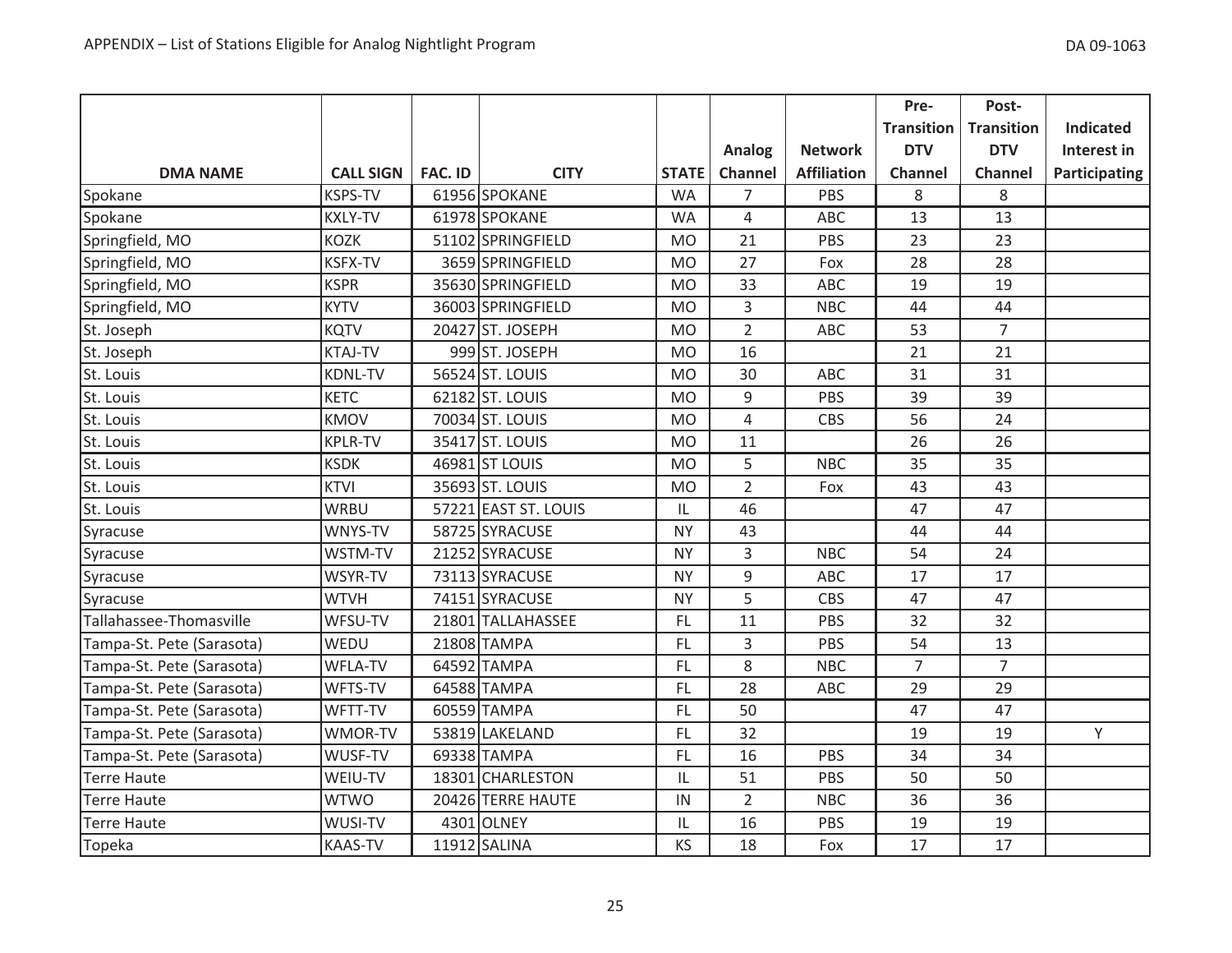|                           |                  |                |                           |              |                |                    | Pre-              | Post-             |                  |
|---------------------------|------------------|----------------|---------------------------|--------------|----------------|--------------------|-------------------|-------------------|------------------|
|                           |                  |                |                           |              |                |                    | <b>Transition</b> | <b>Transition</b> | <b>Indicated</b> |
|                           |                  |                |                           |              | Analog         | <b>Network</b>     | <b>DTV</b>        | <b>DTV</b>        | Interest in      |
| <b>DMA NAME</b>           | <b>CALL SIGN</b> | <b>FAC. ID</b> | <b>CITY</b>               | <b>STATE</b> | Channel        | <b>Affiliation</b> | <b>Channel</b>    | Channel           | Participating    |
| Topeka                    | <b>KSQA</b>      |                | 166546 TOPEKA             | <b>KS</b>    | 22             |                    |                   | 12                |                  |
| Traverse City-Cadillac    | WFQX-TV          |                | 25396 CADILLAC            | MI           | 33             | Fox                | 47                | 47                |                  |
| Tri-Cities, TN-VA         | <b>WKHA</b>      |                | 34196 HAZARD              | KY           | 35             | PBS                | 16                | 16                |                  |
| Tri-Cities, TN-VA         | WKPI-TV          |                | 34200 PIKEVILLE           | KY           | 22             | PBS                | 24                | 24                |                  |
| Tri-Cities, TN-VA         | WKPT-TV          |                | 27504 KINGSPORT           | <b>TN</b>    | 19             | <b>ABC</b>         | 27                | 27                |                  |
| Tri-Cities, TN-VA         | WSBN-TV          |                | 5985 NORTON               | VA           | 47             | PBS                | 32                | 32                |                  |
| Tucson (Sierra Vista)     | <b>KFTU-TV</b>   |                | 81441 DOUGLAS             | AZ           | $\overline{3}$ |                    |                   | 36                |                  |
| Tucson (Sierra Vista)     | <b>KMSB-TV</b>   |                | 44052 TUCSON              | AZ           | 11             | Fox                | 25                | 25                | Y                |
| Tucson (Sierra Vista)     | <b>KOLD-TV</b>   |                | 48663 TUCSON              | AZ           | 13             | CBS                | 32                | 32                |                  |
| Tucson (Sierra Vista)     | <b>KUAS-TV</b>   |                | 2722 TUCSON               | AZ           | 27             | PBS                | 28                | 28                | Y                |
| Tucson (Sierra Vista)     | <b>KUAT-TV</b>   |                | 2731 TUCSON               | AZ           | 6              | PBS                | 30                | 30                |                  |
| Tucson (Sierra Vista)     | <b>KVOA</b>      |                | 25735 TUCSON              | AZ           | $\overline{4}$ | <b>NBC</b>         | 23                | 23                |                  |
| Tulsa                     | <b>KJRH</b>      |                | 59439 TULSA               | OK           | $\overline{2}$ | <b>NBC</b>         | 56                | 8                 |                  |
| Tulsa                     | <b>KMYT-TV</b>   |                | 54420 TULSA               | OK           | 41             |                    | 42                | 42                |                  |
| Tulsa                     | <b>KOKI-TV</b>   |                | 11910 TULSA               | OK           | 23             | Fox                | 22                | 22                |                  |
| Tulsa                     | <b>KOTV</b>      |                | 35434 TULSA               | OK           | 6              | CBS                | 55                | 45                |                  |
| Tulsa                     | <b>KQCW</b>      |                | 78322 MUSKOGEE            | OK           | 19             |                    |                   | 20                |                  |
| Tulsa                     | <b>KRSC-TV</b>   |                | 57431 CLAREMORE           | OK           | 35             |                    | 36                | 36                |                  |
| Twin Falls                | <b>KIPT</b>      |                | 62427 TWIN FALLS          | ID           | 13             | PBS                | 22                | 22                |                  |
| <b>Twin Falls</b>         | <b>KXTF</b>      |                | 1255 TWIN FALLS           | ID           | 35             | Fox                | 34                | 34                |                  |
| Tyler-Longview(Lfkn&Ncgd) | <b>KCEB</b>      |                | 83913 LONGVIEW            | <b>TX</b>    | 38             |                    |                   | 51                |                  |
| Tyler-Longview(Lfkn&Ncgd) | <b>KFXK</b>      |                | 70917 Longview            | <b>TX</b>    | 51             | Fox                | 31                | 31                |                  |
| Tyler-Longview(Lfkn&Ncgd) | <b>KYTX</b>      |                | 55644 NACOGDOCHES         | <b>TX</b>    | 19             | <b>CBS</b>         | 18                | 18                |                  |
| Utica                     | <b>WFXV</b>      |                | 43424 UTICA               | <b>NY</b>    | 33             | Fox                | 27                | 27                |                  |
| Utica                     | <b>WKTV</b>      |                | 60654 UTICA               | <b>NY</b>    | $\overline{2}$ | <b>NBC</b>         | 29                | 29                |                  |
| Victoria                  | KAVU-TV          |                | 73101 VICTORIA            | <b>TX</b>    | 25             | ABC                | 15                | 15                |                  |
| Victoria                  | <b>KVCT</b>      |                | 35846 VICTORIA            | <b>TX</b>    | 19             | Fox                | 11                | 11                |                  |
| Virgin Islands            | WCVI-TV          |                | 83304 CHRISTIANSTED       | VI           | 39             |                    | 23                | 23                |                  |
| Virgin Islands            | <b>WSVI</b>      |                | 2370 CHRISTIANSTED, ST. C | VI           | 8              | ABC                | 20                | 20                |                  |
| Virgin Islands            | WTJX-TV          |                | 70287 CHARLOTTE AMALIE    | VI           | 12             |                    | 44                | 44                | Υ                |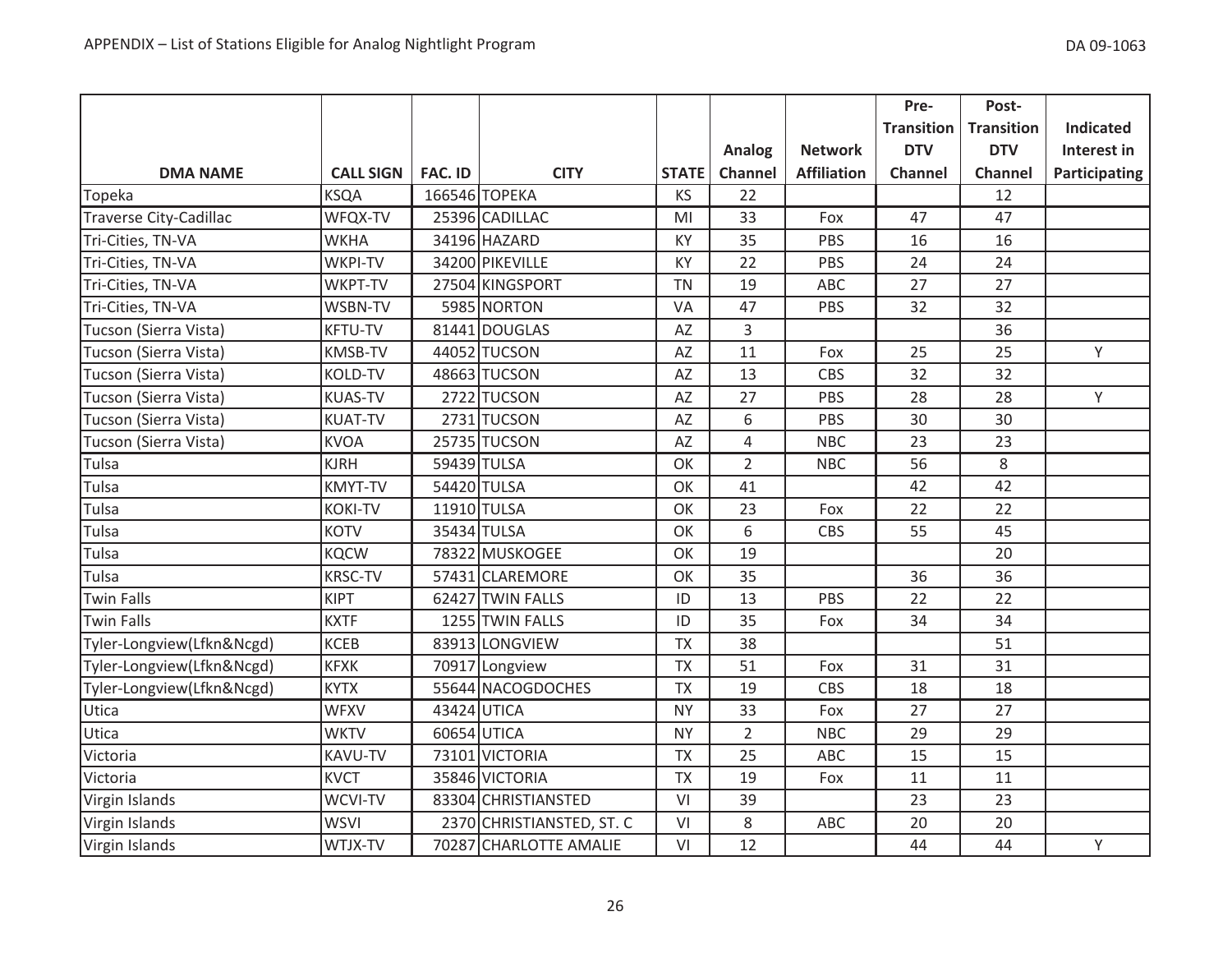|                              |                  |                |                       |              |                |                    | Pre-              | Post-             |                  |
|------------------------------|------------------|----------------|-----------------------|--------------|----------------|--------------------|-------------------|-------------------|------------------|
|                              |                  |                |                       |              |                |                    | <b>Transition</b> | <b>Transition</b> | <b>Indicated</b> |
|                              |                  |                |                       |              | Analog         | <b>Network</b>     | <b>DTV</b>        | <b>DTV</b>        | Interest in      |
| <b>DMA NAME</b>              | <b>CALL SIGN</b> | <b>FAC. ID</b> | <b>CITY</b>           | <b>STATE</b> | Channel        | <b>Affiliation</b> | Channel           | <b>Channel</b>    | Participating    |
| Waco-Temple-Bryan            | <b>KAMU-TV</b>   |                | 65301 COLLEGE STATION | <b>TX</b>    | 15             | PBS                | 12                | 12                |                  |
| Waco-Temple-Bryan            | <b>KCEN-TV</b>   |                | 10245 TEMPLE          | <b>TX</b>    | 6              | <b>NBC</b>         | $\boldsymbol{9}$  | $\boldsymbol{9}$  |                  |
| Waco-Temple-Bryan            | <b>KWBU-TV</b>   |                | 6673 WACO             | <b>TX</b>    | 34             | PBS                | 20                | 20                |                  |
| Waco-Temple-Bryan            | <b>KXXV</b>      |                | 9781 Waco             | <b>TX</b>    | 25             | ABC                | 26                | 26                |                  |
| Washington, DC               | <b>WDCA</b>      |                | 51567 WASHINGTON      | DC           | 20             |                    | 35                | 35                |                  |
| Washington, DC               | WFDC-TV          |                | 69532 ARLINGTON       | VA           | 14             |                    | 15                | 15                |                  |
| Washington, DC               | WRC-TV           |                | 47904 WASHINGTON      | DC           | 4              | <b>NBC</b>         | 48                | 48                | Y                |
| Washington, DC               | <b>WTTG</b>      |                | 22207 WASHINGTON      | DC           | 5              | Fox                | 36                | 36                | Y                |
| Watertown                    | WNPI-TV          |                | 62137 NORWOOD         | <b>NY</b>    | 18             | PBS                | 23                | 23                |                  |
| Wausau-Rhinelander           | WBIJ             |                | 81503 CRANDON         | WI           | 4              |                    |                   | 12                |                  |
| Wausau-Rhinelander           | WHRM-TV          |                | 73036 WAUSAU          | WI           | 20             | PBS                | 24                | 24                |                  |
| Wausau-Rhinelander           | <b>WYOW</b>      |                | 77789 EAGLE RIVER     | WI           | 34             | ABC                | 28                | 28                |                  |
| West Palm Beach-Ft. Pierce   | <b>WPBF</b>      |                | 51988 TEQUESTA        | FL.          | 25             | ABC                | 16                | 16                | Y                |
| West Palm Beach-Ft. Pierce   | <b>WPTV</b>      |                | 59443 WEST PALM BEACH | FL.          | 5              | <b>NBC</b>         | 55                | 12                |                  |
| West Palm Beach-Ft. Pierce   | <b>WTCE-TV</b>   |                | 29715 FORT PIERCE     | FL.          | 21             |                    | 38                | 38                |                  |
| Wheeling-Steubenville        | WOUC-TV          |                | 50141 CAMBRIDGE       | OH           | 44             | PBS                | 35                | 35                |                  |
| Wichita Falls & Lawton       | <b>KAUZ-TV</b>   |                | 6864 WICHITA FALLS    | <b>TX</b>    | 6              | CBS                | 22                | 22                |                  |
| Wichita Falls & Lawton       | <b>KFDX-TV</b>   |                | 65370 WICHITA FALLS   | <b>TX</b>    | 3              | <b>NBC</b>         | 28                | 28                |                  |
| Wichita Falls & Lawton       | <b>KJTL</b>      |                | 7675 WICHITA FALLS    | <b>TX</b>    | 18             | Fox                | 15                | 15                |                  |
| Wichita Falls & Lawton       | <b>KSWO-TV</b>   |                | 35645 LAWTON          | OK           | $\overline{7}$ | ABC                | 11                | 11                |                  |
| Wichita-Hutchinson Plus      | <b>KMTW</b>      |                | 77063 HUTCHINSON      | KS           | 36             |                    | 35                | 35                |                  |
| Wichita-Hutchinson Plus      | <b>KOOD</b>      | 60675 HAYS     |                       | KS           | 9              | PBS                | 16                | 16                |                  |
| Wichita-Hutchinson Plus      | <b>KSAS-TV</b>   |                | 11911 WICHITA         | KS           | 24             | Fox                | 26                | 26                |                  |
| Wichita-Hutchinson Plus      | <b>KSCW</b>      |                | 72348 WICHITA         | <b>KS</b>    | 33             |                    | 31                | 19                |                  |
| Wichita-Hutchinson Plus      | <b>KSNC</b>      |                | 72359 GREAT BEND      | KS           | $\overline{2}$ | <b>NBC</b>         | 22                | 22                |                  |
| Wichita-Hutchinson Plus      | <b>KSNW</b>      |                | 72358 WICHITA         | <b>KS</b>    | 3              | <b>NBC</b>         | 45                | 45                |                  |
| Wichita-Hutchinson Plus      | <b>KSWK</b>      | 60683 LAKIN    |                       | <b>KS</b>    | $\overline{3}$ | PBS                | 8                 | 8                 |                  |
| <b>Wilkes Barre-Scranton</b> | WNEP-TV          |                | 73318 SCRANTON        | PA           | 16             | ABC                | 49                | 49                |                  |
| <b>Wilkes Barre-Scranton</b> | WYOU             |                | 17010 SCRANTON        | PA           | 22             | <b>CBS</b>         | 13                | 13                |                  |
| Wilmington                   | <b>WECT</b>      |                | 48666 WILMINGTON      | <b>NC</b>    | 6              | <b>NBC</b>         | 44                | 44                |                  |